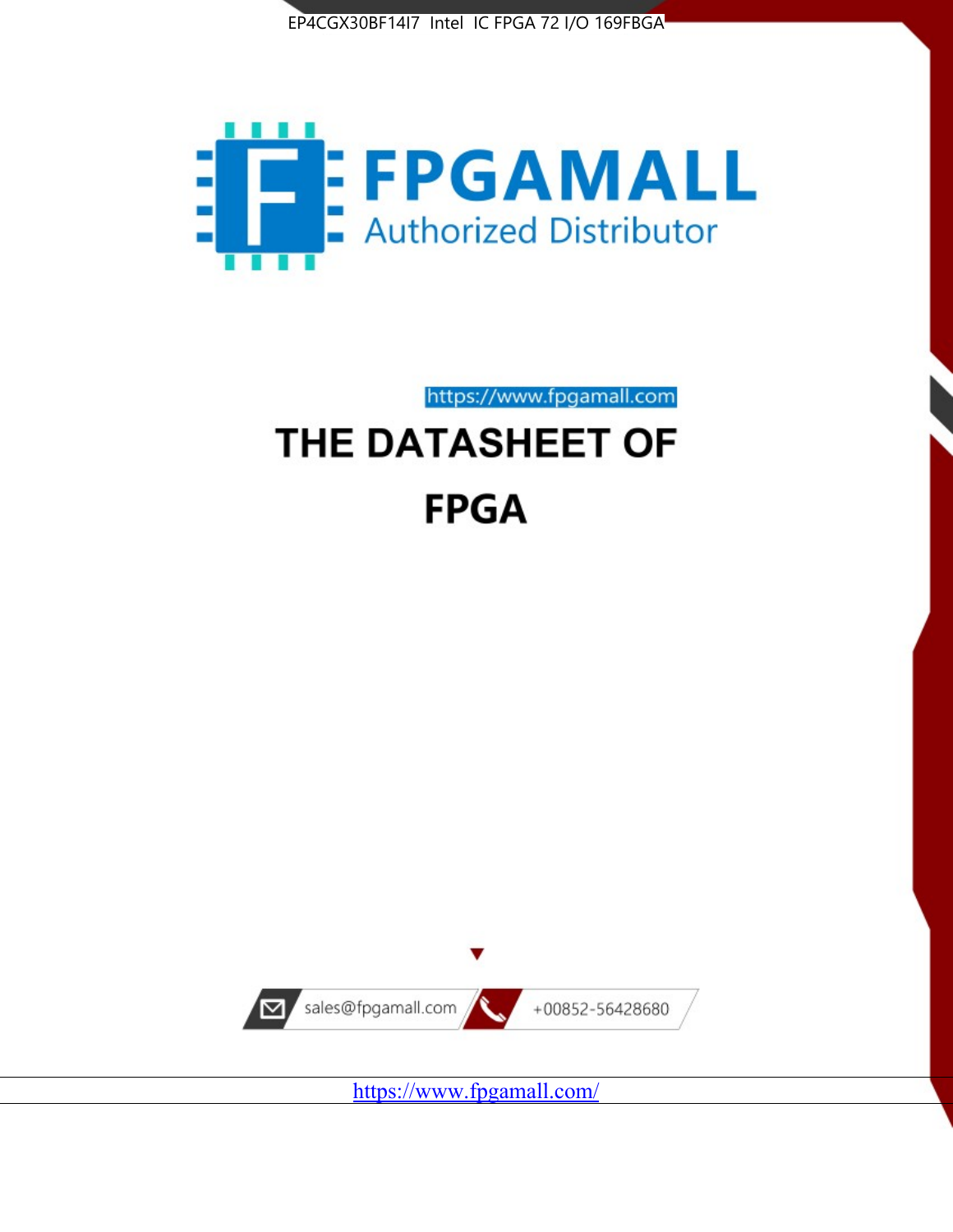

# **1. Cyclone IV Device Datasheet**

**CYIV-53001-2.0**

This chapter describes the electrical and switching characteristics for Cyclone<sup>®</sup> IV devices. Electrical characteristics include operating conditions and power consumption. Switching characteristics include transceiver specifications, core, and periphery performance. This chapter also describes I/O timing, including programmable I/O element (IOE) delay and programmable output buffer delay.

This chapter includes the following sections:

- "Operating Conditions" on page 1–1
- "Power Consumption" on page 1–16
- "Switching Characteristics" on page 1–16
- "I/O Timing" on page  $1-37$
- "Glossary" on page 1–37

# **Operating Conditions**

When Cyclone IV devices are implemented in a system, they are rated according to a set of defined parameters. To maintain the highest possible performance and reliability of Cyclone IV devices, you must consider the operating requirements described in this chapter.

Cyclone IV devices are offered in commercial, industrial, extended industrial and, automotive grades. Cyclone IV E devices offer –6 (fastest), –7, –8, –8L, and –9L speed grades for commercial devices, –8L speed grades for industrial devices, and –7 speed grade for extended industrial and automotive devices. Cyclone IV GX devices offer –6 (fastest), –7, and –8 speed grades for commercial devices and –7 speed grade for industrial devices.

**For more information about the supported speed grades for respective Cyclone IV** devices, refer to the *[Cyclone IV FPGA Device Family Overview](http://www.altera.com/literature/hb/cyclone-iv/cyiv-51001.pdf)* chapter.

 $\mathbb{I} \rightarrow \mathbb{C}$  Cyclone IV E devices are offered in core voltages of 1.0 and 1.2 V. Cyclone IV E devices with a core voltage of 1.0 V have an 'L' prefix attached to the speed grade.

In this chapter, a prefix associated with the operating temperature range is attached to the speed grades; commercial with a "C" prefix, industrial with an "I" prefix, and automotive with an "A" prefix. Therefore, commercial devices are indicated as C6, C7, C8, C8L, or C9L per respective speed grade. Industrial devices are indicated as I7, I8, or I8L. Automotive devices are indicated as A7.

@2016 Altera Corporation. All rights reserved. ALTERA, ARRIA, CYCLONE, HARDCOPY, MAX, MEGACORE, NIOS, QUARTUS and STRATIX words and logos are trademarks of Altera Corporation and registered in the U.S. Patent and Trademark



Cyclone IV Device Handbook, Volume 3 March 2016

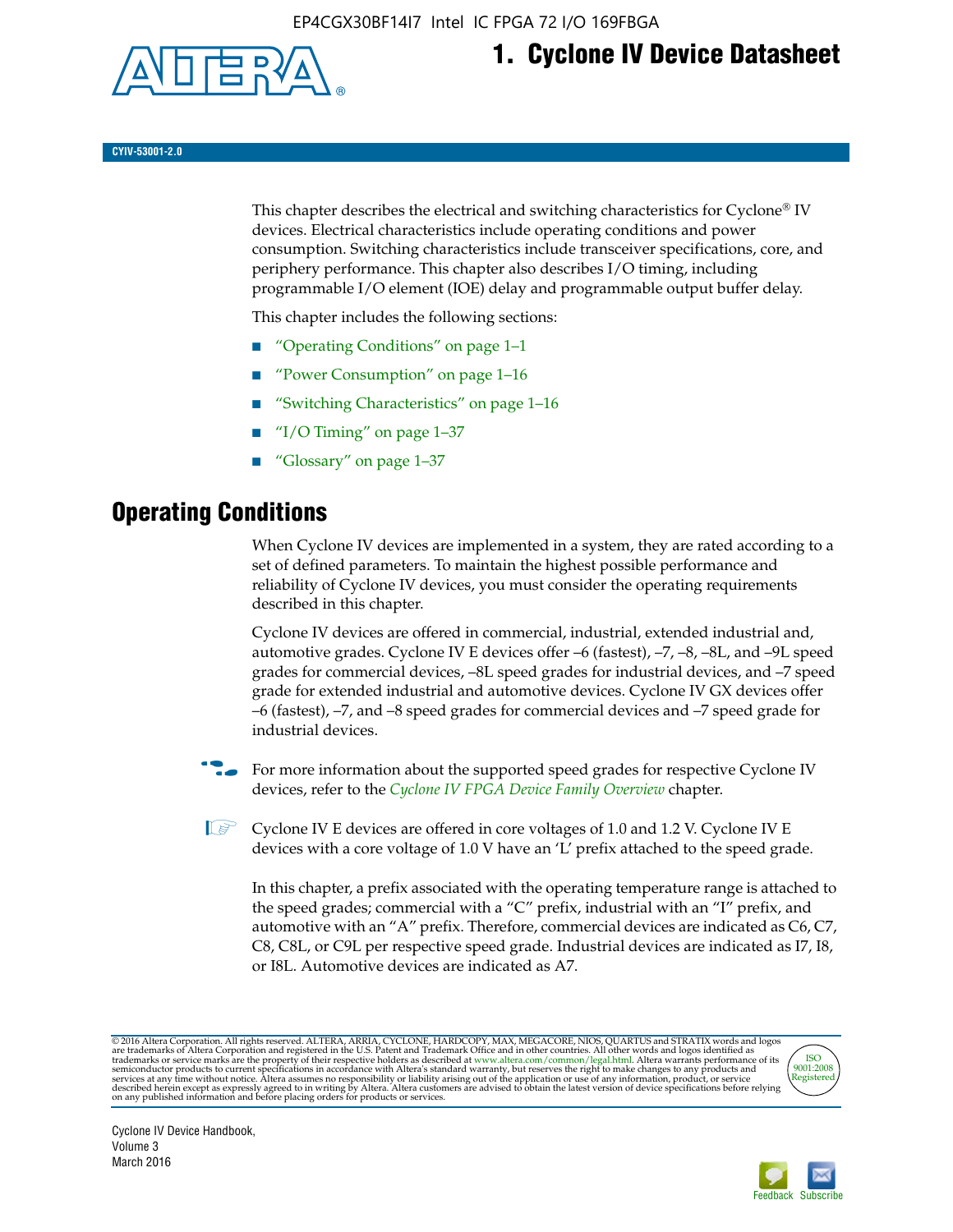**1 Cyclone IV E industrial devices I7 are offered with extended operating temperature** range.

# **Absolute Maximum Ratings**

Absolute maximum ratings define the maximum operating conditions for Cyclone IV devices. The values are based on experiments conducted with the device and theoretical modeling of breakdown and damage mechanisms. The functional operation of the device is not implied at these conditions. Table 1–1 lists the absolute maximum ratings for Cyclone IV devices.



Conditions beyond those listed in Table  $1-1$  cause permanent damage to the device. Additionally, device operation at the absolute maximum ratings for extended periods of time have adverse effects on the device.

| <b>Symbol</b>            | <b>Parameter</b>                                                                                                                             | Min    | <b>Max</b> | <b>Unit</b> |
|--------------------------|----------------------------------------------------------------------------------------------------------------------------------------------|--------|------------|-------------|
| <b>V<sub>CCINT</sub></b> | Core voltage, PCI Express <sup>®</sup> (PCIe <sup>®</sup> ) hard IP<br>block, and transceiver physical coding sublayer<br>(PCS) power supply | $-0.5$ | 1.8        | V           |
| $V_{CCA}$                | Phase-locked loop (PLL) analog power supply                                                                                                  | $-0.5$ | 3.75       | V           |
| $V_{CCD\_PLL}$           | PLL digital power supply                                                                                                                     | $-0.5$ | 1.8        | V           |
| V <sub>CCIO</sub>        | I/O banks power supply                                                                                                                       | $-0.5$ | 3.75       | V           |
| V <sub>CC_CLKIN</sub>    | Differential clock input pins power supply                                                                                                   | $-0.5$ | 4.5        | V           |
| $V_{\text{CCH_GXB}}$     | Transceiver output buffer power supply                                                                                                       | $-0.5$ | 3.75       | V           |
| $V_{\text{CCA\_GXB}}$    | Transceiver physical medium attachment (PMA)<br>and auxiliary power supply                                                                   | $-0.5$ | 3.75       | V           |
| $V_{CCL_GXB}$            | Transceiver PMA and auxiliary power supply                                                                                                   | $-0.5$ | 1.8        | V           |
| $V_{1}$                  | DC input voltage                                                                                                                             | $-0.5$ | 4.2        | V           |
| $I_{\text{OUT}}$         | DC output current, per pin                                                                                                                   | $-25$  | 40         | mA          |
| $T_{\mathtt{STG}}$       | Storage temperature                                                                                                                          | -65    | 150        | °C          |
| $T_{\rm J}$              | Operating junction temperature                                                                                                               | $-40$  | 125        | °C          |

**Table 1–1. Absolute Maximum Ratings for Cyclone IV Devices** *(1)*

**Note to Table 1–1:**

(1) Supply voltage specifications apply to voltage readings taken at the device pins with respect to ground, not at the power supply.

# **Maximum Allowed Overshoot or Undershoot Voltage**

During transitions, input signals may overshoot to the voltage shown in Table 1–2 and undershoot to –2.0 V for a magnitude of currents less than 100 mA and for periods shorter than 20 ns. Table 1–2 lists the maximum allowed input overshoot voltage and the duration of the overshoot voltage as a percentage over the lifetime of the device. The maximum allowed overshoot duration is specified as a percentage of high-time over the lifetime of the device.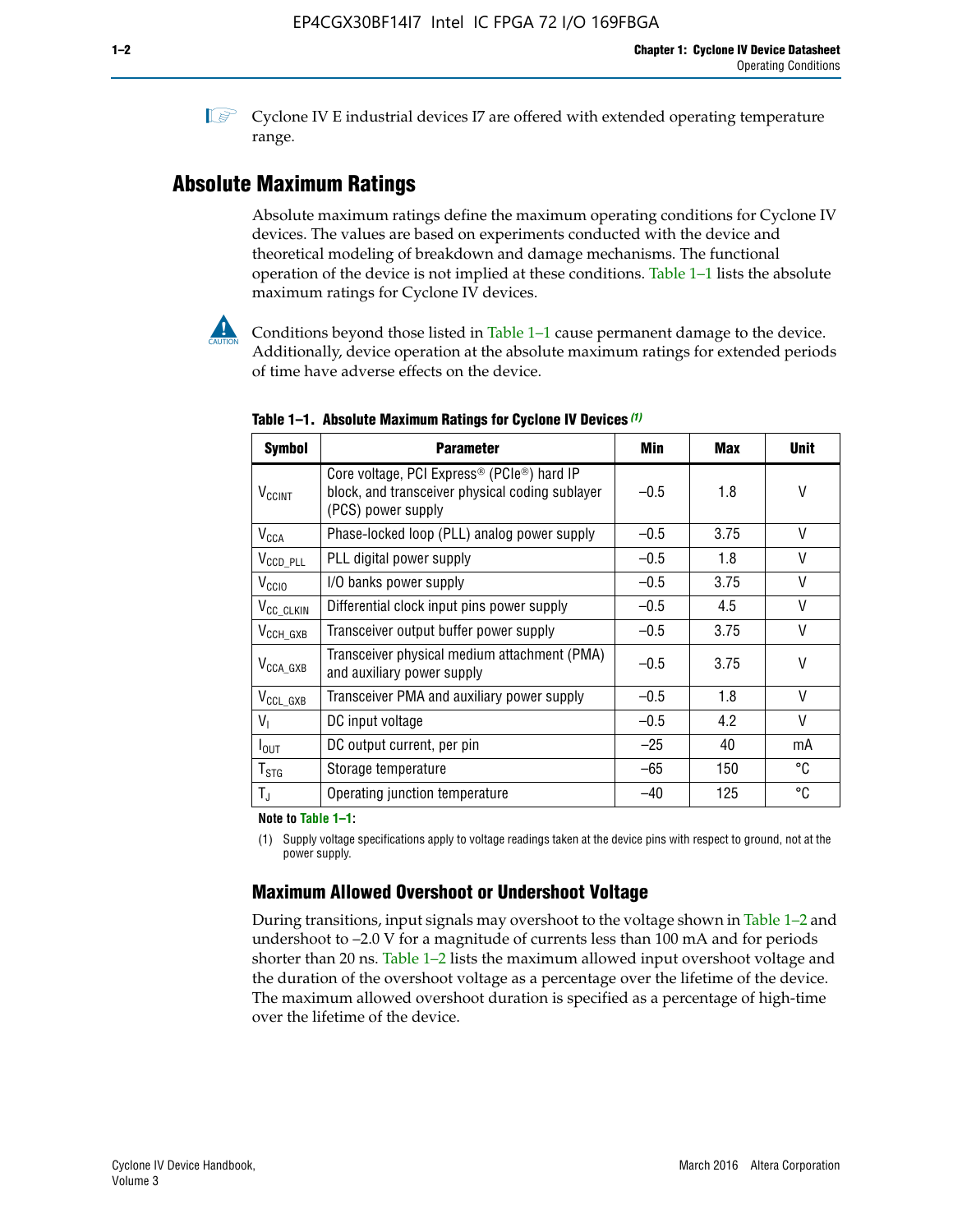$\mathbb{I}$  A DC signal is equivalent to 100% duty cycle. For example, a signal that overshoots to 4.3 V can only be at 4.3 V for 65% over the lifetime of the device; for a device lifetime of 10 years, this amounts to 65/10ths of a year.

| <b>Symbol</b> | <b>Parameter</b>    | <b>Condition (V)</b> | <b>Overshoot Duration as % of High Time</b> | Unit          |              |    |
|---------------|---------------------|----------------------|---------------------------------------------|---------------|--------------|----|
|               |                     | $V_1 = 4.20$         | 100                                         | $\%$          |              |    |
|               |                     | $V_1 = 4.25$         | 98                                          | $\%$          |              |    |
| $V_i$         | AC Input<br>Voltage | $V_1 = 4.30$         | 65                                          | $\%$          |              |    |
|               |                     | $V_1 = 4.35$         | 43                                          | $\%$          |              |    |
|               |                     |                      |                                             |               | $V_1 = 4.40$ | 29 |
|               |                     | $V_1 = 4.45$         | 20                                          | $\%$          |              |    |
|               |                     | $V_1 = 4.50$         | 13                                          | $\%$          |              |    |
|               |                     | $V_1 = 4.55$         | 9                                           | $\frac{0}{0}$ |              |    |
|               |                     | $V_1 = 4.60$         | 6                                           | $\%$          |              |    |

**Table 1–2. Maximum Allowed Overshoot During Transitions over a 10**-**Year Time Frame for Cyclone IV Devices**

Figure 1–1 shows the methodology to determine the overshoot duration. The overshoot voltage is shown in red and is present on the input pin of the Cyclone IV device at over 4.3 V but below 4.4 V. From Table 1–2, for an overshoot of 4.3 V, the percentage of high time for the overshoot can be as high as 65% over a 10-year period. Percentage of high time is calculated as ([delta  $T$ ]/T)  $\times$  100. This 10-year period assumes that the device is always turned on with 100% I/O toggle rate and 50% duty cycle signal. For lower I/O toggle rates and situations in which the device is in an idle state, lifetimes are increased.



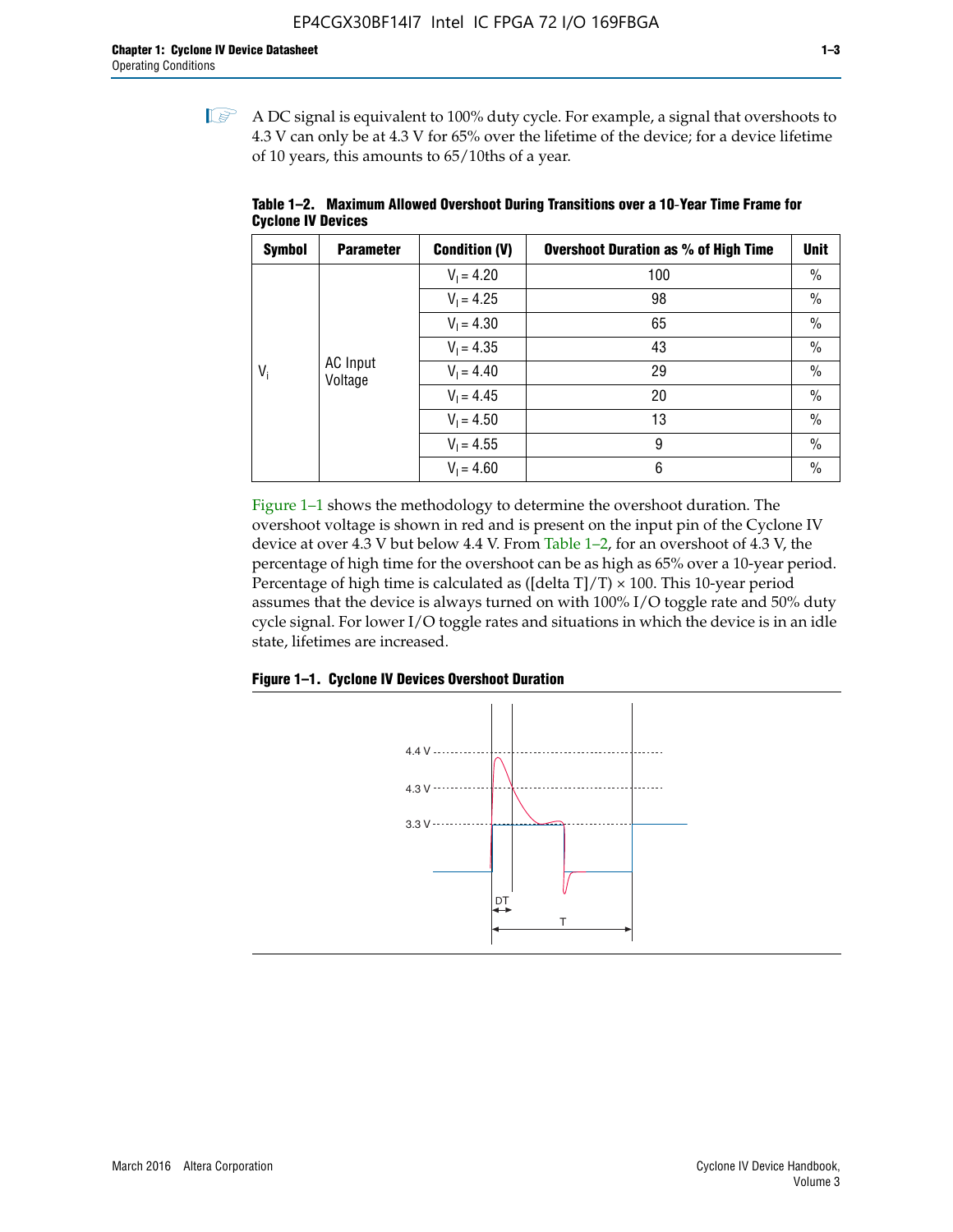# **Recommended Operating Conditions**

This section lists the functional operation limits for AC and DC parameters for Cyclone IV devices. Table 1–3 and Table 1–4 list the steady-state voltage and current values expected from Cyclone IV E and Cyclone IV GX devices. All supplies must be strictly monotonic without plateaus.

**Table 1–3. Recommended Operating Conditions for Cyclone IV E Devices** *(1)***,** *(2)* **(Part 1 of 2)**

| <b>Symbol</b>                                                                                                   | <b>Parameter</b>                                      | <b>Conditions</b>                        | <b>Min</b>  | <b>Typ</b>               | <b>Max</b>     | <b>Unit</b>  |
|-----------------------------------------------------------------------------------------------------------------|-------------------------------------------------------|------------------------------------------|-------------|--------------------------|----------------|--------------|
|                                                                                                                 | Supply voltage for internal logic,<br>1.2-V operation |                                          | 1.15        | 1.2                      | 1.25           | V            |
|                                                                                                                 | Supply voltage for internal logic,<br>1.0-V operation |                                          | 0.97        | 1.0                      | 1.03           | $\mathsf{V}$ |
|                                                                                                                 | Supply voltage for output buffers,<br>3.3-V operation |                                          | 3.135       | 3.3                      | 3.465          | $\vee$       |
| $V_{CClNT}$ (3)<br>$V_{\text{CCIO}}$ (3), (4)<br>$V_{CCA}$ (3)<br>$V_{\text{CCD\_PLL}}$ (3)<br>$V_{I}$<br>$V_0$ | Supply voltage for output buffers,<br>3.0-V operation |                                          | 2.85        | 3                        | 3.15           | V            |
|                                                                                                                 | Supply voltage for output buffers,<br>2.5-V operation |                                          | 2.375       | 2.5                      | 2.625          | $\vee$       |
|                                                                                                                 | Supply voltage for output buffers,<br>1.8-V operation |                                          | 1.71        | 1.8                      | 1.89           | $\mathsf{V}$ |
|                                                                                                                 | Supply voltage for output buffers,<br>1.5-V operation |                                          | 1.425       | 1.5                      | 1.575          | V            |
|                                                                                                                 | Supply voltage for output buffers,<br>1.2-V operation |                                          | 1.14        | 1.2                      | 1.26           | V            |
|                                                                                                                 | Supply (analog) voltage for PLL<br>regulator          |                                          | 2.375       | 2.5                      | 2.625          | $\vee$       |
| $T_{\rm J}$<br>t <sub>RAMP</sub>                                                                                | Supply (digital) voltage for PLL,<br>1.2-V operation  |                                          | 1.15        | 1.2                      | 1.25           | V            |
|                                                                                                                 | Supply (digital) voltage for PLL,<br>1.0-V operation  |                                          | 0.97        | 1.0                      | 1.03           | $\vee$       |
|                                                                                                                 | Input voltage                                         |                                          | $-0.5$      | $\equiv$                 | 3.6            | $\mathsf{V}$ |
|                                                                                                                 | Output voltage                                        |                                          | $\pmb{0}$   |                          | $V_{\rm CClO}$ | V            |
|                                                                                                                 |                                                       | For commercial use                       | $\mathbf 0$ |                          | 85             | °C           |
|                                                                                                                 | Operating junction temperature                        | For industrial use                       | $-40$       |                          | 100            | °C           |
|                                                                                                                 |                                                       | For extended temperature                 | $-40$       |                          | 125            | °C           |
|                                                                                                                 |                                                       | For automotive use                       | $-40$       | $\qquad \qquad$          | 125            | °C           |
|                                                                                                                 | Power supply ramp time                                | Standard power-on reset<br>$(POR)$ $(5)$ | $50 \mu s$  |                          | 50 ms          |              |
|                                                                                                                 |                                                       | Fast POR (6)                             | $50 \mu s$  | $\overline{\phantom{0}}$ | 3 ms           |              |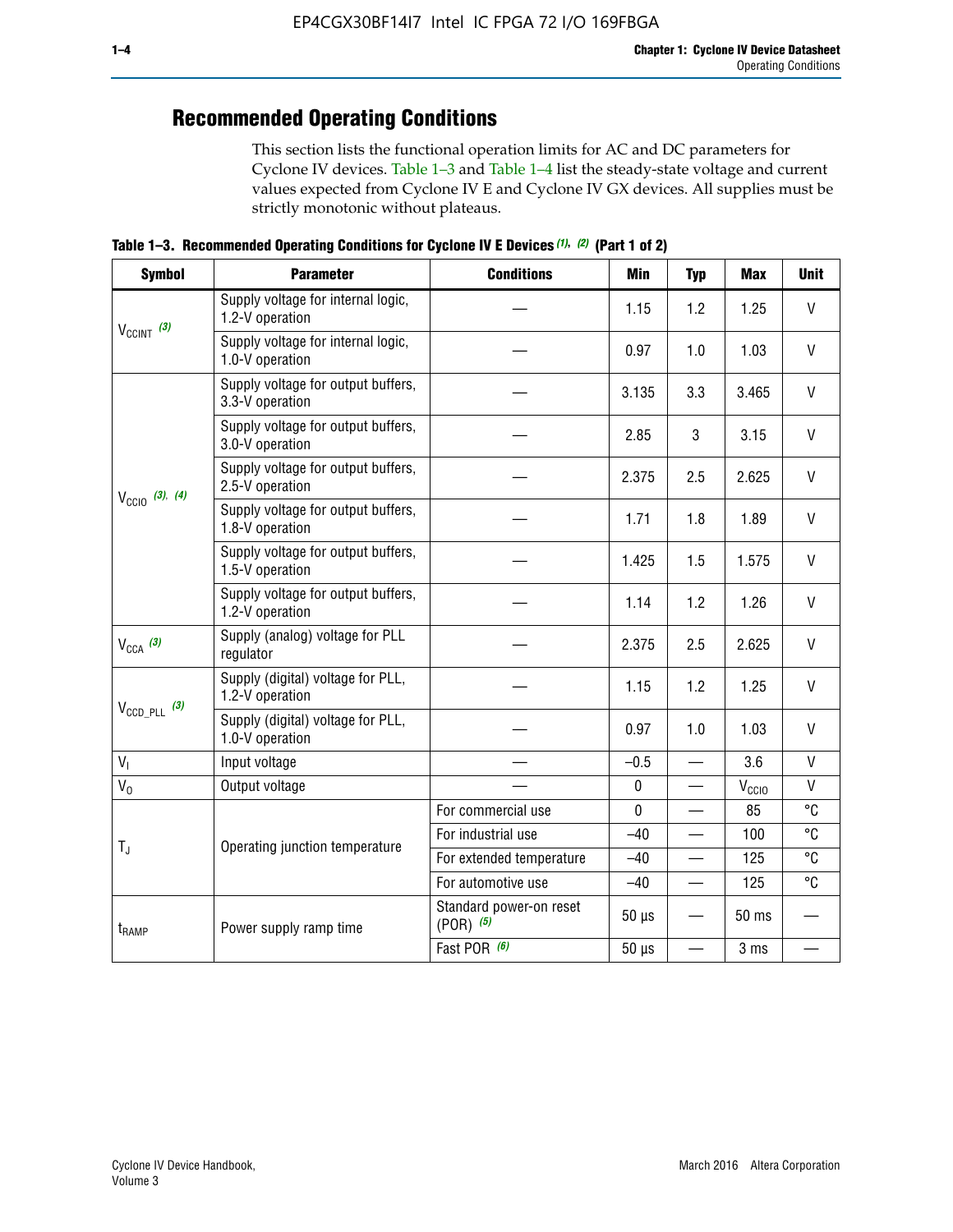| Svmbol             | <b>Parameter</b>                                              | <b>Conditions</b> | Min | Typ | <b>Max</b> | Unit |
|--------------------|---------------------------------------------------------------|-------------------|-----|-----|------------|------|
| <sup>I</sup> Diode | Magnitude of DC current across<br>PCI-clamp diode when enable |                   |     |     | 10         | mA   |

#### **Notes to Table 1–3:**

(1) Cyclone IV E 1.0 V core voltage devices only support C8L, C9L, and I8L speed grades. Cyclone IV E 1.2 V core voltage devices only support C6, C7, C8, I7, and A7 speed grades.

(2)  $V_{CCIO}$  for all I/O banks must be powered up during device operation. All vcca pins must be powered to 2.5 V (even when PLLs are not used) and must be powered up and powered down at the same time.

(3)  $V_{CC}$  must rise monotonically.

(4)  $V_{\text{CCIO}}$  powers all input buffers.

(5) The POR time for Standard POR ranges between 50 and 200 ms. Each individual power supply must reach the recommended operating range within 50 ms.

(6) The POR time for Fast POR ranges between 3 and 9 ms. Each individual power supply must reach the recommended operating range within 3 ms.

| <b>Symbol</b>              | <b>Parameter</b>                                                      | <b>Conditions</b> | Min   | <b>Typ</b> | <b>Max</b> | <b>Unit</b>  |
|----------------------------|-----------------------------------------------------------------------|-------------------|-------|------------|------------|--------------|
| $V_{CClNT}$ (3)            | Core voltage, PCIe hard IP block, and<br>transceiver PCS power supply |                   | 1.16  | 1.2        | 1.24       | V            |
| $V_{CCA}$ (1), (3)         | PLL analog power supply                                               |                   | 2.375 | 2.5        | 2.625      | $\mathsf{V}$ |
| $V_{\text{CCD\_PLL}}$ (2)  | PLL digital power supply                                              |                   | 1.16  | 1.2        | 1.24       | $\mathsf{V}$ |
|                            | I/O banks power supply for 3.3-V<br>operation                         |                   | 3.135 | 3.3        | 3.465      | $\mathsf{V}$ |
| $V_{\text{CC10}}$ (3), (4) | I/O banks power supply for 3.0-V<br>operation                         |                   | 2.85  | 3          | 3.15       | V            |
|                            | I/O banks power supply for 2.5-V<br>operation                         |                   | 2.375 | 2.5        | 2.625      | V            |
|                            | I/O banks power supply for 1.8-V<br>operation                         |                   | 1.71  | 1.8        | 1.89       | V            |
|                            | I/O banks power supply for 1.5-V<br>operation                         |                   | 1.425 | 1.5        | 1.575      | V            |
|                            | I/O banks power supply for 1.2-V<br>operation                         |                   | 1.14  | 1.2        | 1.26       | $\vee$       |
|                            | Differential clock input pins power<br>supply for 3.3-V operation     |                   | 3.135 | 3.3        | 3.465      | V            |
|                            | Differential clock input pins power<br>supply for 3.0-V operation     |                   | 2.85  | 3          | 3.15       | $\mathsf{V}$ |
| V <sub>CC_CLKIN</sub>      | Differential clock input pins power<br>supply for 2.5-V operation     |                   | 2.375 | 2.5        | 2.625      | V            |
| (3), (5), (6)              | Differential clock input pins power<br>supply for 1.8-V operation     |                   | 1.71  | 1.8        | 1.89       | V            |
|                            | Differential clock input pins power<br>supply for 1.5-V operation     |                   | 1.425 | 1.5        | 1.575      | V            |
|                            | Differential clock input pins power<br>supply for 1.2-V operation     |                   | 1.14  | 1.2        | 1.26       | V            |
| $V_{CCH\_GXB}$             | Transceiver output buffer power supply                                |                   | 2.375 | 2.5        | 2.625      | $\mathsf{V}$ |

### **Table 1–4. Recommended Operating Conditions for Cyclone IV GX Devices (Part 1 of 2)**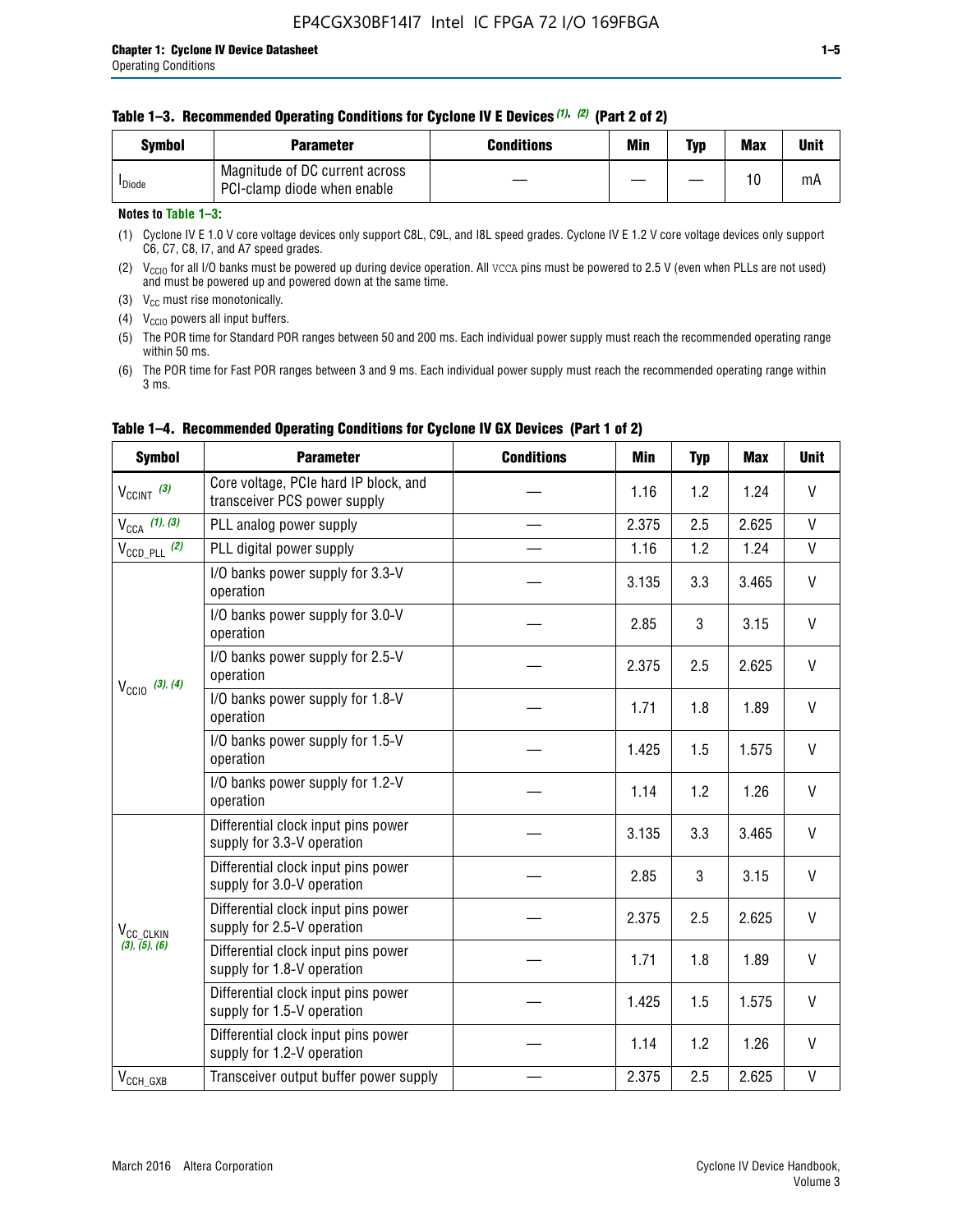| <b>Symbol</b>         | <b>Parameter</b>                                               | <b>Conditions</b>                        | Min          | Typ | Max               | <b>Unit</b> |
|-----------------------|----------------------------------------------------------------|------------------------------------------|--------------|-----|-------------------|-------------|
| $V_{\text{CCA\_GXB}}$ | Transceiver PMA and auxiliary power<br>supply                  |                                          | 2.375        | 2.5 | 2.625             | $\vee$      |
| $V_{CCL_GXB}$         | Transceiver PMA and auxiliary power<br>supply                  |                                          | 1.16         | 1.2 | 1.24              | V           |
| $V_{1}$               | DC input voltage                                               |                                          | $-0.5$       |     | 3.6               | V           |
| $V_0$                 | DC output voltage                                              |                                          | $\mathbf{0}$ |     | V <sub>CCIO</sub> | ٧           |
|                       | Operating junction temperature                                 | For commercial use                       | $\mathbf{0}$ |     | 85                | °C          |
| T,                    |                                                                | For industrial use                       | $-40$        |     | 100               | °C          |
| $t_{\rm{RAMP}}$       | Power supply ramp time                                         | Standard power-on reset<br>$(POR)$ $(7)$ | $50 \mu s$   |     | $50$ ms           |             |
|                       |                                                                | Fast POR $(8)$                           | $50 \mu s$   |     | 3 <sub>ms</sub>   |             |
| <b>I</b> Diode        | Magnitude of DC current across<br>PCI-clamp diode when enabled |                                          |              |     | 10                | mA          |

**Table 1–4. Recommended Operating Conditions for Cyclone IV GX Devices (Part 2 of 2)**

#### **Notes to Table 1–4:**

- (1) All VCCA pins must be powered to 2.5 V (even when PLLs are not used) and must be powered up and powered down at the same time.
- (2) You must connect  $V_{CCD-PLL}$  to  $V_{CCINT}$  through a decoupling capacitor and ferrite bead.
- (3) Power supplies must rise monotonically.
- (4)  $V_{\text{CCIO}}$  for all I/O banks must be powered up during device operation. Configurations pins are powered up by V<sub>CCIO</sub> of I/O Banks 3, 8, and 9 where I/O Banks 3 and 9 only support V<sub>CCIO</sub> of 1.5, 1.8, 2.5, 3.0, and 3.3 V. For fast passive parallel (FPP) configuration mode, the V<sub>CCIO</sub> level of I/O<br>Bank 8 must be powered up to 1.5, 1.8, 2.5, 3.0, and 3.3 V.
- (5) You must set  $V_{CC_CCLKIN}$  to 2.5 V if you use CLKIN as a high-speed serial interface (HSSI) refclk or as a DIFFCLK input.
- (6) The CLKIN pins in I/O Banks 3B and 8B can support single-ended I/O standard when the pins are used to clock left PLLs in non-transceiver applications.
- (7) The POR time for Standard POR ranges between 50 and 200 ms.  $V_{\text{CCIA}}$ ,  $V_{\text{CCIA}}$ , and  $V_{\text{CCIO}}$  of I/O Banks 3, 8, and 9 must reach the recommended operating range within 50 ms.
- (8) The POR time for Fast POR ranges between 3 and 9 ms.  $V_{\text{CCH},T}$ ,  $V_{\text{CCA}}$ , and  $V_{\text{CCI}}$  of I/O Banks 3, 8, and 9 must reach the recommended operating range within 3 ms.

# **ESD Performance**

This section lists the electrostatic discharge (ESD) voltages using the human body model (HBM) and charged device model (CDM) for Cyclone IV devices general purpose I/Os (GPIOs) and high-speed serial interface (HSSI) I/Os. Table 1–5 lists the ESD for Cyclone IV devices GPIOs and HSSI I/Os.

|  |  |  |  | Table 1–5. ESD for Cyclone IV Devices GPIOs and HSSI I/Os |  |
|--|--|--|--|-----------------------------------------------------------|--|
|--|--|--|--|-----------------------------------------------------------|--|

| <b>Symbol</b>  | <b>Parameter</b>                      | <b>Passing Voltage</b> | <b>Unit</b> |
|----------------|---------------------------------------|------------------------|-------------|
|                | ESD voltage using the HBM (GPIOs) (1) | ± 2000                 |             |
| <b>VESDHBM</b> | ESD using the HBM (HSSI I/Os) (2)     | ± 1000                 |             |
|                | ESD using the CDM (GPIOs)             | ± 500                  |             |
| <b>VESDCDM</b> | ESD using the CDM (HSSI I/Os) (2)     | ± 250                  |             |

#### **Notes to Table 1–5:**

(1) The passing voltage for EP4CGX15 and EP4CGX30 row I/Os is ±1000V.

(2) This value is applicable only to Cyclone IV GX devices.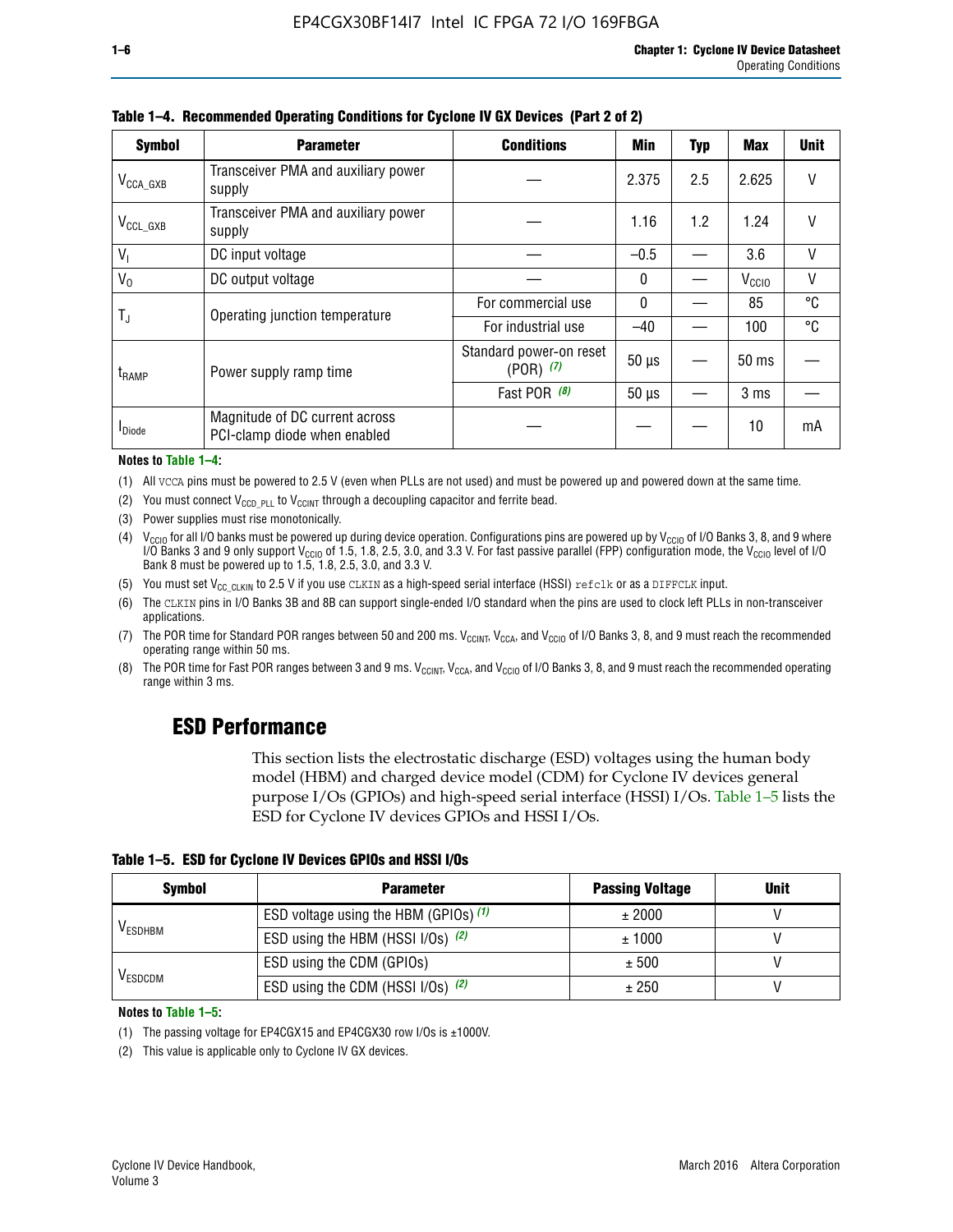# **DC Characteristics**

This section lists the I/O leakage current, pin capacitance, on-chip termination (OCT) tolerance, and bus hold specifications for Cyclone IV devices.

# **Supply Current**

The device supply current requirement is the minimum current drawn from the power supply pins that can be used as a reference for power size planning. Use the Excel-based early power estimator (EPE) to get the supply current estimates for your design because these currents vary greatly with the resources used. Table 1–6 lists the I/O pin leakage current for Cyclone IV devices.

**Table 1–6. I/O Pin Leakage Current for Cyclone IV Devices** *(1)***,** *(2)*

| <b>Symbol</b> | <b>Parameter</b>                     | <b>Conditions</b>                     | <b>Device</b> | Min   | Typ | <b>Max</b> | <b>Unit</b> |
|---------------|--------------------------------------|---------------------------------------|---------------|-------|-----|------------|-------------|
| -lı           | Input pin leakage current            | $V_1 = 0$ V to $V_{\text{CCIOMAX}}$   |               | $-10$ |     | 10         | μA          |
| $I_{0Z}$      | Tristated I/O pin leakage<br>current | $V_0 = 0 V$ to $V_{\text{CCIOMAX}}$ I |               | $-10$ |     | 10         | μA          |

**Notes to Table 1–6:**

(1) This value is specified for normal device operation. The value varies during device power-up. This applies for all V<sub>CCIO</sub> settings (3.3, 3.0, 2.5, 1.8, 1.5, and 1.2 V).

(2) The 10 µA I/O leakage current limit is applicable when the internal clamping diode is off. A higher current can be observed when the diode is on.

### **Bus Hold**

The bus hold retains the last valid logic state after the source driving it either enters the high impedance state or is removed. Each I/O pin has an option to enable bus hold in user mode. Bus hold is always disabled in configuration mode.

Table 1–7 lists bus hold specifications for Cyclone IV devices.

|                                                   |                                  | $V_{CCIO} (V)$ |            |       |            |            |            |            |            |       |            |       |            |             |
|---------------------------------------------------|----------------------------------|----------------|------------|-------|------------|------------|------------|------------|------------|-------|------------|-------|------------|-------------|
| <b>Parameter</b>                                  | <b>Condition</b>                 | 1.2            |            | 1.5   |            | 1.8        |            | 2.5        |            | 3.0   |            | 3.3   |            | <b>Unit</b> |
|                                                   |                                  | <b>Min</b>     | <b>Max</b> | Min   | <b>Max</b> | <b>Min</b> | <b>Max</b> | <b>Min</b> | <b>Max</b> | Min   | <b>Max</b> | Min   | <b>Max</b> |             |
| <b>Bus hold</b><br>low,<br>sustaining<br>current  | $V_{IN}$ > $V_{IL}$<br>(maximum) | 8              |            | 12    |            | 30         |            | 50         |            | 70    |            | 70    |            | μA          |
| <b>Bus hold</b><br>high,<br>sustaining<br>current | $V_{IN}$ < $V_{IL}$<br>(minimum) | $-8$           |            | $-12$ |            | $-30$      |            | $-50$      |            | $-70$ |            | $-70$ |            | μA          |
| <b>Bus hold</b><br>low,<br>overdrive<br>current   | $0 V < V_{IN} < V_{CG10}$        |                | 125        |       | 175        |            | 200        |            | 300        |       | 500        |       | 500        | μA          |
| <b>Bus hold</b><br>high,<br>overdrive<br>current  | $0 V < V_{IN} < V_{CG10}$        |                | $-125$     |       | $-175$     |            | $-200$     |            | $-300$     |       | $-500$     |       | $-500$     | μA          |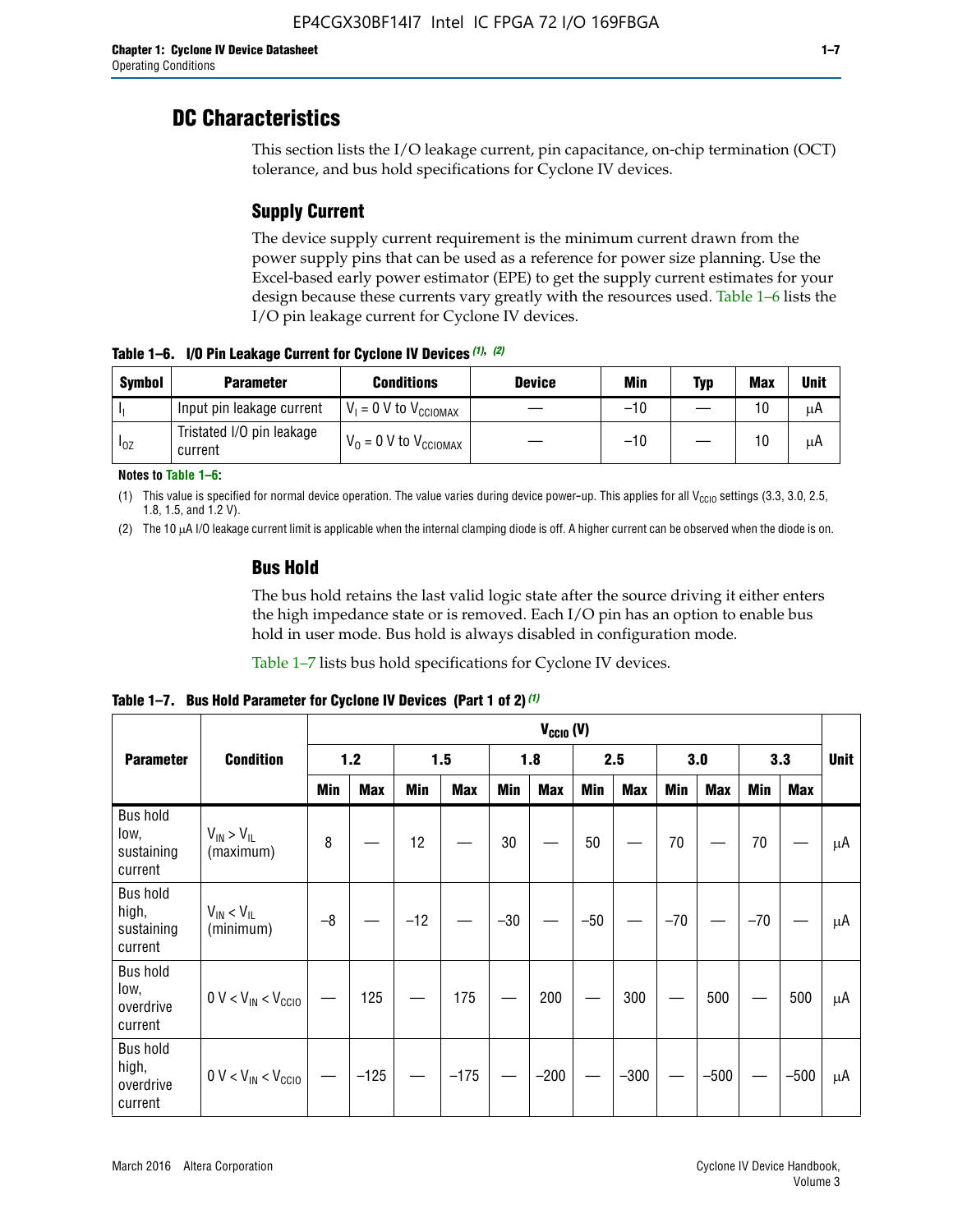| <b>Parameter</b>       | <b>Condition</b> |            | $V_{CClO}$ (V) |            |            |      |            |     |     |     |            |            |     |             |
|------------------------|------------------|------------|----------------|------------|------------|------|------------|-----|-----|-----|------------|------------|-----|-------------|
|                        |                  | 1.2        |                | 1.5        |            | 1.8  |            | 2.5 |     | 3.0 |            | 3.3        |     | <b>Unit</b> |
|                        |                  | <b>Min</b> | <b>Max</b>     | <b>Min</b> | <b>Max</b> | Min  | <b>Max</b> | Min | Max | Min | <b>Max</b> | <b>Min</b> | Max |             |
| Bus hold trip<br>point |                  | 0.3        | 0.9            | 0.375      | 1.125      | 0.68 | 1.07       | 0.7 | 1.7 | 0.8 | റ          | 0.8        |     |             |

**Table 1–7. Bus Hold Parameter for Cyclone IV Devices (Part 2 of 2)** *(1)*

**Note to Table 1–7:**

(1) Bus hold trip points are based on the calculated input voltages from the JEDEC standard.

### **OCT Specifications**

Table 1–8 lists the variation of OCT without calibration across process, temperature, and voltage (PVT).

**Table 1–8. Series OCT Without Calibration Specifications for Cyclone IV Devices**

|                                   |                       | <b>Resistance Tolerance</b> |                                                                             |               |
|-----------------------------------|-----------------------|-----------------------------|-----------------------------------------------------------------------------|---------------|
| <b>Description</b>                | $V_{\text{CCIO}}$ (V) | <b>Commercial Maximum</b>   | <b>Industrial, Extended</b><br>industrial, and<br><b>Automotive Maximum</b> | <b>Unit</b>   |
|                                   | 3.0                   | ±30                         | ±40                                                                         | $\frac{0}{0}$ |
|                                   | 2.5                   | ±30                         | ±40                                                                         | $\frac{0}{0}$ |
| Series OCT without<br>calibration | 1.8                   | ±40                         | ±50                                                                         | $\frac{0}{0}$ |
|                                   | 1.5                   | ±50                         | ±50                                                                         | $\frac{0}{0}$ |
|                                   | 1.2                   | ±50                         | ±50                                                                         | $\frac{0}{0}$ |

OCT calibration is automatically performed at device power-up for OCT-enabled I/Os.

Table 1–9 lists the OCT calibration accuracy at device power-up.

|  | Table 1–9.  Series OCT with Calibration at Device Power-Up Specifications for Cyclone IV Devices |  |  |  |
|--|--------------------------------------------------------------------------------------------------|--|--|--|
|--|--------------------------------------------------------------------------------------------------|--|--|--|

|                                   |                | <b>Calibration Accuracy</b> |                                                                             |               |
|-----------------------------------|----------------|-----------------------------|-----------------------------------------------------------------------------|---------------|
| <b>Description</b>                | $V_{CGI0} (V)$ | <b>Commercial Maximum</b>   | <b>Industrial, Extended</b><br>industrial, and<br><b>Automotive Maximum</b> | Unit          |
|                                   | 3.0            | ±10                         | ±10                                                                         | $\%$          |
| Series OCT with                   | 2.5            | ±10                         | ±10                                                                         | $\%$          |
| calibration at device<br>power-up | 1.8            | ±10                         | ±10                                                                         | $\frac{0}{0}$ |
|                                   | 1.5            | ±10                         | ±10                                                                         | $\frac{0}{0}$ |
|                                   | 1.2            | ±10                         | ±10                                                                         | $\frac{0}{0}$ |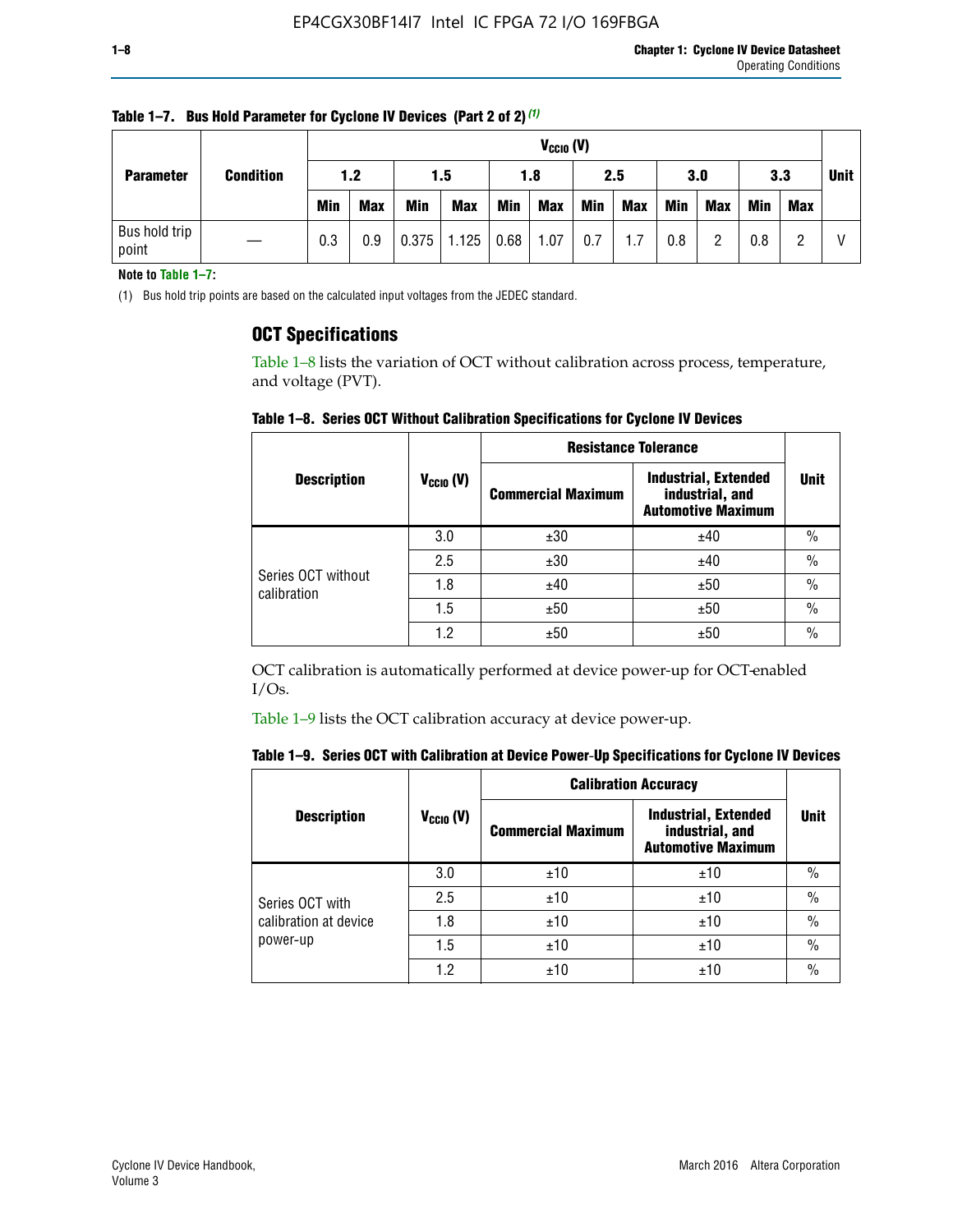The OCT resistance may vary with the variation of temperature and voltage after calibration at device power-up. Use Table 1–10 and Equation 1–1 to determine the final OCT resistance considering the variations after calibration at device power-up. Table 1–10 lists the change percentage of the OCT resistance with voltage and temperature.

**Table 1–10. OCT Variation After Calibration at Device Power**-**Up for Cyclone IV Devices**

| <b>Nominal Voltage</b> | dR/dT (%/°C) | $dR/dV$ (%/mV) |
|------------------------|--------------|----------------|
| 3.0                    | 0.262        | $-0.026$       |
| 2.5                    | 0.234        | $-0.039$       |
| 1.8                    | 0.219        | $-0.086$       |
| 1.5                    | 0.199        | $-0.136$       |
| 1.2                    | 0.161        | $-0.288$       |

#### **Equation 1–1. Final OCT Resistance** *(1)***,** *(2)***,** *(3)***,** *(4)***,** *(5)***,** *(6)*

 $\Delta R_V = (V_2 - V_1) \times 1000 \times dR/dV$  ––––––––––––(7)  $\Delta R_T = (T_2 - T_1) \times dR/dT$  ––––––– (8) For  $\Delta R_x < 0$ ; MF<sub>x</sub> = 1/ ( $|\Delta R_x|/100 + 1$ ) –––––– (9) For  $\Delta R_x > 0$ ;  $\text{MF}_x = \Delta R_x / 100 + 1$  ——– (10)  $MF = MF_V \times MF_T$  –––––––––––(11) Rfinal = Rinitial × MF ––––– *(12)*

#### **Notes to Equation 1–1:**

- (1)  $T_2$  is the final temperature.
- (2)  $T_1$  is the initial temperature.
- (3) MF is multiplication factor.
- (4)  $R<sub>final</sub>$  is final resistance.
- (5) Rinitial is initial resistance.
- (6) Subscript x refers to both  $\sqrt{v}$  and  $\sqrt{v}$ .
- (7)  $\Delta R_V$  is a variation of resistance with voltage.
- (8)  $\Delta R_T$  is a variation of resistance with temperature.
- (9) dR/dT is the change percentage of resistance with temperature after calibration at device power-up.
- (10) dR/dV is the change percentage of resistance with voltage after calibration at device power-up.
- (11)  $V_2$  is final voltage.
- (12)  $V_1$  is the initial voltage.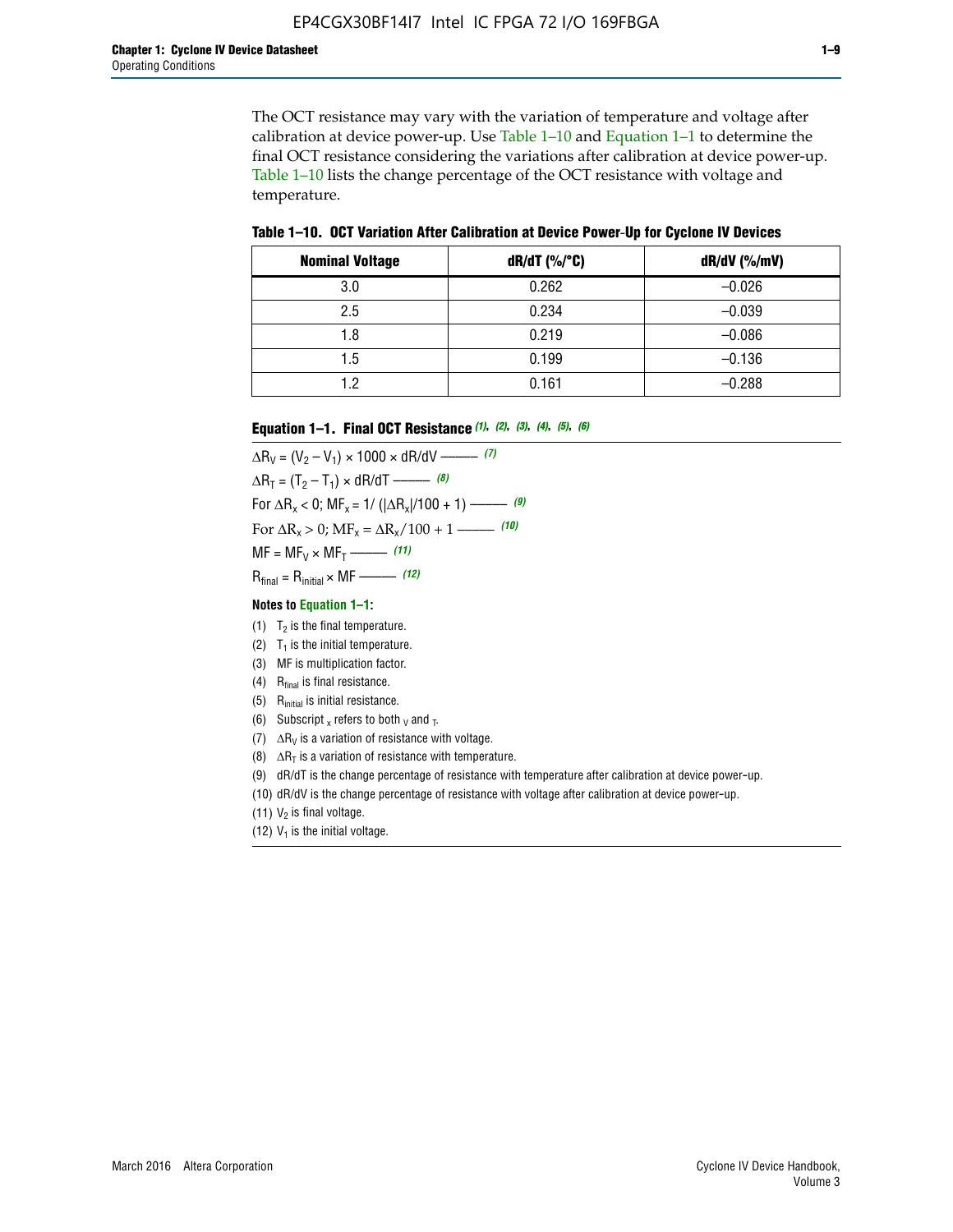Example 1-1 shows how to calculate the change of  $50$ - $\Omega$  I/O impedance from 25°C at 3.0 V to 85°C at 3.15 V.

#### **Example 1–1. Impedance Change**

 $\Delta R_V = (3.15 - 3) \times 1000 \times -0.026 = -3.83$  $\Delta R_T = (85 - 25) \times 0.262 = 15.72$ Because  $\Delta R_V$  is negative,  $MF_V = 1 / (3.83/100 + 1) = 0.963$ Because  $\Delta R_T$  is positive,  $MF_T = 15.72/100 + 1 = 1.157$  $MF = 0.963 \times 1.157 = 1.114$  $R_{final} = 50 \times 1.114 = 55.71 \Omega$ 

### **Pin Capacitance**

Table 1–11 lists the pin capacitance for Cyclone IV devices.

**Table 1–11. Pin Capacitance for Cyclone IV Devices** *(1)*

| <b>Symbol</b>       | <b>Parameter</b>                                                                                    | Typical-<br><b>Quad Flat</b><br><b>Pack</b><br>(QFP) | Typical-<br><b>Quad Flat</b><br><b>No Leads</b><br>(QFN) | Typical-<br><b>Ball-Grid</b><br><b>Array</b><br>(BGA) | <b>Unit</b> |
|---------------------|-----------------------------------------------------------------------------------------------------|------------------------------------------------------|----------------------------------------------------------|-------------------------------------------------------|-------------|
| C <sub>IOTB</sub>   | Input capacitance on top and bottom I/O pins                                                        |                                                      |                                                          | 6                                                     | рF          |
| C <sub>IOLR</sub>   | Input capacitance on right I/O pins                                                                 |                                                      |                                                          | 5                                                     | pF          |
| $C_{LVDSLR}$        | Input capacitance on right I/O pins with dedicated LVDS output                                      | 8                                                    | 8                                                        | 7                                                     | рF          |
| $C_{VREFLR}$<br>(2) | Input capacitance on right dual-purpose VREF pin when used as<br>$V_{BFF}$ or user I/O pin          | 21                                                   | 21                                                       | 21                                                    | pF          |
| $C_{VREFTB}$<br>(2) | Input capacitance on top and bottom dual-purpose VREF pin when<br>used as $V_{BFF}$ or user I/O pin | 23(3)                                                | 23                                                       | 23                                                    | рF          |
| $C_{CLKTB}$         | Input capacitance on top and bottom dedicated clock input pins                                      |                                                      | 7                                                        | 6                                                     | рF          |
| $C_{CLKLR}$         | Input capacitance on right dedicated clock input pins                                               | 6                                                    | 6                                                        | 5                                                     | рF          |

#### **Notes to Table 1–11:**

(1) The pin capacitance applies to FBGA, UBGA, and MBGA packages.

(2) When you use the VREF pin as a regular input or output, you can expect a reduced performance of toggle rate and  $t_{\rm CO}$  because of higher pin capacitance.

(3) CVREFTB for the EP4CE22 device is 30 pF.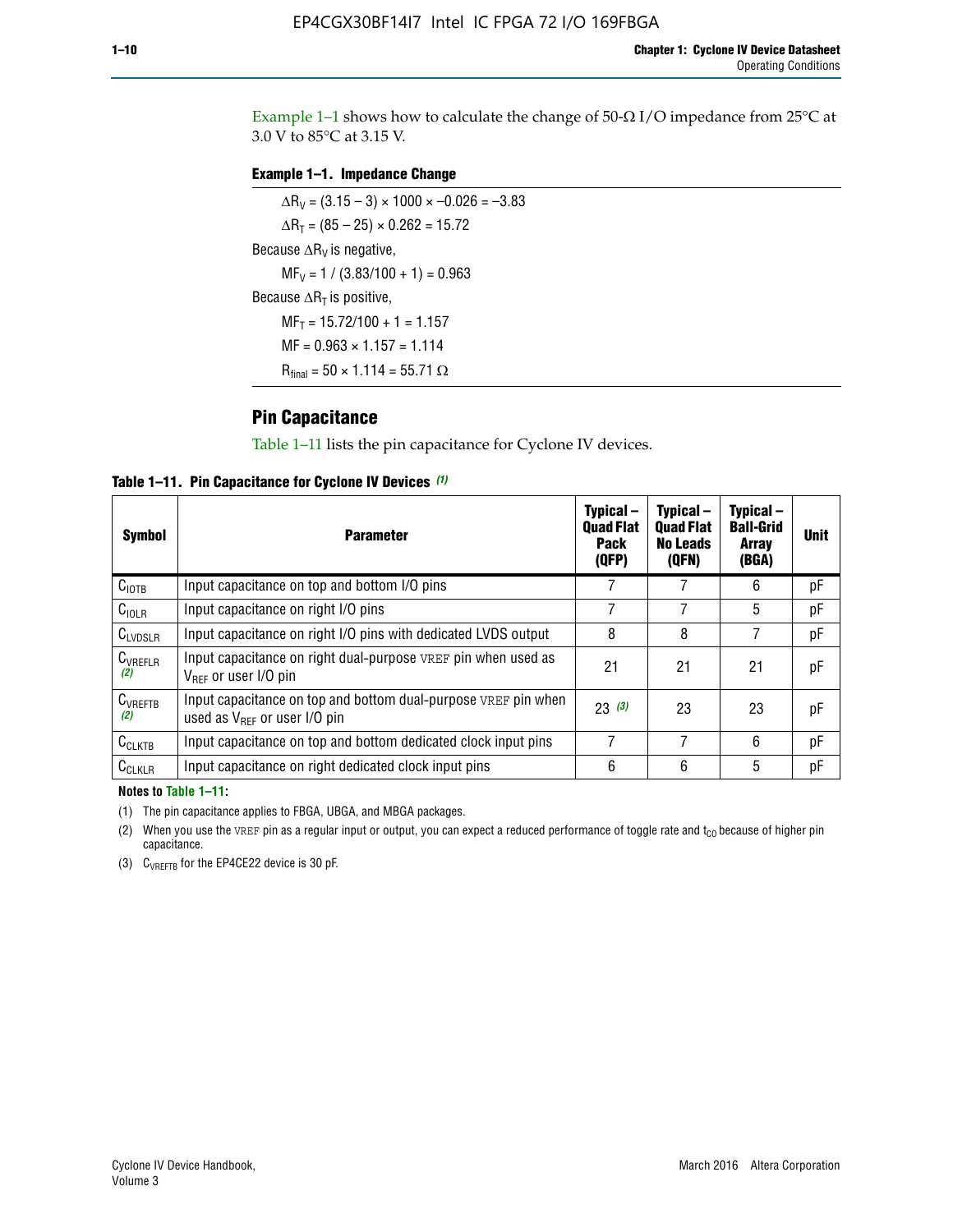# **Internal Weak Pull-Up and Weak Pull-Down Resistor**

Table 1–12 lists the weak pull-up and pull-down resistor values for Cyclone IV devices.

**Table 1–12. Internal Weak Pull**-**Up and Weak Pull**-**Down Resistor Values for Cyclone IV Devices** *(1)*

| <b>Symbol</b> | <b>Parameter</b>                                                            | <b>Conditions</b>                                  | Min | Typ | <b>Max</b> | <b>Unit</b> |
|---------------|-----------------------------------------------------------------------------|----------------------------------------------------|-----|-----|------------|-------------|
|               |                                                                             | $V_{\text{CC10}} = 3.3 \text{ V} \pm 5\%$ (2), (3) |     | 25  | 41         | kΩ          |
|               | Value of the I/O pin pull-up resistor                                       | $V_{\text{CC10}} = 3.0 \text{ V} \pm 5\%$ (2), (3) | 7   | 28  | 47         | kΩ          |
|               | before and during configuration, as                                         | $V_{\text{CC10}} = 2.5 V \pm 5\%$ (2), (3)         | 8   | 35  | 61         | kΩ          |
| $R_{PU}$      | well as user mode if you enable the<br>programmable pull-up resistor option | $V_{\text{CC10}} = 1.8 V \pm 5\%$ (2), (3)         | 10  | 57  | 108        | kΩ          |
|               |                                                                             | $V_{\text{CC10}} = 1.5 \text{ V} \pm 5\%$ (2), (3) | 13  | 82  | 163        | $k\Omega$   |
|               |                                                                             | $V_{\text{CGI0}} = 1.2 V \pm 5\%$ (2), (3)         | 19  | 143 | 351        | kΩ          |
|               |                                                                             | $V_{\text{CC10}} = 3.3 V \pm 5\%$ (4)              | 6   | 19  | 30         | kΩ          |
|               |                                                                             | $V_{\text{CC10}} = 3.0 V \pm 5\%$ (4)              | 6   | 22  | 36         | kΩ          |
| $R_{PD}$      | Value of the I/O pin pull-down resistor<br>before and during configuration  | $V_{\text{CC10}} = 2.5 V \pm 5\%$ (4)              | 6   | 25  | 43         | kΩ          |
|               |                                                                             | $V_{\text{CC10}} = 1.8 \text{ V} \pm 5\%$ (4)      | 7   | 35  | 71         | kΩ          |
|               |                                                                             | $V_{\text{CC10}} = 1.5 V \pm 5\%$ (4)              | 8   | 50  | 112        | kΩ          |

#### **Notes to Table 1–12:**

- (1) All I/O pins have an option to enable weak pull-up except the configuration, test, and JTAG pins. The weak pull-down feature is only available for JTAG TCK.
- (2) Pin pull-up resistance values may be lower if an external source drives the pin higher than  $V_{\text{CCIO}}$ .
- (3)  $R_{PU} = (V_{CC10} V_1)/I_{R_PU}$ Minimum condition: –40°C; V<sub>CCIO</sub> = V<sub>CC</sub> + 5%, V<sub>I</sub> = V<sub>CC</sub> + 5% – 50 mV; Typical condition: 25°C; V<sub>CCIO</sub> = V<sub>CC</sub>, V<sub>I</sub> = 0 V; Maximum condition: 100°C;  $V_{\text{CCIO}} = V_{\text{CC}} - 5\%$ ,  $V_1 = 0$  V; in which V<sub>I</sub> refers to the input voltage at the I/O pin.
- (4)  $R_{PD} = V_I/I_{R_PD}$ Minimum condition:  $-40^{\circ}$ C; V<sub>CCIO</sub> = V<sub>CC</sub> + 5%, V<sub>I</sub> = 50 mV; Typical condition: 25°C;  $V_{\text{CCIO}} = V_{\text{CC}}$ ,  $V_{\text{I}} = V_{\text{CC}} - 5\%$ ; Maximum condition: 100°C; V<sub>CClO</sub> = V<sub>CC</sub> – 5%, V<sub>I</sub> = V<sub>CC</sub> – 5%; in which V<sub>I</sub> refers to the input voltage at the I/O pin.

### **Hot-Socketing**

Table 1–13 lists the hot-socketing specifications for Cyclone IV devices.

**Table 1–13. Hot**-**Socketing Specifications for Cyclone IV Devices**

| <b>Symbol</b> | <b>Maximum</b>                    |             |
|---------------|-----------------------------------|-------------|
| $I$ IOPIN(DC) | DC current per I/O pin            | $300 \mu A$ |
| $I$ IOPIN(AC) | AC current per I/O pin            | 8 mA $(1)$  |
| IXCVRTX(DC)   | DC current per transceiver TX pin | 100 mA      |
| IXCVRRX(DC)   | DC current per transceiver RX pin | 50 mA       |

**Note to Table 1–13:**

(1) The I/O ramp rate is 10 ns or more. For ramp rates faster than 10 ns, |IIOPIN| = C dv/dt, in which C is the I/O pin capacitance and dv/dt is the slew rate.

 $\mathbb{I} \rightarrow \mathbb{I}$  During hot-socketing, the I/O pin capacitance is less than 15 pF and the clock pin capacitance is less than 20 pF.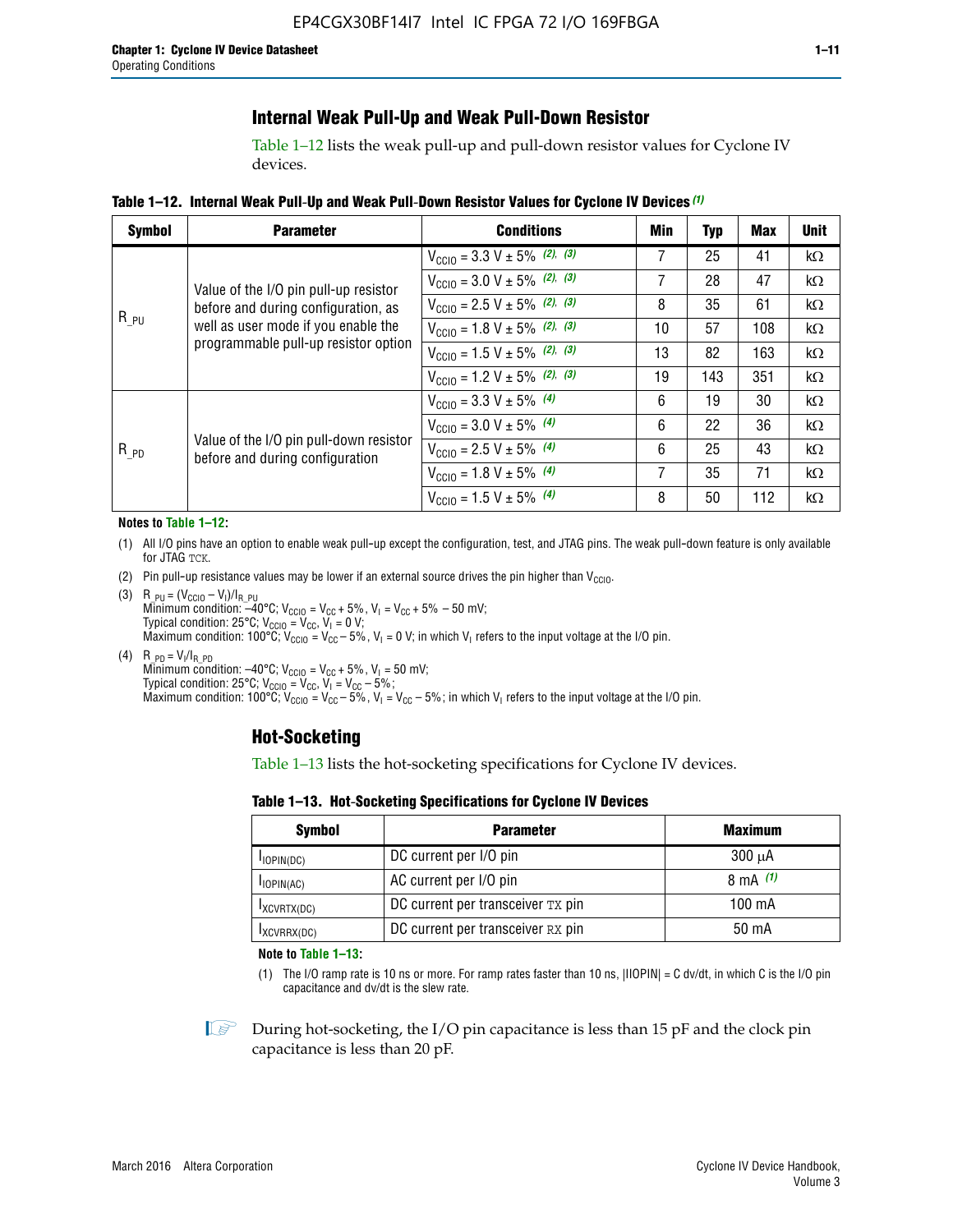# **Schmitt Trigger Input**

Cyclone IV devices support Schmitt trigger input on the TDI, TMS, TCK, nSTATUS, nCONFIG, nCE, CONF\_DONE, and DCLK pins. A Schmitt trigger feature introduces hysteresis to the input signal for improved noise immunity, especially for signals with slow edge rate. Table 1–14 lists the hysteresis specifications across the supported  $V<sub>CCIO</sub>$  range for Schmitt trigger inputs in Cyclone IV devices.

**Table 1–14. Hysteresis Specifications for Schmitt Trigger Input in Cyclone IV Devices**

| <b>Symbol</b>                  | <b>Parameter</b>               | <b>Conditions (V)</b>   | <b>Minimum</b> | <b>Unit</b> |
|--------------------------------|--------------------------------|-------------------------|----------------|-------------|
|                                |                                | $V_{\text{CGI0}} = 3.3$ | 200            | mV          |
|                                | Hysteresis for Schmitt trigger | $V_{\text{CCIO}} = 2.5$ | 200            | mV          |
| $\mathsf{V}_{\mathsf{SCHMIT}}$ | input                          | $V_{\text{CCIO}} = 1.8$ | 140            | mV          |
|                                |                                | $V_{\text{CCIO}} = 1.5$ | 110            | mV          |

# **I/O Standard Specifications**

The following tables list input voltage sensitivities ( $V<sub>IH</sub>$  and  $V<sub>II</sub>$ ), output voltage ( $V<sub>OH</sub>$ and  $V_{OL}$ ), and current drive characteristics ( $I_{OH}$  and  $I_{OL}$ ), for various I/O standards supported by Cyclone IV devices. Table 1–15 through Table 1–20 provide the I/O standard specifications for Cyclone IV devices.

|                   | $V_{CClO}(V)$ |     | $V_{IL}(V)$ |        | $V_{IH} (V)$               |                            | $V_{OL}(V)$             | $V_{OH} (V)$                 | l <sub>OL</sub>              | l <sub>oh</sub> |             |
|-------------------|---------------|-----|-------------|--------|----------------------------|----------------------------|-------------------------|------------------------------|------------------------------|-----------------|-------------|
| I/O Standard      | Min           | Typ | <b>Max</b>  | Min    | <b>Max</b>                 | Min                        | <b>Max</b>              | Max                          | Min                          | (mA)<br>(4)     | (mA)<br>(4) |
| 3.3-V LVTTL (3)   | 3.135         | 3.3 | 3.465       |        | 0.8                        | 1.7                        | 3.6                     | 0.45                         | 2.4                          | 4               | $-4$        |
| 3.3-V LVCMOS (3)  | 3.135         | 3.3 | 3.465       |        | 0.8                        | 1.7                        | 3.6                     | 0.2                          | $V_{\text{CCIO}} - 0.2$      | $\overline{2}$  | $-2$        |
| 3.0-V LVTTL $(3)$ | 2.85          | 3.0 | 3.15        | $-0.3$ | 0.8                        | 1.7                        | $V_{\text{CC10}} + 0.3$ | 0.45                         | 2.4                          | 4               | $-4$        |
| 3.0-V LVCMOS (3)  | 2.85          | 3.0 | 3.15        | $-0.3$ | 0.8                        | 1.7                        | $V_{\text{CCI}0}$ + 0.3 | 0.2                          | $V_{\text{CC10}} - 0.2$      | 0.1             | $-0.1$      |
| $2.5 V$ (3)       | 2.375         | 2.5 | 2.625       | $-0.3$ | 0.7                        | 1.7                        | $V_{\text{CCI}0}$ + 0.3 | 0.4                          | 2.0                          | 1               | $-1$        |
| 1.8V              | 1.71          | 1.8 | 1.89        | $-0.3$ | 0.35x<br>V <sub>CCIO</sub> | 0.65x<br>V <sub>CCIO</sub> | 2.25                    | 0.45                         | $V_{CGIO}$ –<br>0.45         | $\overline{2}$  | $-2$        |
| 1.5V              | 1.425         | 1.5 | 1.575       | $-0.3$ | 0.35x<br>V <sub>CCIO</sub> | 0.65x<br>V <sub>CCIO</sub> | $V_{\text{CC10}} + 0.3$ | 0.25x<br>$V_{\rm CClO}$      | 0.75x<br>V <sub>CCIO</sub>   | $\overline{2}$  | $-2$        |
| 1.2V              | 1.14          | 1.2 | 1.26        | $-0.3$ | 0.35x<br>V <sub>CCIO</sub> | 0.65x<br>V <sub>CCIO</sub> | $V_{\text{CGI0}} + 0.3$ | 0.25x<br>$V_{\rm CClO}$      | 0.75x<br>V <sub>CCIO</sub>   | $\overline{2}$  | $-2$        |
| 3.0-V PCI         | 2.85          | 3.0 | 3.15        |        | 0.3x<br>V <sub>CCIO</sub>  | 0.5x<br>V <sub>CCIO</sub>  | $V_{\text{CC10}} + 0.3$ | $0.1 \times V_{CC10}$        | $0.9 \times V_{\text{CC10}}$ | 1.5             | $-0.5$      |
| 3.0-V PCI-X       | 2.85          | 3.0 | 3.15        |        | 0.35x<br>V <sub>CCIO</sub> | 0.5x<br>V <sub>CCIO</sub>  | $V_{\text{CC}10} + 0.3$ | $0.1 \times V_{\text{CC10}}$ | $0.9 \times V_{\text{CC10}}$ | 1.5             | $-0.5$      |

**Table 1–15. Single**-**Ended I/O Standard Specifications for Cyclone IV Devices** *(1)***,** *(2)*

#### **Notes to Table 1–15:**

(1) For voltage-referenced receiver input waveform and explanation of terms used in Table 1–15, refer to "Glossary" on page 1–37.

(2) AC load  $CL = 10$  pF

(3) For more information about interfacing Cyclone IV devices with 3.3/3.0/2.5-V LVTTL/LVCMOS I/O standards, refer to *[AN 447: Interfacing Cyclone III](http://www.altera.com/literature/an/an447.pdf)  [and Cyclone IV Devices with 3.3/3.0/2.5-V LVTTL/LVCMOS I/O Systems](http://www.altera.com/literature/an/an447.pdf)*.

(4) To meet the IOL and IOH specifications, you must set the current strength settings accordingly. For example, to meet the **3.3-V LVTTL** specification (4 mA), set the current strength settings to 4 mA or higher. Setting at lower current strength may not meet the lou and lon specifications in the handbook.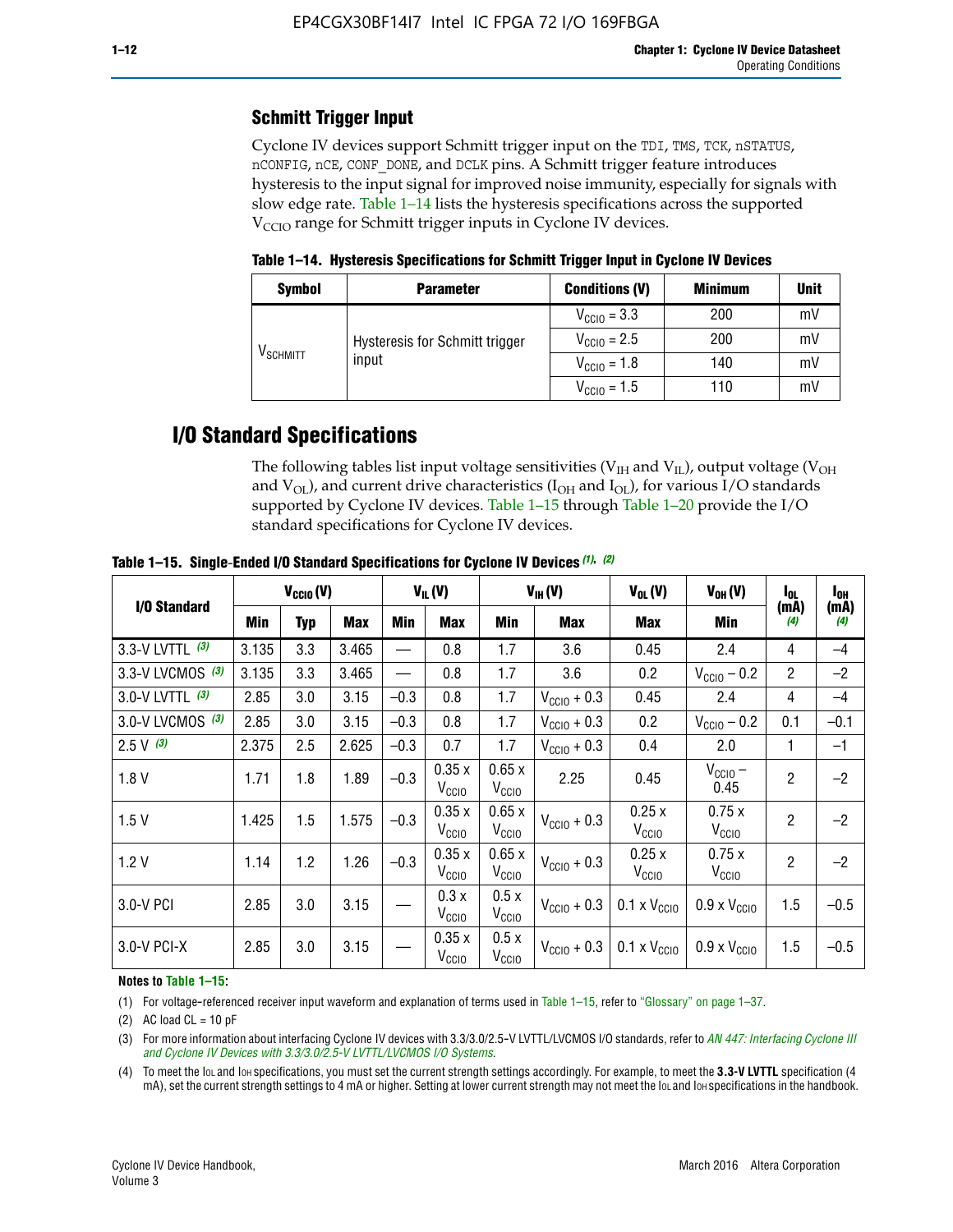| 1/0                           | $V_{\text{CC10}}(V)$ |            |       | $V_{REF}(V)$                                                           |                                                                      |                                                                        | $V_{TT} (V)$ (2)    |                           |                     |
|-------------------------------|----------------------|------------|-------|------------------------------------------------------------------------|----------------------------------------------------------------------|------------------------------------------------------------------------|---------------------|---------------------------|---------------------|
| <b>Standard</b>               | <b>Min</b>           | <b>Typ</b> | Max   | Min                                                                    | <b>Typ</b>                                                           | <b>Max</b>                                                             | Min                 | <b>Typ</b>                | Max                 |
| SSTL-2<br>Class I, II         | 2.375                | 2.5        | 2.625 | 1.19                                                                   | 1.25                                                                 | 1.31                                                                   | $V_{REF}$ –<br>0.04 | $V_{REF}$                 | $V_{REF}$ +<br>0.04 |
| SSTL-18<br>Class I, II        | 1.7                  | 1.8        | 1.9   | 0.833                                                                  | 0.9                                                                  | 0.969                                                                  | $V_{REF}$ –<br>0.04 | V <sub>REF</sub>          | $V_{REF}$ +<br>0.04 |
| HSTL-18<br>Class I, II        | 1.71                 | 1.8        | 1.89  | 0.85                                                                   | 0.9                                                                  | 0.95                                                                   | 0.85                | 0.9                       | 0.95                |
| <b>HSTL-15</b><br>Class I, II | 1.425                | 1.5        | 1.575 | 0.71                                                                   | 0.75                                                                 | 0.79                                                                   | 0.71                | 0.75                      | 0.79                |
| HSTL-12<br>Class I, II        | 1.14                 | 1.2        | 1.26  | $0.48 \times V_{\text{CC10}}$ (3)<br>$0.47 \times V_{\text{CC10}}$ (4) | $0.5 \times V_{\text{CC10}}$ (3)<br>$0.5 \times V_{\text{CC10}}$ (4) | $0.52 \times V_{\text{CC10}}$ (3)<br>$0.53 \times V_{\text{CC10}}$ (4) |                     | 0.5x<br>V <sub>CCIO</sub> |                     |

|  |  |  |  | Table 1–16. Single-Ended SSTL and HSTL I/O Reference Voltage Specifications for Cyclone IV Devices (1) |
|--|--|--|--|--------------------------------------------------------------------------------------------------------|
|--|--|--|--|--------------------------------------------------------------------------------------------------------|

#### **Notes to Table 1–16:**

(1) For an explanation of terms used in Table 1–16, refer to "Glossary" on page 1–37.

(2)  $V_{TT}$  of the transmitting device must track  $V_{REF}$  of the receiving device.

(3) Value shown refers to DC input reference voltage,  $V_{REF(DC)}$ .

(4) Value shown refers to AC input reference voltage,  $V_{REF(AC)}$ .

|  | Table 1–17.  Single-Ended SSTL and HSTL I/O Standards Signal Specifications for Cyclone IV Devices |  |  |  |  |  |
|--|----------------------------------------------------------------------------------------------------|--|--|--|--|--|
|--|----------------------------------------------------------------------------------------------------|--|--|--|--|--|

| I/O                        |            | $V_{IL(DC)}(V)$      |                      | $V_{IH(DC)}(V)$   |         | $V_{IL(AC)}(V)$     |                     | $V_{IH(AC)}(V)$      | $V_{OL}(V)$                        | $V_{OH} (V)$                       | $I_{0L}$ | $I_{0H}$ |
|----------------------------|------------|----------------------|----------------------|-------------------|---------|---------------------|---------------------|----------------------|------------------------------------|------------------------------------|----------|----------|
| <b>Standard</b>            | <b>Min</b> | Max                  | Min                  | <b>Max</b>        | Min     | Max                 | Min                 | <b>Max</b>           | <b>Max</b>                         | Min                                | (mA)     | (mA)     |
| SSTL-2<br>Class I          |            | $V_{REF}$ –<br>0.18  | $V_{REF} +$<br>0.18  |                   |         | $V_{REF}-$<br>0.35  | $V_{REF} +$<br>0.35 |                      | $V_{TT}$ –<br>0.57                 | $V_{TT}$ +<br>0.57                 | 8.1      | $-8.1$   |
| SSTL-2<br>Class II         |            | $V_{REF}$ –<br>0.18  | $V_{REF} +$<br>0.18  |                   |         | $V_{REF}$ –<br>0.35 | $V_{REF} +$<br>0.35 |                      | $V_{TT}$ –<br>0.76                 | $V_{TT}$ +<br>0.76                 | 16.4     | $-16.4$  |
| <b>SSTL-18</b><br>Class I  |            | $V_{REF}$ –<br>0.125 | $V_{REF}$ +<br>0.125 |                   |         | $V_{REF}$ –<br>0.25 | $V_{REF}$ +<br>0.25 |                      | $V_{TT}$ –<br>0.475                | $V_{TT}$ +<br>0.475                | 6.7      | $-6.7$   |
| <b>SSTL-18</b><br>Class II |            | $V_{REF}$ –<br>0.125 | $V_{REF}$ +<br>0.125 |                   |         | $V_{REF}$ –<br>0.25 | $V_{REF}$ +<br>0.25 |                      | 0.28                               | $V_{CC10} -$<br>0.28               | 13.4     | $-13.4$  |
| HSTL-18<br>Class I         |            | $V_{REF}$ –<br>0.1   | $V_{REF}$ +<br>0.1   |                   |         | $V_{REF}$ –<br>0.2  | $V_{REF}$ +<br>0.2  |                      | 0.4                                | $V_{CCIO}$ –<br>0.4                | 8        | $-8$     |
| HSTL-18<br>Class II        |            | $V_{REF}$ –<br>0.1   | $V_{REF}$ +<br>0.1   |                   |         | $V_{REF}$ –<br>0.2  | $V_{REF}$ +<br>0.2  |                      | 0.4                                | $V_{CC10}$ –<br>0.4                | 16       | $-16$    |
| HSTL-15<br>Class I         |            | $V_{REF}$ –<br>0.1   | $V_{REF}$ +<br>0.1   |                   |         | $V_{REF}$ –<br>0.2  | $V_{REF}$ +<br>0.2  |                      | 0.4                                | $V_{\text{CC10}} -$<br>0.4         | 8        | $-8$     |
| HSTL-15<br>Class II        |            | $V_{REF}$ –<br>0.1   | $V_{REF} +$<br>0.1   |                   |         | $V_{REF}$ –<br>0.2  | $V_{REF} +$<br>0.2  |                      | 0.4                                | $V_{CC10}$ –<br>0.4                | 16       | $-16$    |
| <b>HSTL-12</b><br>Class I  | $-0.15$    | $V_{REF}-$<br>0.08   | $V_{REF} +$<br>0.08  | $V_{CGI0} + 0.15$ | $-0.24$ | $V_{REF}$ –<br>0.15 | $V_{REF} +$<br>0.15 | $V_{CC10}$ +<br>0.24 | $0.25 \times$<br>V <sub>CCIO</sub> | $0.75 \times$<br>V <sub>CCIO</sub> | 8        | $-8$     |
| <b>HSTL-12</b><br>Class II | $-0.15$    | $V_{REF}$ –<br>0.08  | $V_{REF} +$<br>0.08  | $V_{CGI0} + 0.15$ | $-0.24$ | $V_{REF}$ –<br>0.15 | $V_{REF} +$<br>0.15 | $V_{CC10}$ +<br>0.24 | $0.25 \times$<br>V <sub>CCIO</sub> | $0.75 \times$<br>V <sub>CCIO</sub> | 14       | $-14$    |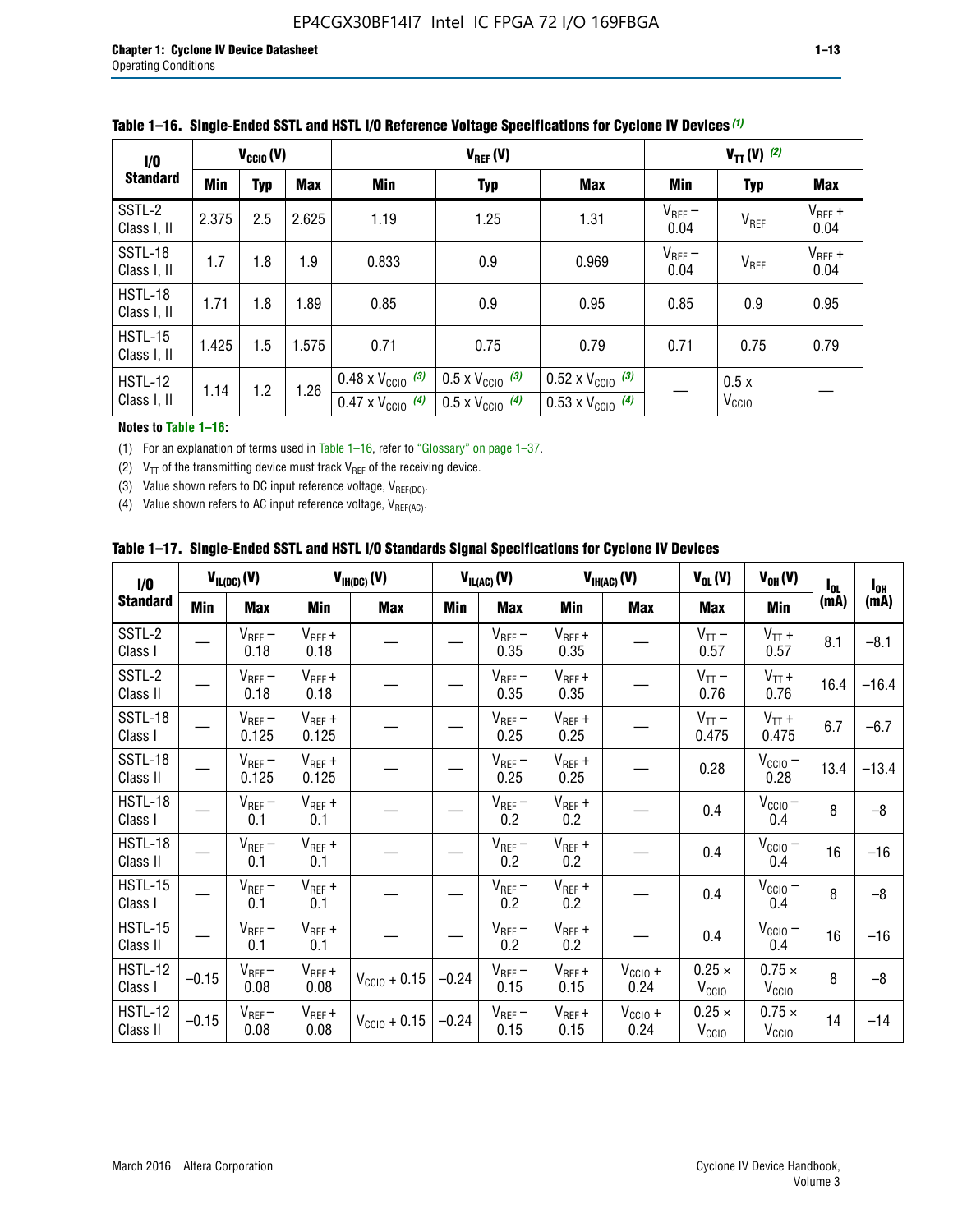**f For more information about receiver input and transmitter output waveforms, and for** other differential I/O standards, refer to the *[I/O Features in Cyclone IV Devices](http://www.altera.com/literature/hb/cyclone-iv/cyiv-51006.pdf)* chapter*.*

**Table 1–18. Differential SSTL I/O Standard Specifications for Cyclone IV Devices** *(1)*

| I/O Standard           |       | $V_{CCl0}(V)$ |            | $V_{\text{Swing(DC)}}(V)$ |                   |                                | $V_{X(AC)}(V)$ |                                 |            | $V_{\text{Swing(AC)}}$<br>(V) |                                | $V_{OX(AC)}(V)$ |                                 |
|------------------------|-------|---------------|------------|---------------------------|-------------------|--------------------------------|----------------|---------------------------------|------------|-------------------------------|--------------------------------|-----------------|---------------------------------|
|                        | Min   | Typ           | <b>Max</b> | Min                       | <b>Max</b>        | <b>Min</b>                     | <b>Typ</b>     | <b>Max</b>                      | <b>Min</b> | <b>Max</b>                    | Min                            | <b>Typ</b>      | <b>Max</b>                      |
| SSTL-2<br>Class I, II  | 2.375 | 2.5           | 2.625      | 0.36                      | V <sub>CCIO</sub> | $V_{\text{CC10}}/2 - 0.2$      |                | $V_{\text{CC1O}}/2$<br>$+0.2$   | 0.7        | $V_{\rm CCI}$                 | $V_{\text{CC10}}/2 -$<br>0.125 |                 | $V_{\text{CC10}}/2$<br>$+0.125$ |
| SSTL-18<br>Class I, II | 1.7   | .8            | .90        | 0.25                      | V <sub>CCIO</sub> | $V_{\text{CC10}}/2 -$<br>0.175 |                | $V_{\text{CC10}}/2$<br>$+0.175$ | 0.5        | $V_{\rm CCI}$                 | $V_{\text{CC10}}/2 -$<br>0.125 |                 | $V_{\text{CC10}}/2$<br>$+0.125$ |

#### **Note to Table 1–18:**

(1) Differential SSTL requires a  $V_{REF}$  input.

**Table 1–19. Differential HSTL I/O Standard Specifications for Cyclone IV Devices** *(1)*

|                               | $V_{CClO}(V)$ |     |            | $V_{\text{DIF(DC)}}(V)$ |                   | $V_{X(AC)}(V)$                |            |                            | $V_{CM(DC)}(V)$            |            |                            |         | $V_{\text{DIF(AC)}}(V)$    |
|-------------------------------|---------------|-----|------------|-------------------------|-------------------|-------------------------------|------------|----------------------------|----------------------------|------------|----------------------------|---------|----------------------------|
| I/O Standard                  | Min           | Typ | <b>Max</b> | Min                     | <b>Max</b>        | Min                           | <b>Typ</b> | <b>Max</b>                 | Min                        | <b>Typ</b> | <b>Max</b>                 | Mi<br>n | <b>Max</b>                 |
| HSTL-18<br>Class I, II        | 1.71          | 1.8 | .89        | 0.2                     |                   | 0.85                          |            | 0.95                       | 0.85                       |            | 0.95                       | 0.4     |                            |
| <b>HSTL-15</b><br>Class I, II | 1.425         | 1.5 | .575       | $0.2\,$                 |                   | 0.71                          |            | 0.79                       | 0.71                       |            | 0.79                       | 0.4     |                            |
| <b>HSTL-12</b><br>Class I, II | 1.14          | 1.2 | 1.26       | 0.16                    | V <sub>CCIO</sub> | $0.48 \times V_{\text{CC10}}$ |            | 0.52x<br>V <sub>CCIO</sub> | 0.48x<br>V <sub>CCIO</sub> |            | 0.52x<br>V <sub>CCIO</sub> | 0.3     | 0.48x<br>V <sub>CCIO</sub> |

#### **Note to Table 1–19:**

(1) Differential HSTL requires a  $V_{REF}$  input.

**Table 1–20. Differential I/O Standard Specifications for Cyclone IV Devices** *(1)* **(Part 1 of 2)**

| I/O Standard                            |       | $V_{CCl0} (V)$ |            | $V_{ID}$ (mV) |     |      | $V_{\text{lcm}}(V)^{(2)}$                  |            | $V_{0D}$ (mV) $(3)$ |     |     |       | $V_{0S} (V)^{(3)}$ |       |
|-----------------------------------------|-------|----------------|------------|---------------|-----|------|--------------------------------------------|------------|---------------------|-----|-----|-------|--------------------|-------|
|                                         | Min   | Typ            | <b>Max</b> | <b>Min</b>    | Max | Min  | <b>Condition</b>                           | <b>Max</b> | Min                 | Typ | Max | Min   | <b>Typ</b>         | Max   |
|                                         |       |                |            |               |     | 0.05 | $D_{MAX} \leq 500$ Mbps                    | 1.80       |                     |     |     |       |                    |       |
| <b>LVPECL</b><br>(Row I/Os)<br>(6)      | 2.375 | 2.5            | 2.625      | 100           |     | 0.55 | 500 Mbps $\leq D_{MAX}$<br>$\leq$ 700 Mbps | 1.80       |                     |     |     |       |                    |       |
|                                         |       |                |            |               |     | 1.05 | $D_{MAX}$ > 700 Mbps                       | 1.55       |                     |     |     |       |                    |       |
|                                         |       |                |            |               |     | 0.05 | $D_{MAX} \leq 500$ Mbps                    | 1.80       |                     |     |     |       |                    |       |
| <b>LVPECL</b><br>(Column<br>$1/Os)$ (6) | 2.375 | 2.5            | 2.625      | 100           |     | 0.55 | 500 Mbps $\leq D_{MAX}$<br>$\leq$ 700 Mbps | 1.80       |                     |     |     |       |                    |       |
|                                         |       |                |            |               |     | 1.05 | $D_{MAX}$ > 700 Mbps                       | 1.55       |                     |     |     |       |                    |       |
|                                         |       |                |            |               |     | 0.05 | $D_{MAX} \leq 500$ Mbps                    | 1.80       |                     |     |     |       |                    |       |
| LVDS (Row<br>I/Os)                      | 2.375 | 2.5            | 2.625      | 100           |     | 0.55 | 500 Mbps $\leq D_{MAX}$<br>$\leq 700$ Mbps | 1.80       | 247                 |     | 600 | 1.125 | 1.25               | 1.375 |
|                                         |       |                |            |               |     | 1.05 | $D_{MAX}$ > 700 Mbps                       | 1.55       |                     |     |     |       |                    |       |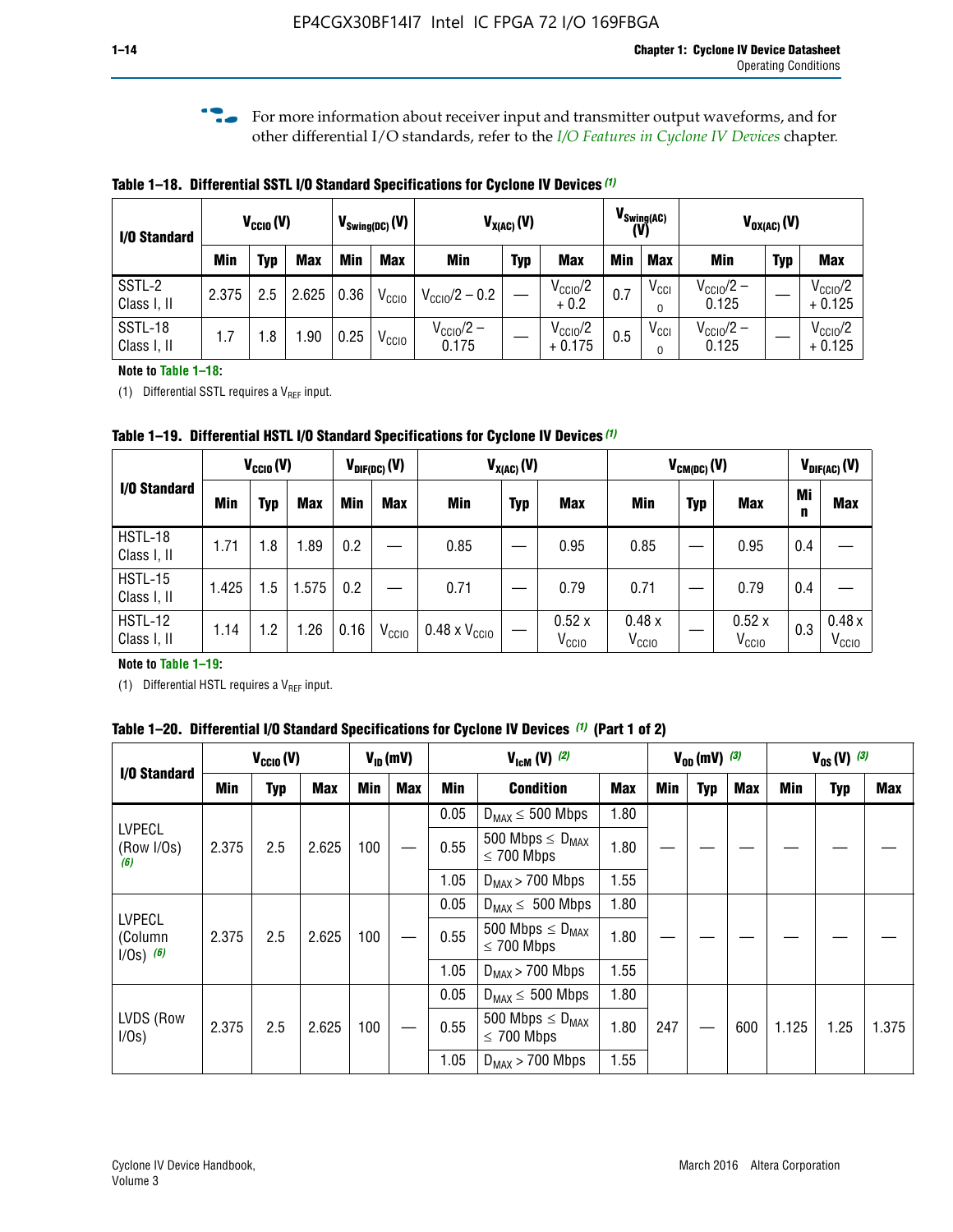#### EP4CGX30BF14I7 Intel IC FPGA 72 I/O 169FBGA

|                                         |            | $V_{\text{CCIO}}(V)$ |            |            | $V_{ID}(mV)$ |            | $V_{\text{lcm}}(V)$ (2)                    |            |            | $V_{OD}$ (mV) $(3)$ |            |       | $V_{0S} (V)$ (3) |            |
|-----------------------------------------|------------|----------------------|------------|------------|--------------|------------|--------------------------------------------|------------|------------|---------------------|------------|-------|------------------|------------|
| I/O Standard                            | <b>Min</b> | <b>Typ</b>           | <b>Max</b> | <b>Min</b> | <b>Max</b>   | <b>Min</b> | <b>Condition</b>                           | <b>Max</b> | <b>Min</b> | <b>Typ</b>          | <b>Max</b> | Min   | <b>Typ</b>       | <b>Max</b> |
|                                         |            |                      |            |            |              | 0.05       | $D_{MAX} \leq 500$ Mbps                    | 1.80       |            |                     |            |       |                  |            |
| <b>LVDS</b><br>(Column<br>$I/Os$ )      | 2.375      | 2.5                  | 2.625      | 100        |              | 0.55       | 500 Mbps $\leq D_{MAX}$<br>$\leq 700$ Mbps | 1.80       | 247        |                     | 600        | 1.125 | 1.25             | 1.375      |
|                                         |            |                      |            |            |              | 1.05       | $D_{MAX}$ > 700 Mbps                       | 1.55       |            |                     |            |       |                  |            |
| <b>BLVDS (Row</b><br>$1/0s)$ (4)        | 2.375      | 2.5                  | 2.625      | 100        |              |            |                                            |            |            |                     |            |       |                  |            |
| <b>BLVDS</b><br>(Column<br>$1/0s)$ (4)  | 2.375      | 2.5                  | 2.625      | 100        |              |            |                                            |            |            |                     |            |       |                  |            |
| mini-LVDS<br>(Row I/Os)<br>(5)          | 2.375      | 2.5                  | 2.625      |            |              |            |                                            |            | 300        |                     | 600        | 1.0   | 1.2              | 1.4        |
| mini-LVDS<br>(Column<br>$1/0s)$ (5)     | 2.375      | 2.5                  | 2.625      |            |              |            |                                            |            | 300        |                     | 600        | 1.0   | 1.2              | 1.4        |
| RSDS <sup>®</sup> (Row<br>$1/0s)$ $(5)$ | 2.375      | 2.5                  | 2.625      |            |              |            |                                            |            | 100        | 200                 | 600        | 0.5   | 1.2              | 1.5        |
| <b>RSDS</b><br>(Column<br>$1/0s)$ (5)   | 2.375      | 2.5                  | 2.625      |            |              |            |                                            |            | 100        | 200                 | 600        | 0.5   | 1.2              | 1.5        |
| PPDS (Row<br>$1/0s)$ (5)                | 2.375      | 2.5                  | 2.625      |            |              |            |                                            |            | 100        | 200                 | 600        | 0.5   | 1.2              | 1.4        |
| <b>PPDS</b><br>(Column<br>$1/0s)$ (5)   | 2.375      | 2.5                  | 2.625      |            |              |            |                                            |            | 100        | 200                 | 600        | 0.5   | 1.2              | 1.4        |

#### **Table 1–20. Differential I/O Standard Specifications for Cyclone IV Devices** *(1)* **(Part 2 of 2)**

#### **Notes to Table 1–20:**

(1) For an explanation of terms used in Table 1–20, refer to "Glossary" on page 1–37.

(2)  $V_{IN}$  range: 0  $V \le V_{IN} \le 1.85$  V.

(3) R<sub>L</sub> range:  $90 \le R_L \le 110 \Omega$ .

(4) There are no fixed  $V_{IN}$ ,  $V_{OD}$ , and  $V_{OS}$  specifications for BLVDS. They depend on the system topology.

(5) The Mini-LVDS, RSDS, and PPDS standards are only supported at the output pins.

(6) The LVPECL I/O standard is only supported on dedicated clock input pins. This I/O standard is not supported for output pins.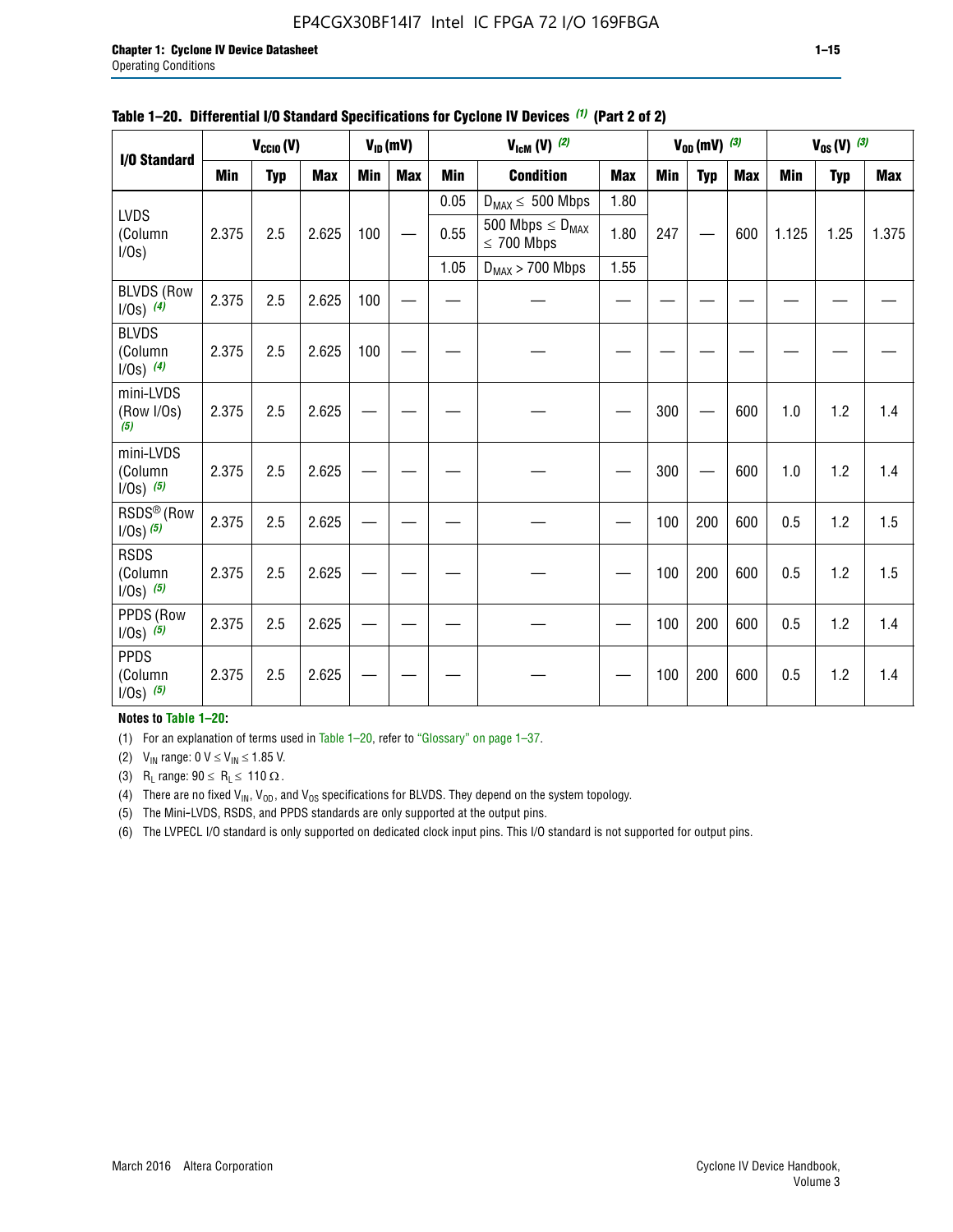# **Power Consumption**

Use the following methods to estimate power for a design:

- the Excel-based EPE
- the Quartus® II PowerPlay power analyzer feature

The interactive Excel-based EPE is used prior to designing the device to get a magnitude estimate of the device power. The Quartus II PowerPlay power analyzer provides better quality estimates based on the specifics of the design after place-and-route is complete. The PowerPlay power analyzer can apply a combination of user-entered, simulation-derived, and estimated signal activities that, combined with detailed circuit models, can yield very accurate power estimates.

**For more information about power estimation tools, refer to the** *Early Power Estimator* **<b>For a** *[User Guide](http://www.altera.com/literature/ug/ug_epe.pdf
)* and the *[PowerPlay Power Analysis](http://www.altera.com/literature/hb/qts/qts_qii53013.pdf)* chapter in volume 3 of the *Quartus II Handboo*k.

# **Switching Characteristics**

This section provides performance characteristics of Cyclone IV core and periphery blocks for commercial grade devices.

These characteristics can be designated as Preliminary or Final.

- Preliminary characteristics are created using simulation results, process data, and other known parameters. The upper-right hand corner of these tables show the designation as "Preliminary".
- Final numbers are based on actual silicon characterization and testing. The numbers reflect the actual performance of the device under worst-case silicon process, voltage, and junction temperature conditions. There are no designations on finalized tables.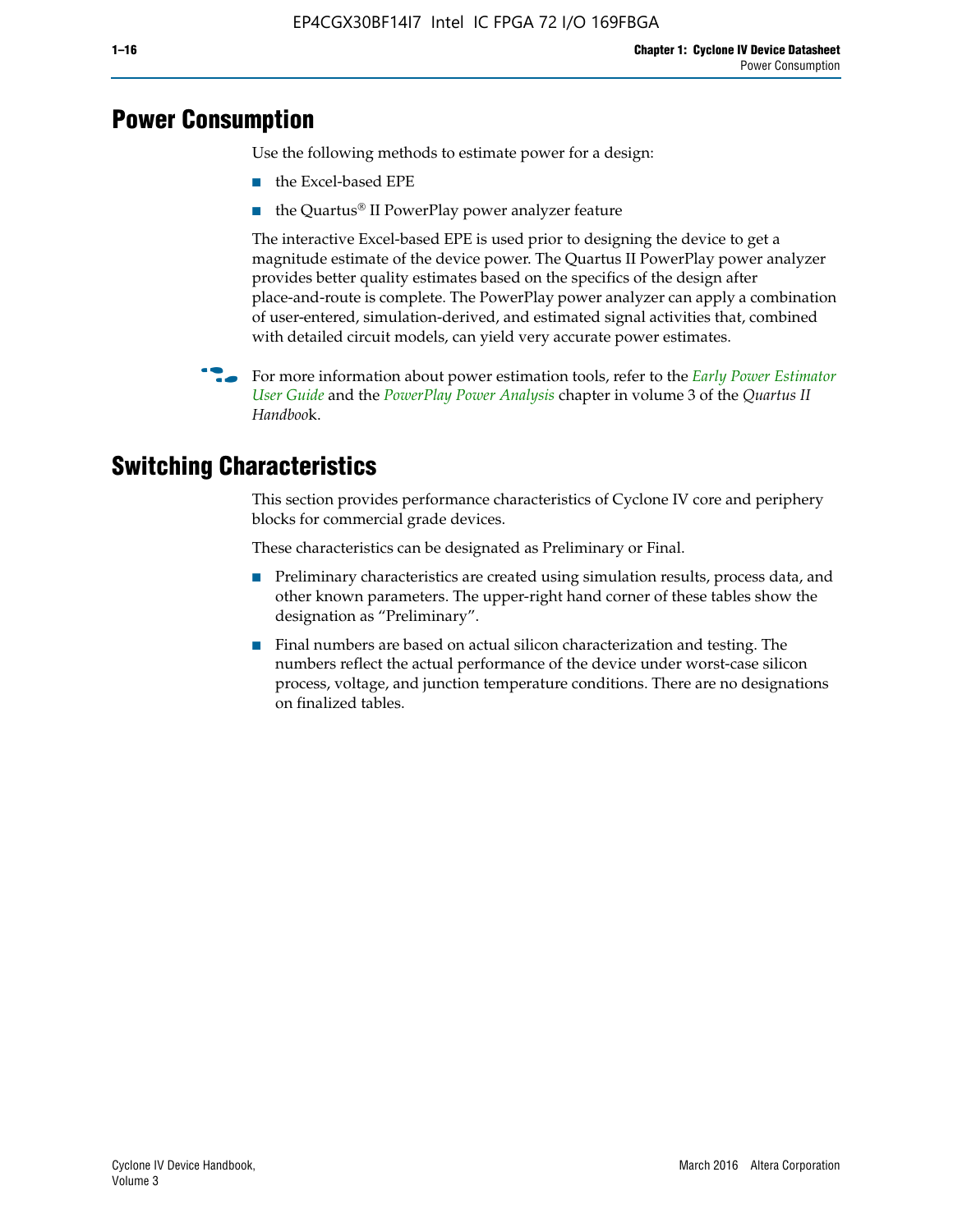# **Transceiver Performance Specifications**

Table 1–21 lists the Cyclone IV GX transceiver specifications.

#### **Table 1–21. Transceiver Specification for Cyclone IV GX Devices (Part 1 of 4)**

| Symbol/                                                   |                                                      |                          | C <sub>6</sub>             |                                                                     |                                | C7, I7                     |                                |                     | C <sub>8</sub>           |                |             |
|-----------------------------------------------------------|------------------------------------------------------|--------------------------|----------------------------|---------------------------------------------------------------------|--------------------------------|----------------------------|--------------------------------|---------------------|--------------------------|----------------|-------------|
| <b>Description</b>                                        | <b>Conditions</b>                                    | <b>Min</b>               | <b>Typ</b>                 | <b>Max</b>                                                          | <b>Min</b>                     | <b>Typ</b>                 | <b>Max</b>                     | <b>Min</b>          | <b>Typ</b>               | <b>Max</b>     | <b>Unit</b> |
| <b>Reference Clock</b>                                    |                                                      |                          |                            |                                                                     |                                |                            |                                |                     |                          |                |             |
| Supported I/O<br><b>Standards</b>                         |                                                      |                          |                            | 1.2 V PCML, 1.5 V PCML, 3.3 V PCML, Differential LVPECL, LVDS, HCSL |                                |                            |                                |                     |                          |                |             |
| Input frequency<br>from REFCLK input<br>pins              |                                                      | 50                       |                            | 156.25                                                              | 50                             |                            | 156.25                         | 50                  |                          | 156.25         | <b>MHz</b>  |
| Spread-spectrum<br>modulating clock<br>frequency          | Physical interface<br>for PCI Express<br>(PIPE) mode | 30                       |                            | 33                                                                  | 30                             |                            | 33                             | 30                  |                          | 33             | kHz         |
| Spread-spectrum<br>downspread                             | PIPE mode                                            |                          | 0 <sub>to</sub><br>$-0.5%$ |                                                                     |                                | 0 <sub>to</sub><br>$-0.5%$ |                                |                     | 0 to<br>$-0.5%$          |                |             |
| Peak-to-peak<br>differential input<br>voltage             |                                                      | 0.1                      |                            | 1.6                                                                 | 0.1                            |                            | 1.6                            | 0.1                 |                          | 1.6            | V           |
| V <sub>ICM</sub> (AC coupled)                             |                                                      |                          | $1100 \pm 5\%$             |                                                                     |                                | $1100 \pm 5\%$             |                                |                     | $1100 \pm 5\%$           |                | mV          |
| V <sub>ICM</sub> (DC coupled)                             | HCSL I/O<br>standard for PCIe<br>reference clock     | 250                      |                            | 550                                                                 | 250                            |                            | 550                            | 250                 |                          | 550            | mV          |
| <b>Transmitter REFCLK</b><br>Phase Noise (1)              | Frequency offset                                     |                          |                            | $-123$                                                              | $\overline{\phantom{0}}$       |                            | $-123$                         | —                   |                          | $-123$         | dBc/Hz      |
| <b>Transmitter REFCLK</b><br>Total Jitter (1)             | $= 1$ MHz $- 8$ MHZ                                  |                          |                            | 42.3                                                                |                                |                            | 42.3                           |                     |                          | 42.3           | ps          |
| $R_{ref}$                                                 |                                                      |                          | 2000<br>± 1%               |                                                                     |                                | 2000<br>± 1%               |                                |                     | 2000<br>± 1%             |                | $\Omega$    |
| <b>Transceiver Clock</b>                                  |                                                      |                          |                            |                                                                     |                                |                            |                                |                     |                          |                |             |
| cal blk clk clock<br>frequency                            |                                                      | 10                       |                            | 125                                                                 | 10                             |                            | 125                            | 10                  | $\overline{\phantom{0}}$ | 125            | MHz         |
| fixedclk Clock<br>frequency                               | <b>PCIe Receiver</b><br>Detect                       | $\overline{\phantom{0}}$ | 125                        |                                                                     | $\qquad \qquad \longleftarrow$ | 125                        | $\qquad \qquad \longleftarrow$ | —                   | 125                      |                | <b>MHz</b>  |
| reconfig_clk<br>clock frequency                           | Dynamic<br>reconfiguration<br>clock frequency        | 2.5/<br>37.5<br>(2)      |                            | 50                                                                  | 2.5/<br>37.5<br>(2)            |                            | 50                             | 2.5/<br>37.5<br>(2) |                          | 50             | <b>MHz</b>  |
| Delta time between<br>reconfig clk                        |                                                      |                          |                            | $\overline{2}$                                                      |                                |                            | $\overline{c}$                 |                     |                          | $\overline{2}$ | ms          |
| Transceiver block<br>minimum<br>power-down pulse<br>width |                                                      |                          | 1                          |                                                                     |                                | 1                          |                                |                     | $\mathbf{1}$             |                | μs          |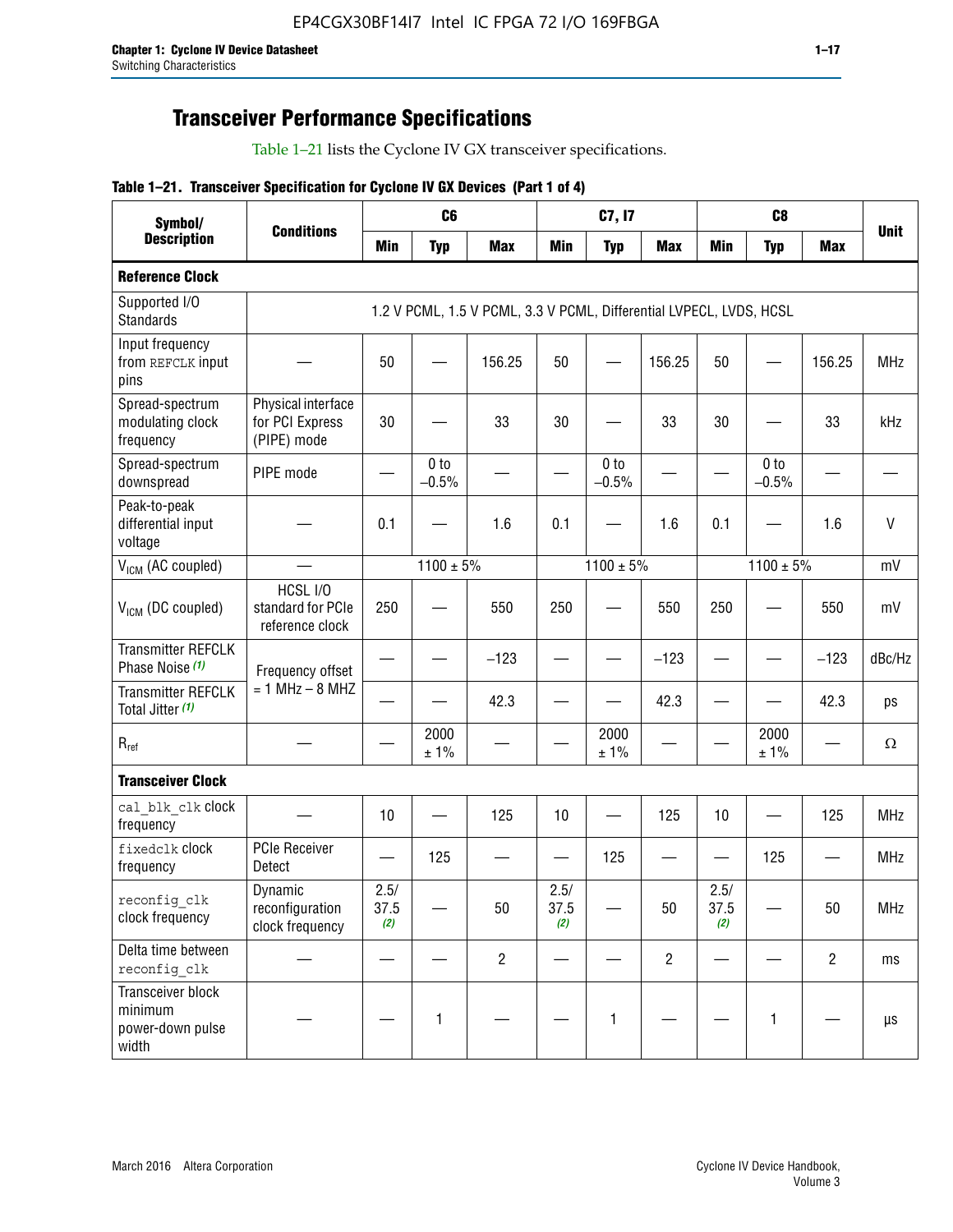| Symbol/                                                                                        |                                                                           |                          | C <sub>6</sub>   |                                    |                               | C7, I7                             |                                          |                          | C <sub>8</sub>           |                                                |             |
|------------------------------------------------------------------------------------------------|---------------------------------------------------------------------------|--------------------------|------------------|------------------------------------|-------------------------------|------------------------------------|------------------------------------------|--------------------------|--------------------------|------------------------------------------------|-------------|
| <b>Description</b>                                                                             | <b>Conditions</b>                                                         | <b>Min</b>               | <b>Typ</b>       | <b>Max</b>                         | <b>Min</b>                    | <b>Typ</b>                         | <b>Max</b>                               | <b>Min</b>               | <b>Typ</b>               | <b>Max</b>                                     | <b>Unit</b> |
| <b>Receiver</b>                                                                                |                                                                           |                          |                  |                                    |                               |                                    |                                          |                          |                          |                                                |             |
| Supported I/O<br>Standards                                                                     | 1.4 V PCML,<br>1.5 V PCML,<br>2.5 V PCML,<br>LVPECL, LVDS                 |                          |                  |                                    |                               |                                    |                                          |                          |                          |                                                |             |
| Data rate (F324 and<br>smaller package) (15)                                                   |                                                                           | 600                      |                  | 2500                               | 600                           |                                    | 2500                                     | 600                      |                          | 2500                                           | <b>Mbps</b> |
| Data rate (F484 and<br>larger package) (15)                                                    |                                                                           | 600                      |                  | 3125                               | 600                           |                                    | 3125                                     | 600                      |                          | 2500                                           | <b>Mbps</b> |
| Absolute V <sub>MAX</sub> for a<br>receiver pin $(3)$                                          |                                                                           |                          |                  | 1.6                                |                               |                                    | 1.6                                      |                          |                          | 1.6                                            | V           |
| Operational V <sub>MAX</sub> for<br>a receiver pin                                             |                                                                           |                          |                  | 1.5                                |                               |                                    | 1.5                                      |                          |                          | 1.5                                            | V           |
| Absolute V <sub>MIN</sub> for a<br>receiver pin                                                |                                                                           | $-0.4$                   |                  |                                    | $-0.4$                        |                                    |                                          | $-0.4$                   |                          |                                                | V           |
| Peak-to-peak<br>differential input<br>voltage V <sub>ID</sub> (diff p-p)                       | $V_{ICM} = 0.82 V$<br>setting, Data Rate<br>$= 600$ Mbps to<br>3.125 Gbps | 0.1                      |                  | 2.7                                | 0.1                           |                                    | 2.7                                      | 0.1                      |                          | 2.7                                            | $\vee$      |
| <b>V<sub>ICM</sub></b>                                                                         | $V_{IGM} = 0.82 V$<br>setting                                             |                          | 820 $\pm$<br>10% |                                    |                               | 820 $\pm$<br>10%                   |                                          |                          | $820 \pm$<br>10%         |                                                | mV          |
| Differential on-chip                                                                           | 100 $-\Omega$ setting                                                     | —                        | 100              |                                    | $\overline{\phantom{0}}$      | 100                                |                                          |                          | 100                      | -                                              | $\Omega$    |
| termination resistors                                                                          | 150 $-\Omega$ setting                                                     |                          | 150              |                                    |                               | 150                                |                                          |                          | 150                      |                                                | $\Omega$    |
| Differential and<br>common mode<br>return loss                                                 | PIPE, Serial<br>Rapid I/O SR,<br>SATA, CPRI LV,<br>SDI, XAUI              |                          |                  |                                    |                               | Compliant                          |                                          |                          |                          |                                                |             |
| Programmable ppm<br>detector $(4)$                                                             |                                                                           |                          |                  |                                    |                               | ± 62.5, 100, 125, 200,<br>250, 300 |                                          |                          |                          |                                                | ppm         |
| Clock data recovery<br>(CDR) ppm<br>tolerance (without<br>spread-spectrum<br>clocking enabled) |                                                                           |                          |                  | $\pm 300$ (5),<br>±350<br>(6), (7) |                               |                                    | $\pm 300$<br>$(5)$ ,<br>±350<br>(6), (7) |                          |                          | ±300<br>$(5)$ <sub>,</sub><br>±350<br>(6), (7) | ppm         |
| CDR ppm tolerance<br>(with synchronous<br>spread-spectrum<br>clocking enabled) (8)             |                                                                           |                          |                  | 350 to<br>$-5350$<br>(7), (9)      |                               |                                    | 350 to<br>$-5350$<br>(7), (9)            |                          |                          | 350 to<br>$-5350$<br>(7), (9)                  | ppm         |
| Run length                                                                                     |                                                                           | $\overline{\phantom{0}}$ | 80               |                                    |                               | 80                                 | $\overline{\phantom{0}}$                 |                          | 80                       |                                                | U           |
|                                                                                                | No Equalization                                                           | —                        |                  | 1.5                                | —                             |                                    | 1.5                                      | —<br>—                   |                          | 1.5                                            | dB          |
| Programmable                                                                                   | <b>Medium Low</b>                                                         | $\overline{\phantom{0}}$ | —                | 4.5                                | $\overbrace{\phantom{13333}}$ | —                                  | 4.5                                      | —                        | $\overline{\phantom{a}}$ | 4.5                                            | dB          |
| equalization                                                                                   | Medium High                                                               | $\overline{\phantom{0}}$ | $\qquad \qquad$  | 5.5                                | $\overline{\phantom{0}}$      | $\overline{\phantom{0}}$           | 5.5                                      |                          | $\overline{\phantom{0}}$ | 5.5                                            | dB          |
|                                                                                                | High                                                                      | —                        | —                | $\overline{7}$                     | $\overline{\phantom{0}}$      |                                    | $\boldsymbol{7}$                         | $\overline{\phantom{0}}$ |                          | $\overline{7}$                                 | dB          |

#### **Table 1–21. Transceiver Specification for Cyclone IV GX Devices (Part 2 of 4)**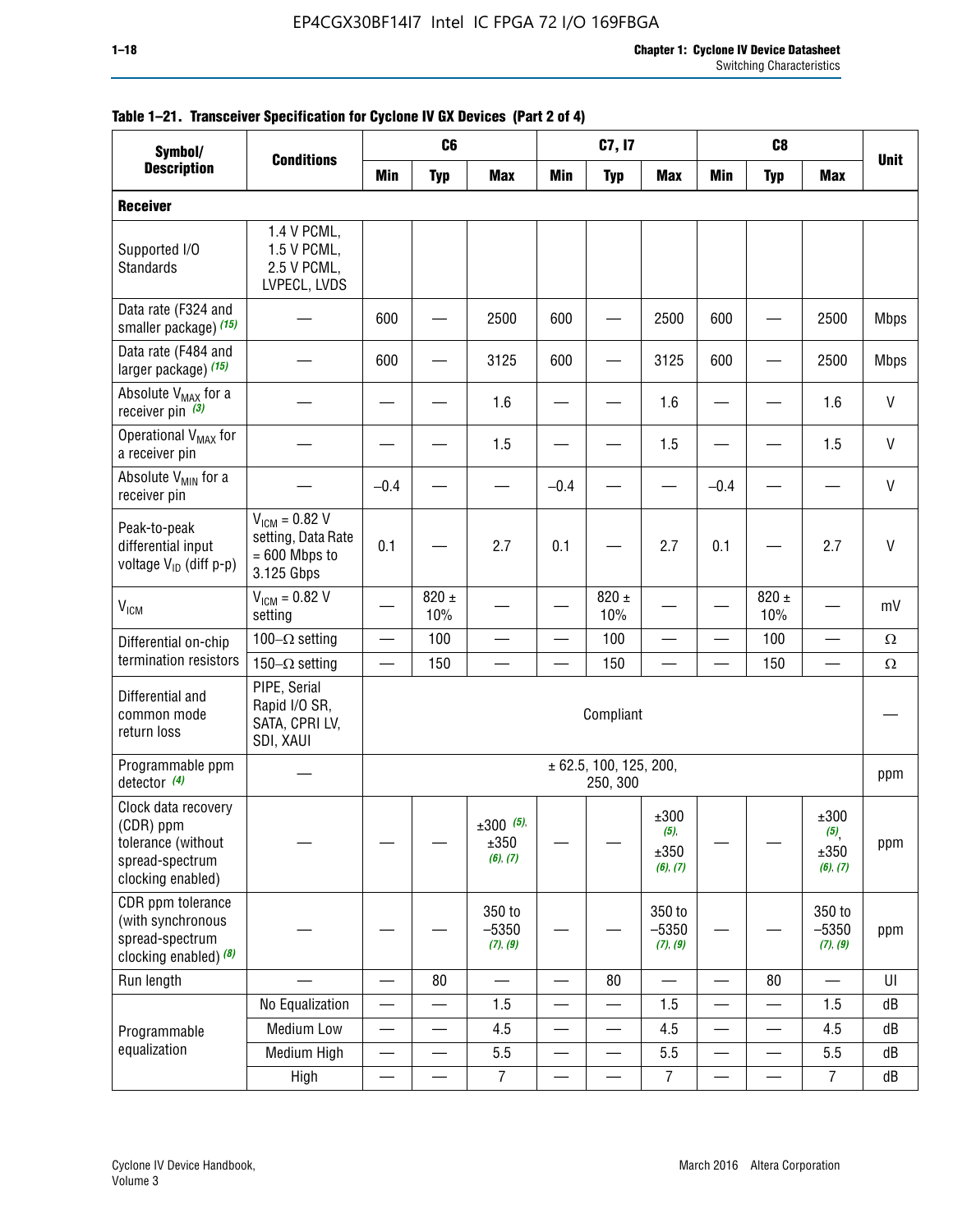| Symbol/                                                                 |                                                                     |            | C <sub>6</sub>           |            |                             | C7, I7                   |                          |                          | C <sub>8</sub>           |                          |                                |
|-------------------------------------------------------------------------|---------------------------------------------------------------------|------------|--------------------------|------------|-----------------------------|--------------------------|--------------------------|--------------------------|--------------------------|--------------------------|--------------------------------|
| <b>Description</b>                                                      | <b>Conditions</b>                                                   | <b>Min</b> | <b>Typ</b>               | <b>Max</b> | <b>Min</b>                  | <b>Typ</b>               | <b>Max</b>               | <b>Min</b>               | <b>Typ</b>               | <b>Max</b>               | <b>Unit</b>                    |
| Signal detect/loss<br>threshold                                         | PIPE mode                                                           | 65         |                          | 175        | 65                          |                          | 175                      | 65                       |                          | 175                      | mV                             |
| $t_{LTR}$ (10)                                                          |                                                                     |            |                          | 75         | $\mathcal{L}_{\mathcal{A}}$ |                          | 75                       | $\overline{\phantom{0}}$ |                          | 75                       | μs                             |
| (11)<br>$t_{\text{LTR-LTD\_Manual}}$                                    | $\overline{\phantom{0}}$                                            | 15         |                          |            | 15                          |                          |                          | 15                       |                          |                          | μs                             |
| $t_{LTD}$ (12)                                                          |                                                                     | 0          | 100                      | 4000       | 0                           | 100                      | 4000                     | 0                        | 100                      | 4000                     | ns                             |
| $t_{\text{LTD\_Manual}}$ (13)                                           |                                                                     |            |                          | 4000       | $\overline{\phantom{0}}$    | $\overline{\phantom{0}}$ | 4000                     | —                        | $\overline{\phantom{0}}$ | 4000                     | ns                             |
| $t_{\text{LTD\_Auto}}$ (14)                                             |                                                                     |            | $\overline{\phantom{0}}$ | 4000       | —                           |                          | 4000                     | $\overline{\phantom{0}}$ |                          | 4000                     | ns                             |
| Receiver buffer and<br>CDR offset<br>cancellation time<br>(per channel) |                                                                     |            |                          | 17000      |                             |                          | 17000                    |                          |                          | 17000                    | recon<br>fig_c<br>1k<br>cycles |
|                                                                         | DC Gain Setting =<br>0                                              |            | 0                        |            |                             | 0                        |                          |                          | 0                        |                          | dB                             |
| Programmable DC<br>gain                                                 | DC Gain Setting =<br>1                                              |            | 3                        |            |                             | 3                        |                          |                          | 3                        |                          | dB                             |
|                                                                         | DC Gain Setting =<br>$\overline{c}$                                 |            | 6                        |            |                             | 6                        |                          |                          | 6                        |                          | dB                             |
| <b>Transmitter</b>                                                      |                                                                     |            |                          |            |                             |                          |                          |                          |                          |                          |                                |
| Supported I/O<br><b>Standards</b>                                       | 1.5 V PCML                                                          |            |                          |            |                             |                          |                          |                          |                          |                          |                                |
| Data rate (F324 and<br>smaller package)                                 |                                                                     | 600        |                          | 2500       | 600                         |                          | 2500                     | 600                      |                          | 2500                     | <b>Mbps</b>                    |
| Data rate (F484 and<br>larger package)                                  |                                                                     | 600        |                          | 3125       | 600                         |                          | 3125                     | 600                      |                          | 2500                     | <b>Mbps</b>                    |
| V <sub>OCM</sub>                                                        | 0.65 V setting                                                      |            | 650                      |            | $\overline{\phantom{0}}$    | 650                      |                          |                          | 650                      |                          | mV                             |
| Differential on-chip                                                    | 100 $-\Omega$ setting                                               |            | 100                      | —          | $\overline{\phantom{0}}$    | 100                      | $\overline{\phantom{0}}$ | —                        | 100                      | $\overline{\phantom{0}}$ | $\Omega$                       |
| termination resistors                                                   | 150 $-\Omega$ setting                                               |            | 150                      |            |                             | 150                      |                          |                          | 150                      | —                        | $\Omega$                       |
| Differential and<br>common mode<br>return loss                          | PIPE, CPRI LV,<br>Serial Rapid I/O<br>SR, SDI, XAUI,<br><b>SATA</b> |            |                          |            |                             | Compliant                |                          |                          |                          |                          |                                |
| Rise time                                                               | —                                                                   | 50         |                          | 200        | 50                          |                          | 200                      | 50                       |                          | 200                      | ps                             |
| Fall time                                                               |                                                                     | 50         |                          | 200        | 50                          |                          | 200                      | 50                       |                          | 200                      | ps                             |
| Intra-differential pair<br>skew                                         |                                                                     |            |                          | 15         |                             |                          | 15                       |                          |                          | 15                       | ps                             |
| Intra-transceiver<br>block skew                                         |                                                                     |            |                          | 120        |                             |                          | 120                      |                          |                          | 120                      | ps                             |

#### **Table 1–21. Transceiver Specification for Cyclone IV GX Devices (Part 3 of 4)**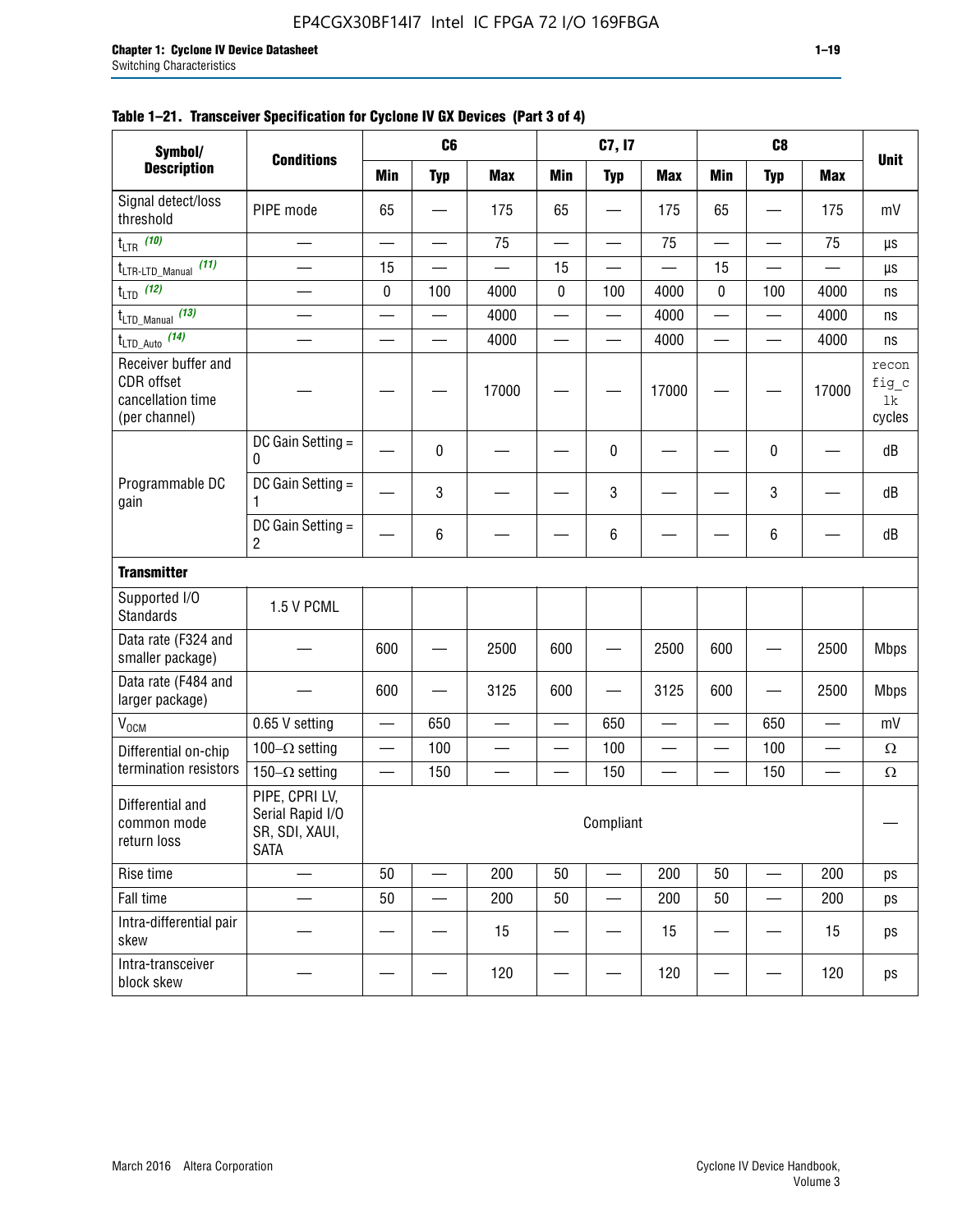#### **Table 1–21. Transceiver Specification for Cyclone IV GX Devices (Part 4 of 4)**

| Symbol/                                          | <b>Conditions</b> | C <sub>6</sub>                     |     | C7, I7     |            |            |            |            | <b>Unit</b> |            |            |
|--------------------------------------------------|-------------------|------------------------------------|-----|------------|------------|------------|------------|------------|-------------|------------|------------|
| <b>Description</b>                               |                   | Min                                | Typ | <b>Max</b> | <b>Min</b> | <b>Typ</b> | <b>Max</b> | <b>Min</b> | Typ         | <b>Max</b> |            |
| <b>PLD-Transceiver Interface</b>                 |                   |                                    |     |            |            |            |            |            |             |            |            |
| Interface speed<br>(F324 and smaller<br>package) |                   | 25                                 |     | 125        | 25         |            | 125        | 25         |             | 125        | <b>MHz</b> |
| Interface speed<br>(F484 and larger<br>package)  |                   | 25                                 |     | 156.25     | 25         |            | 156.25     | 25         |             | 156.25     | <b>MHz</b> |
| Digital reset pulse<br>width                     |                   | Minimum is 2 parallel clock cycles |     |            |            |            |            |            |             |            |            |

#### **Notes to Table 1–21:**

(1) This specification is valid for transmitter output jitter specification with a maximum total jitter value of 112 ps, typically for 3.125 Gbps SRIO and XAUI protocols.

(2) The minimum reconfig\_clk frequency is 2.5 MHz if the transceiver channel is configured in **Transmitter Only** mode. The minimum reconfig\_clk frequency is 37.5 MHz if the transceiver channel is configured in **Receiver Only** or **Receiver and Transmitter** mode.

(3) The device cannot tolerate prolonged operation at this absolute maximum.

- (4) The rate matcher supports only up to  $\pm 300$  parts per million (ppm).
- (5) Supported for the F169 and F324 device packages only.
- (6) Supported for the F484, F672, and F896 device packages only. Pending device characterization.
- (7) To support CDR ppm tolerance greater than ±300 ppm, implement ppm detector in user logic and configure CDR to Manual Lock Mode.
- (8) Asynchronous spread-spectrum clocking is not supported.
- (9) For the EP4CGX30 (F484 package only), EP4CGX50, and EP4CGX75 devices, the CDR ppl tolerance is ±200 ppm.
- (10) Time taken until pll\_locked goes high after pll\_powerdown deasserts.
- (11) Time that the CDR must be kept in lock-to-reference mode after rx analogreset deasserts and before rx locktodata is asserted in manual mode.

(12) Time taken to recover valid data after the rx locktodata signal is asserted in manual mode (Figure 1–2), or after rx freqlocked signal goes high in automatic mode (Figure 1–3).

(13) Time taken to recover valid data after the rx locktodata signal is asserted in manual mode.

- (14) Time taken to recover valid data after the rx\_freqlocked signal goes high in automatic mode.
- (15) To support data rates lower than the minimum specification through oversampling, use the CDR in LTR mode only.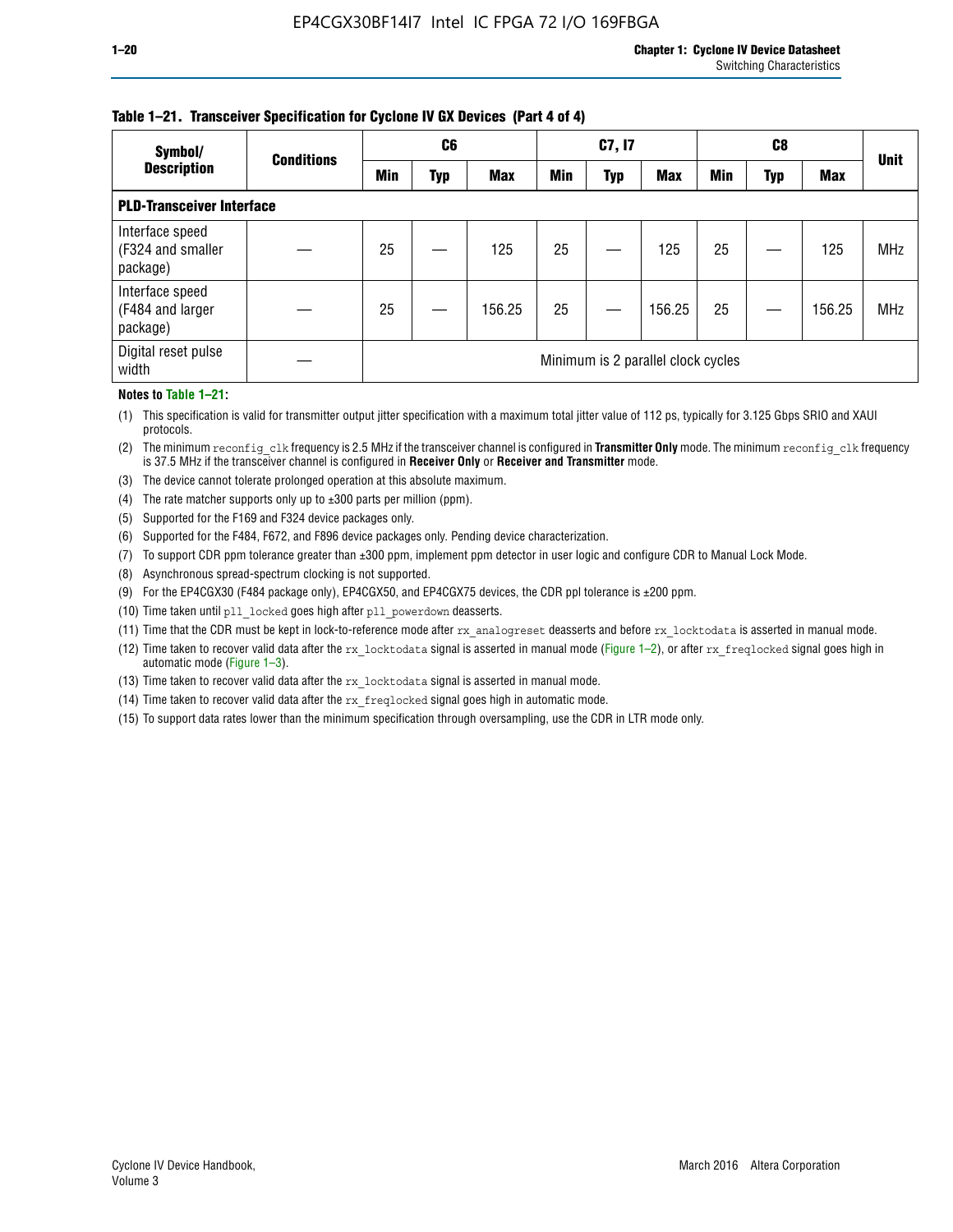Figure 1–2 shows the lock time parameters in manual mode.

 $\Box$  LTD = lock-to-data. LTR = lock-to-reference.





Figure 1–3 shows the lock time parameters in automatic mode.

**Figure 1–3. Lock Time Parameters for Automatic Mode**

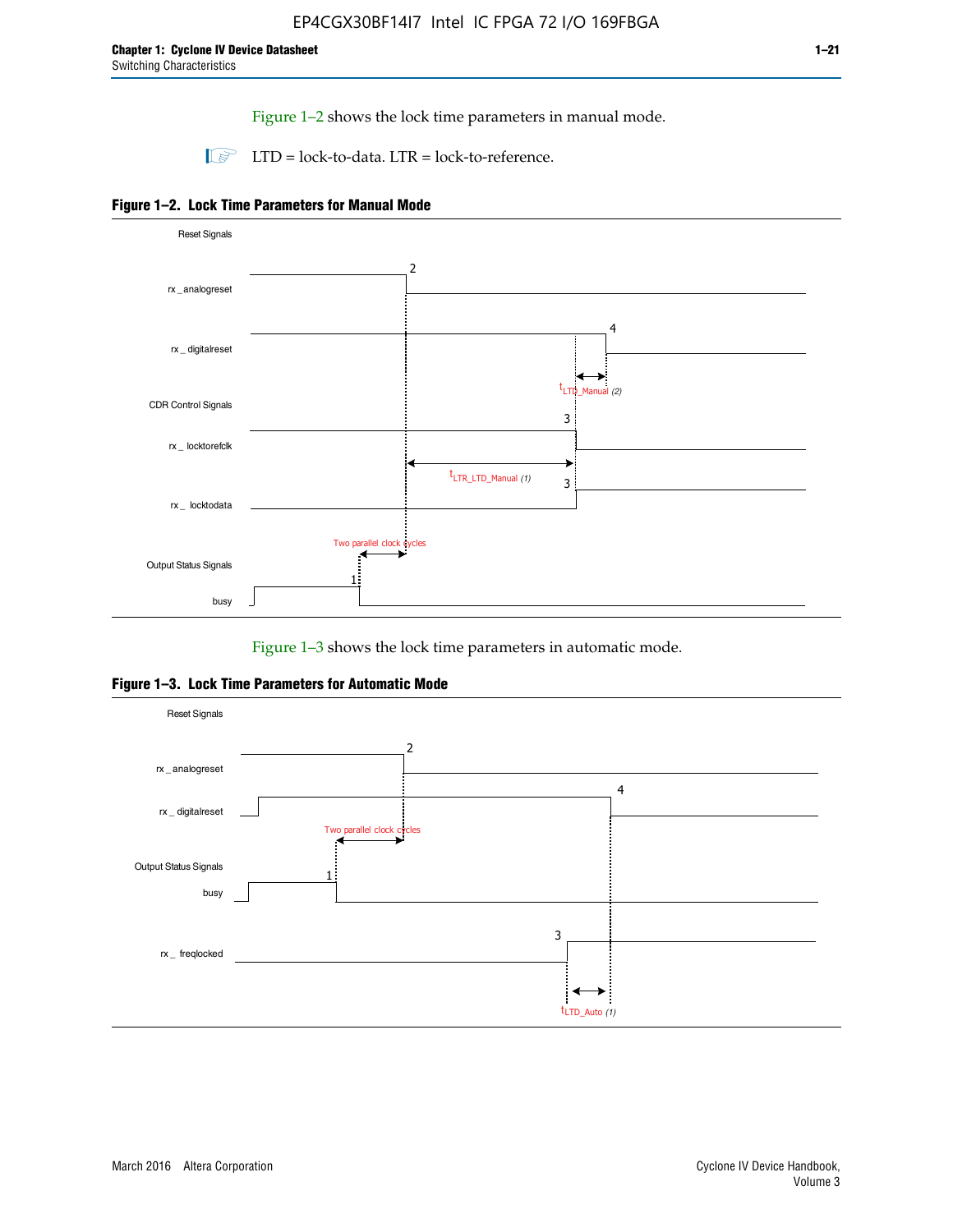#### Figure 1–4 shows the differential receiver input waveform.





Figure 1–5 shows the transmitter output waveform.





Table 1–22 lists the typical V<sub>OD</sub> for Tx term that equals 100  $\Omega$ .

|  |  | Table 1–22. Typical V <sub>0D</sub> Setting, Tx Term = 100 $\Omega$ |  |  |
|--|--|---------------------------------------------------------------------|--|--|
|--|--|---------------------------------------------------------------------|--|--|

| <b>Symbol</b><br>$\rm V_{OD}$ differential peak |     | V <sub>op</sub> Setting (mV) |     |      |      |      |  |  |  |  |  |  |  |
|-------------------------------------------------|-----|------------------------------|-----|------|------|------|--|--|--|--|--|--|--|
|                                                 |     |                              |     | 4(1) |      |      |  |  |  |  |  |  |  |
| to peak typical (mV)                            | 400 | 600                          | 800 | 900  | 1000 | 1200 |  |  |  |  |  |  |  |

**Note to Table 1–22:**

(1) This setting is required for compliance with the PCIe protocol.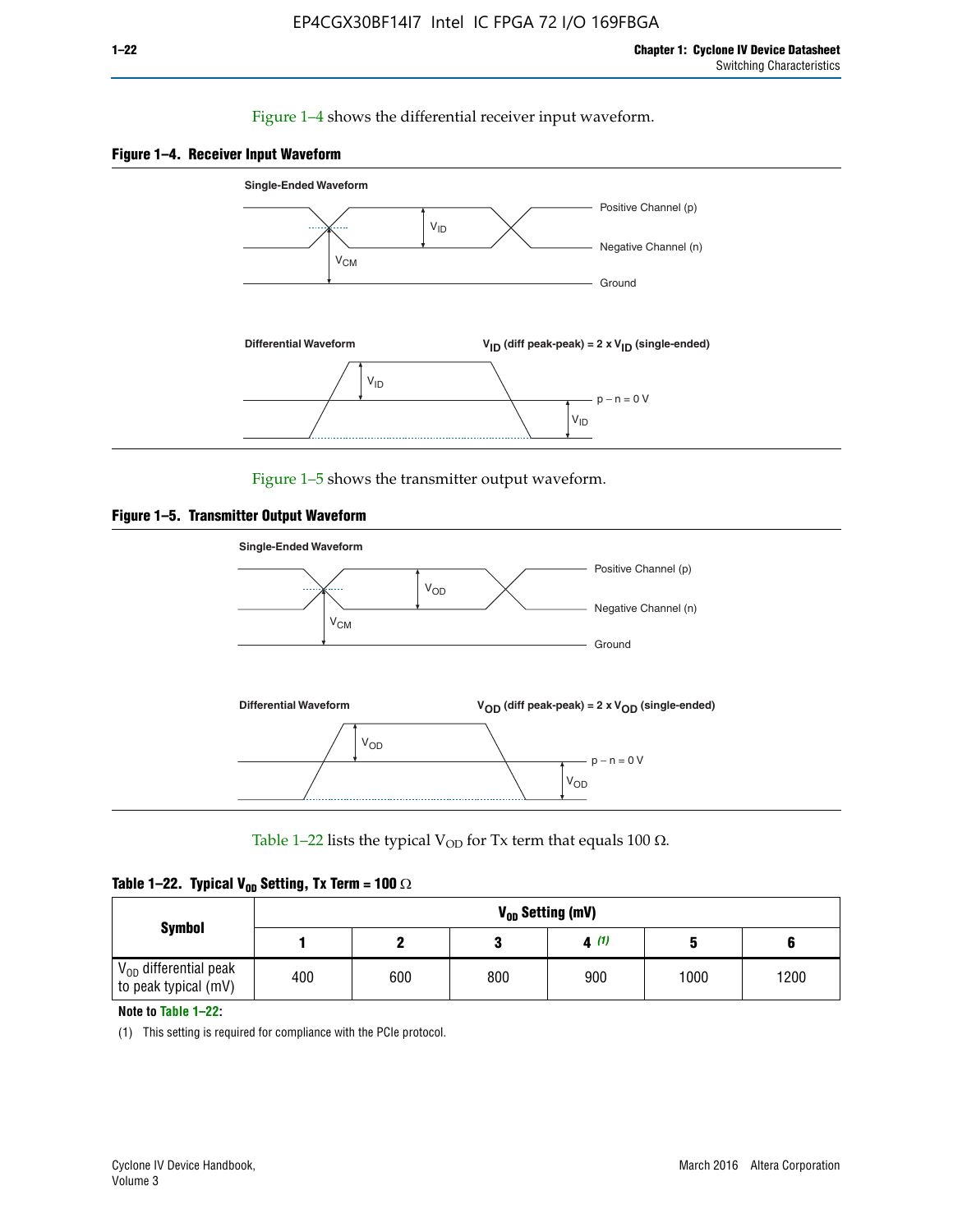Table 1–23 lists the Cyclone IV GX transceiver block AC specifications.

| Symbol/                                                                 |                    |       | C <sub>6</sub> |            | C7, I7 |            |       |       |            |            |             |  |
|-------------------------------------------------------------------------|--------------------|-------|----------------|------------|--------|------------|-------|-------|------------|------------|-------------|--|
| <b>Description</b>                                                      | <b>Conditions</b>  | Min   | <b>Typ</b>     | <b>Max</b> | Min    | <b>Typ</b> | Max   | Min   | <b>Typ</b> | <b>Max</b> | <b>Unit</b> |  |
| <b>PCIe Transmit Jitter Generation</b> (3)                              |                    |       |                |            |        |            |       |       |            |            |             |  |
| Total jitter at 2.5 Gbps<br>(Gen1)                                      | Compliance pattern |       |                | 0.25       |        |            | 0.25  |       |            | 0.25       | UI          |  |
| <b>PCIe Receiver Jitter Tolerance</b> (3)                               |                    |       |                |            |        |            |       |       |            |            |             |  |
| Total jitter at 2.5 Gbps<br>(Gen1)                                      | Compliance pattern | > 0.6 |                |            | > 0.6  |            |       |       | > 0.6      | UI         |             |  |
| GIGE Transmit Jitter Generation (4)                                     |                    |       |                |            |        |            |       |       |            |            |             |  |
| Deterministic jitter                                                    | Pattern = CRPAT    |       |                | 0.14       |        |            | 0.14  |       |            | 0.14       | UI          |  |
| (peak-to-peak)                                                          |                    |       |                |            |        |            |       |       |            |            |             |  |
| Total jitter (peak-to-peak)                                             | Pattern = CRPAT    |       |                | 0.279      |        |            | 0.279 |       |            | 0.279      | UI          |  |
| <b>GIGE Receiver Jitter Tolerance (4)</b>                               |                    |       |                |            |        |            |       |       |            |            |             |  |
| Deterministic jitter<br>tolerance (peak-to-peak)                        | Pattern = CJPAT    |       | > 0.4          |            | > 0.4  |            |       | > 0.4 |            |            | U           |  |
| Combined deterministic<br>and random jitter<br>tolerance (peak-to-peak) | Pattern = CJPAT    |       | > 0.66         |            |        | > 0.66     |       |       | > 0.66     |            | UI          |  |

#### **Table 1–23. Transceiver Block AC Specification for Cyclone IV GX Devices** *(1)***,** *(2)*

**Notes to Table 1–23:**

(1) Dedicated refclk pins were used to drive the input reference clocks.

(2) The jitter numbers specified are valid for the stated conditions only.

(3) The jitter numbers for PIPE are compliant to the PCIe Base Specification 2.0.

(4) The jitter numbers for GIGE are compliant to the IEEE802.3-2002 Specification.

# **Core Performance Specifications**

The following sections describe the clock tree specifications, PLLs, embedded multiplier, memory block, and configuration specifications for Cyclone IV Devices.

### **Clock Tree Specifications**

Table 1–24 lists the clock tree specifications for Cyclone IV devices.

**Table 1–24. Clock Tree Performance for Cyclone IV Devices** *(Part 1 of 2)*

|               |     | <b>Performance</b> |     |           |             |               |                  |     |             |  |  |  |  |  |  |  |
|---------------|-----|--------------------|-----|-----------|-------------|---------------|------------------|-----|-------------|--|--|--|--|--|--|--|
| <b>Device</b> | C6  | C7                 | C8  | $C8L$ (1) | $C9L$ $(1)$ | $\mathsf{I}7$ | <b>18L</b> $(1)$ | A7  | <b>Unit</b> |  |  |  |  |  |  |  |
| EP4CE6        | 500 | 437.5              | 402 | 362       | 265         | 437.5         | 362              | 402 | <b>MHz</b>  |  |  |  |  |  |  |  |
| EP4CE10       | 500 | 437.5              | 402 | 362       | 265         | 437.5         | 362              | 402 | <b>MHz</b>  |  |  |  |  |  |  |  |
| EP4CE15       | 500 | 437.5              | 402 | 362       | 265         | 437.5         | 362              | 402 | <b>MHz</b>  |  |  |  |  |  |  |  |
| EP4CE22       | 500 | 437.5              | 402 | 362       | 265         | 437.5         | 362              | 402 | <b>MHz</b>  |  |  |  |  |  |  |  |
| EP4CE30       | 500 | 437.5              | 402 | 362       | 265         | 437.5         | 362              | 402 | <b>MHz</b>  |  |  |  |  |  |  |  |
| EP4CE40       | 500 | 437.5              | 402 | 362       | 265         | 437.5         | 362              | 402 | <b>MHz</b>  |  |  |  |  |  |  |  |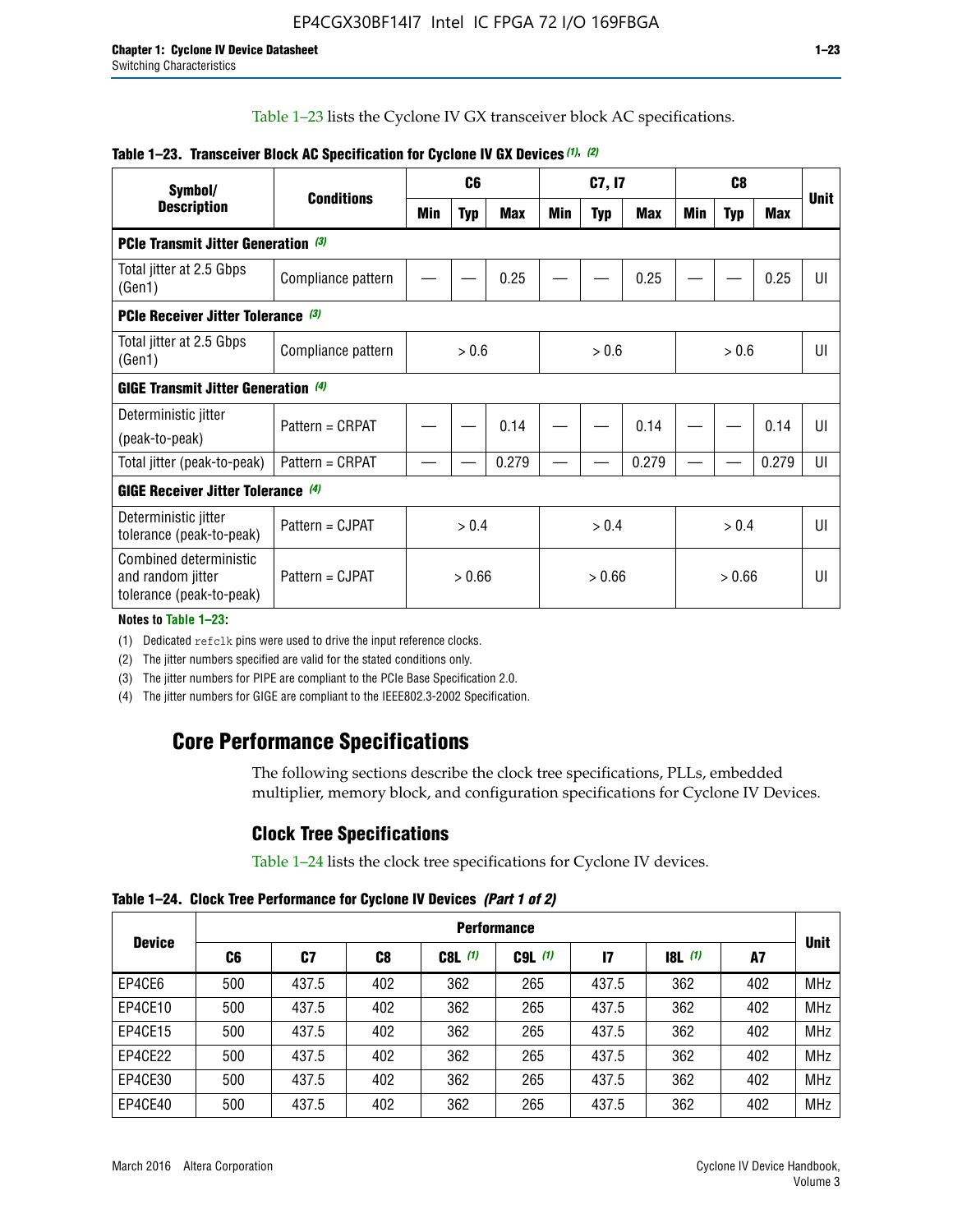|               |                |       |     |             | <b>Performance</b> |                 |       |    |             |
|---------------|----------------|-------|-----|-------------|--------------------|-----------------|-------|----|-------------|
| <b>Device</b> | C <sub>6</sub> | C7    | C8  | $C8L$ $(1)$ | $C9L$ $(1)$        | $\overline{17}$ | 8L(1) | A7 | <b>Unit</b> |
| EP4CE55       | 500            | 437.5 | 402 | 362         | 265                | 437.5           | 362   |    | <b>MHz</b>  |
| EP4CE75       | 500            | 437.5 | 402 | 362         | 265                | 437.5           | 362   |    | <b>MHz</b>  |
| EP4CE115      |                | 437.5 | 402 | 362         | 265                | 437.5           | 362   |    | <b>MHz</b>  |
| EP4CGX15      | 500            | 437.5 | 402 |             |                    | 437.5           |       |    | <b>MHz</b>  |
| EP4CGX22      | 500            | 437.5 | 402 |             |                    | 437.5           |       |    | <b>MHz</b>  |
| EP4CGX30      | 500            | 437.5 | 402 |             |                    | 437.5           |       |    | <b>MHz</b>  |
| EP4CGX50      | 500            | 437.5 | 402 |             |                    | 437.5           |       |    | <b>MHz</b>  |
| EP4CGX75      | 500            | 437.5 | 402 |             |                    | 437.5           |       |    | <b>MHz</b>  |
| EP4CGX110     | 500            | 437.5 | 402 |             |                    | 437.5           |       |    | <b>MHz</b>  |
| EP4CGX150     | 500            | 437.5 | 402 |             |                    | 437.5           |       |    | <b>MHz</b>  |

**Table 1–24. Clock Tree Performance for Cyclone IV Devices** *(Part 2 of 2)*

**Note to Table 1–24:**

(1) Cyclone IV E 1.0 V core voltage devices only support C8L, C9L, and I8L speed grades.

# **PLL Specifications**

Table 1–25 lists the PLL specifications for Cyclone IV devices when operating in the commercial junction temperature range (0°C to 85°C), the industrial junction temperature range (–40°C to 100°C), the extended industrial junction temperature range (–40°C to 125°C), and the automotive junction temperature range (–40°C to 125°C). For more information about the PLL block, refer to "Glossary" on page 1–37.

|  |  | Table 1–25. PLL Specifications for Cyclone IV Devices $(1)$ , $(2)$ (Part 1 of 2) |  |
|--|--|-----------------------------------------------------------------------------------|--|
|--|--|-----------------------------------------------------------------------------------|--|

| <b>Symbol</b>                                          | <b>Parameter</b>                                            | Min | <b>Typ</b> | Max   | <b>Unit</b>   |
|--------------------------------------------------------|-------------------------------------------------------------|-----|------------|-------|---------------|
|                                                        | Input clock frequency $(-6, -7, -8)$ speed grades)          | 5   |            | 472.5 | <b>MHz</b>    |
| $f_{\text{IN}}$ (3)                                    | Input clock frequency (-8L speed grade)                     | 5   |            | 362   | <b>MHz</b>    |
|                                                        | Input clock frequency (-9L speed grade)                     | 5   |            | 265   | <b>MHz</b>    |
| f <sub>INPFD</sub>                                     | PFD input frequency                                         | 5   |            | 325   | <b>MHz</b>    |
| $f_{VCO}$ (4)                                          | PLL internal VCO operating range                            | 600 |            | 1300  | <b>MHz</b>    |
| f <sub>INDUTY</sub>                                    | Input clock duty cycle                                      | 40  |            | 60    | $\frac{0}{0}$ |
| $t_{\text{INJITTER\_CCJ}}$ (5)                         | Input clock cycle-to-cycle jitter<br>$F_{REF} \geq 100$ MHz |     |            | 0.15  | UI            |
|                                                        | $F_{RFF}$ < 100 MHz                                         |     |            | ±750  | ps            |
| $f_{\text{OUT\_EXT}}$ (external clock<br>output) $(3)$ | PLL output frequency                                        |     |            | 472.5 | <b>MHz</b>    |
|                                                        | PLL output frequency (-6 speed grade)                       |     |            | 472.5 | <b>MHz</b>    |
|                                                        | PLL output frequency (-7 speed grade)                       |     |            | 450   | <b>MHz</b>    |
| $f_{OUT}$ (to global clock)                            | PLL output frequency (-8 speed grade)                       |     |            | 402.5 | <b>MHz</b>    |
|                                                        | PLL output frequency (-8L speed grade)                      |     |            | 362   | <b>MHz</b>    |
|                                                        | PLL output frequency (-9L speed grade)                      |     |            | 265   | <b>MHz</b>    |
| t <sub>outputy</sub>                                   | Duty cycle for external clock output (when set to 50%)      | 45  | 50         | 55    | $\frac{0}{0}$ |
| $t_{\textrm{LOCK}}$                                    | Time required to lock from end of device configuration      |     |            | 1     | ms            |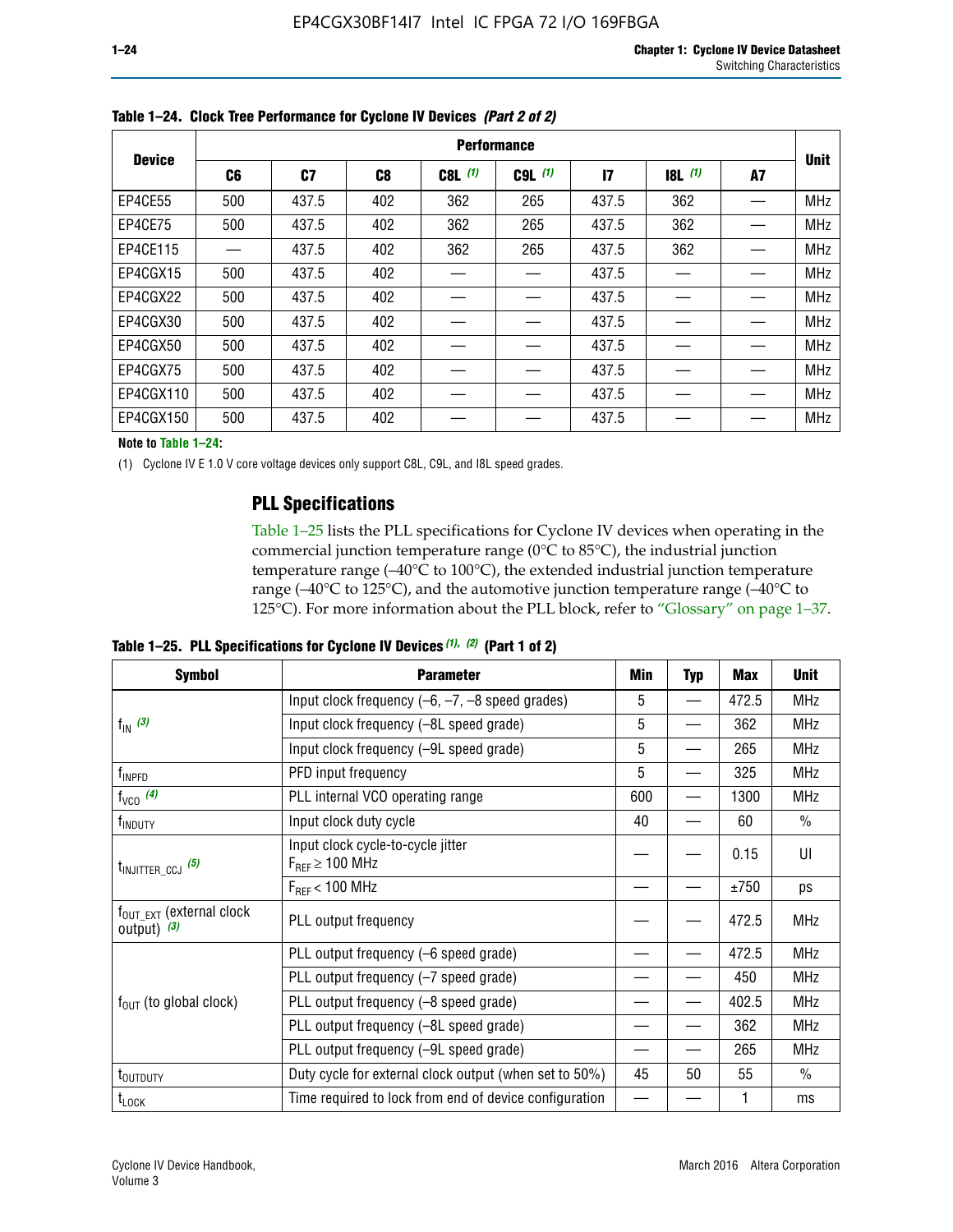| <b>Symbol</b>                               | <b>Parameter</b>                                                                                                                     | Min | <b>Typ</b> | Max  | <b>Unit</b>              |
|---------------------------------------------|--------------------------------------------------------------------------------------------------------------------------------------|-----|------------|------|--------------------------|
| t <sub>DLOCK</sub>                          | Time required to lock dynamically (after switchover,<br>reconfiguring any non-post-scale counters/delays or<br>areset is deasserted) |     |            | 1    | ms                       |
| t <sub>outjitter_period_dedclk</sub> (6)    | Dedicated clock output period jitter<br>$F_{OUT} \geq 100$ MHz                                                                       |     |            | 300  | ps                       |
|                                             | $F_{OUT}$ < 100 MHz                                                                                                                  |     |            | 30   | mUI                      |
| t <sub>outjitter_ccj_dedclk</sub> (6)       | Dedicated clock output cycle-to-cycle jitter<br>$F_{OUT} \ge 100$ MHz                                                                |     |            | 300  | ps                       |
|                                             | $F_{OUT}$ < 100 MHz                                                                                                                  |     |            | 30   | mUI                      |
| $t_{\text{OUTJITTER}_P \text{ERIOD}_0}$ (6) | Regular I/O period jitter<br>$F_{OUT} \geq 100$ MHz                                                                                  |     |            | 650  | ps                       |
|                                             | $F_{OUT}$ < 100 MHz                                                                                                                  |     |            | 75   | mUI                      |
| $t_{\text{OUTJITTER\_CCJ\_IO}}$ (6)         | Regular I/O cycle-to-cycle jitter<br>$F_{OUT} \geq 100$ MHz                                                                          |     |            | 650  | ps                       |
|                                             | $F_{OIII}$ < 100 MHz                                                                                                                 |     |            | 75   | mUI                      |
| t <sub>PLL_PSERR</sub>                      | Accuracy of PLL phase shift                                                                                                          |     |            | ±50  | ps                       |
| t <sub>ARESET</sub>                         | Minimum pulse width on areset signal.                                                                                                | 10  |            |      | ns                       |
| t <sub>configpll</sub>                      | Time required to reconfigure scan chains for PLLs                                                                                    |     | 3.5(7)     |      | <b>SCANCLK</b><br>cycles |
| <b>f</b> <sub>SCANCLK</sub>                 | scanclk frequency                                                                                                                    |     |            | 100  | <b>MHz</b>               |
| t <sub>CASC_OUTJITTER_PERIOD_DEDCLK</sub>   | Period jitter for dedicated clock output in cascaded<br>PLLs ( $F_{OUT} \ge 100$ MHz)                                                |     |            | 425  | ps                       |
| (8), (9)                                    | Period jitter for dedicated clock output in cascaded<br>PLLs ( $F_{OUT}$ < 100 MHz)                                                  |     |            | 42.5 | mUI                      |

#### **Table 1–25. PLL Specifications for Cyclone IV Devices** *(1), (2)* **(Part 2 of 2)**

#### **Notes to Table 1–25:**

- (1) This table is applicable for general purpose PLLs and multipurpose PLLs.
- (2) You must connect  $V_{CCD-PLL}$  to  $V_{CCINT}$  through the decoupling capacitor and ferrite bead.
- (3) This parameter is limited in the Quartus II software by the I/O maximum frequency. The maximum I/O frequency is different for each I/O standard.
- (4) The  $V_{CO}$  frequency reported by the Quartus II software in the PLL Summary section of the compilation report takes into consideration the  $V_{CO}$ post-scale counter K value. Therefore, if the counter K has a value of 2, the frequency reported can be lower than the f<sub>VCO</sub> specification.
- (5) A high input jitter directly affects the PLL output jitter. To have low PLL output clock jitter, you must provide a clean clock source that is less than 200 ps.
- (6) Peak-to-peak jitter with a probability level of 10–12 (14 sigma, 99.99999999974404% confidence level). The output jitter specification applies to the intrinsic jitter of the PLL when an input jitter of 30 ps is applied.
- (7) With 100-MHz scanclk frequency.
- (8) The cascaded PLLs specification is applicable only with the following conditions:
	- **■** Upstream PLL—0.59 MHz  $\leq$  Upstream PLL bandwidth  $<$  1 MHz
	- Downstream PLL—Downstream PLL bandwidth > 2 MHz
- (9) PLL cascading is not supported for transceiver applications.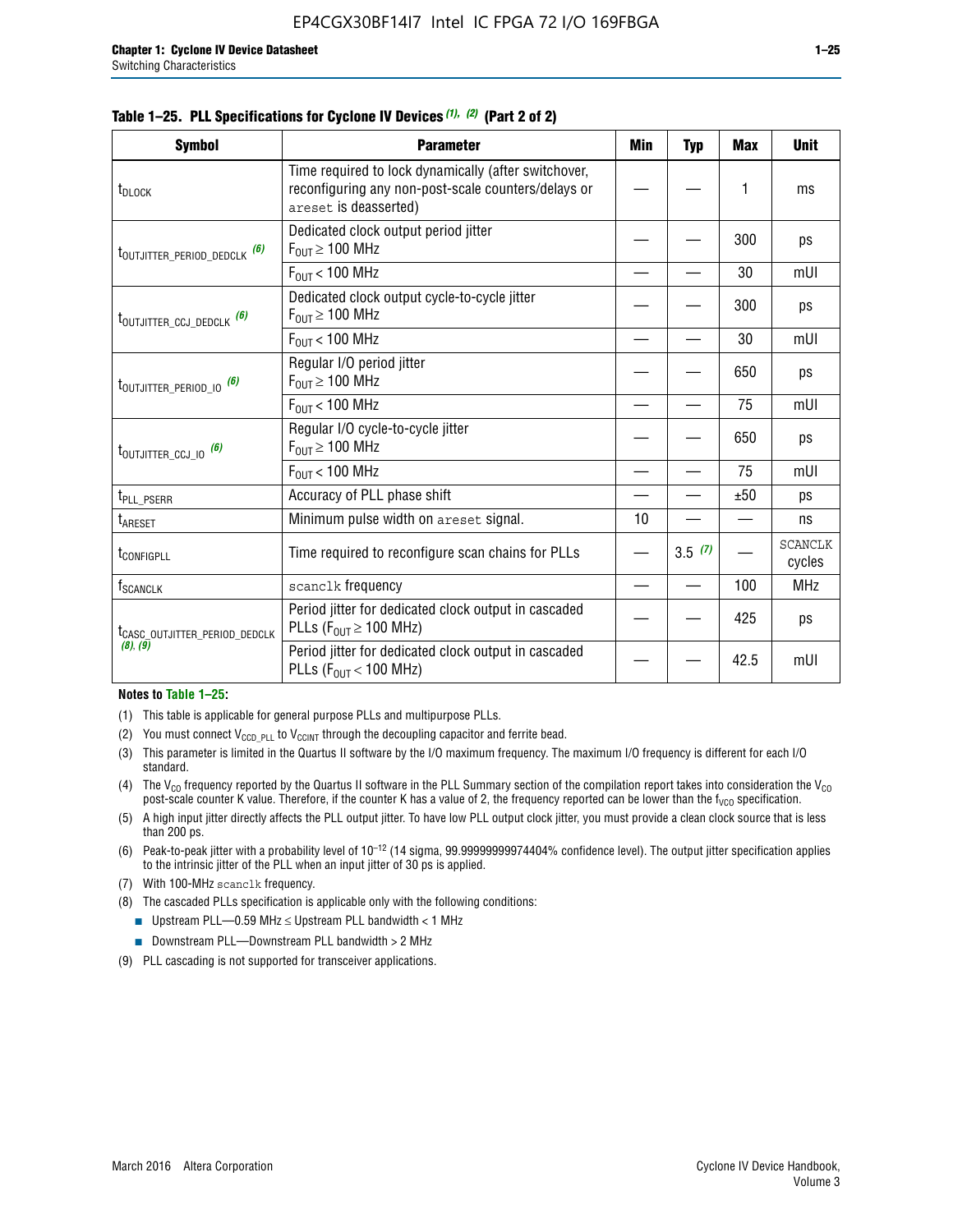# **Embedded Multiplier Specifications**

Table 1–26 lists the embedded multiplier specifications for Cyclone IV devices.

#### **Table 1–26. Embedded Multiplier Specifications for Cyclone IV Devices**

|                                | <b>Resources Used</b>        |     | <b>Performance</b> |     |                 |     |             |  |  |  |  |  |
|--------------------------------|------------------------------|-----|--------------------|-----|-----------------|-----|-------------|--|--|--|--|--|
| Mode                           | <b>Number of Multipliers</b> | C6  | C7, I7, A7         | C8  | <b>C8L, I8L</b> | C9L | <b>Unit</b> |  |  |  |  |  |
| $9 \times 9$ -bit multiplier   |                              | 340 | 300                | 260 | 240             | 175 | <b>MHz</b>  |  |  |  |  |  |
| $18 \times 18$ -bit multiplier |                              | 287 | 250                | 200 | 185             | 135 | <b>MHz</b>  |  |  |  |  |  |

# **Memory Block Specifications**

Table 1–27 lists the M9K memory block specifications for Cyclone IV devices.

#### **Table 1–27. Memory Block Performance Specifications for Cyclone IV Devices**

|               |                                           |     | <b>Resources Used</b>       |                | <b>Performance</b> |                |                 |     |             |  |  |
|---------------|-------------------------------------------|-----|-----------------------------|----------------|--------------------|----------------|-----------------|-----|-------------|--|--|
| <b>Memory</b> | <b>Mode</b>                               | LEs | <b>M9K</b><br><b>Memory</b> | C <sub>6</sub> | C7, I7, A7         | C <sub>8</sub> | <b>C8L, I8L</b> | C9L | <b>Unit</b> |  |  |
|               | FIFO 256 $\times$ 36                      | 47  |                             | 315            | 274                | 238            | 200             | 157 | <b>MHz</b>  |  |  |
| M9K Block     | Single-port $256 \times 36$               | 0   |                             | 315            | 274                | 238            | 200             | 157 | <b>MHz</b>  |  |  |
|               | Simple dual-port $256 \times 36$ CLK      | 0   |                             | 315            | 274                | 238            | 200             | 157 | <b>MHz</b>  |  |  |
|               | True dual port $512 \times 18$ single CLK | 0   |                             | 315            | 274                | 238            | 200             | 157 | <b>MHz</b>  |  |  |

### **Configuration and JTAG Specifications**

Table 1–28 lists the configuration mode specifications for Cyclone IV devices.

#### **Table 1–28. Passive Configuration Mode Specifications for Cyclone IV Devices** *(1)*

| <b>Programming Mode</b>         | V <sub>CCINT</sub> Voltage Level (V) | <b>DCLK f<sub>MAX</sub></b> | <b>Unit</b> |
|---------------------------------|--------------------------------------|-----------------------------|-------------|
| Passive Serial (PS)             | 1.0 $(3)$                            | 66                          | MHz         |
|                                 | 1.2                                  | 133                         | MHz         |
| Fast Passive Parallel (FPP) (2) | 1.0 $(3)$                            | 66                          | <b>MHz</b>  |
|                                 | 12(4)                                | 100                         | <b>MHz</b>  |

#### **Notes to Table 1–28:**

- (1) For more information about PS and FPP configuration timing parameters, refer to the *[Configuration and Remote](http://www.altera.com/literature/hb/cyclone-iv/cyiv-51008.pdf)  [System Upgrades in Cyclone IV Devices](http://www.altera.com/literature/hb/cyclone-iv/cyiv-51008.pdf)* chapter.
- (2) FPP configuration mode supports all Cyclone IV E devices (except for E144 package devices) and EP4CGX50, EP4CGX75, EP4CGX110, and EP4CGX150 only.
- (3)  $V_{CCMT}$  = 1.0 V is only supported for Cyclone IV E 1.0 V core voltage devices.
- (4) Cyclone IV E devices support 1.2 V V<sub>CCINT</sub>. Cyclone IV E 1.2 V core voltage devices support 133 MHz DCLK f<sub>MAX</sub> for EP4CE6, EP4CE10, EP4CE15, EP4CE22, EP4CE30, and EP4CE40 only.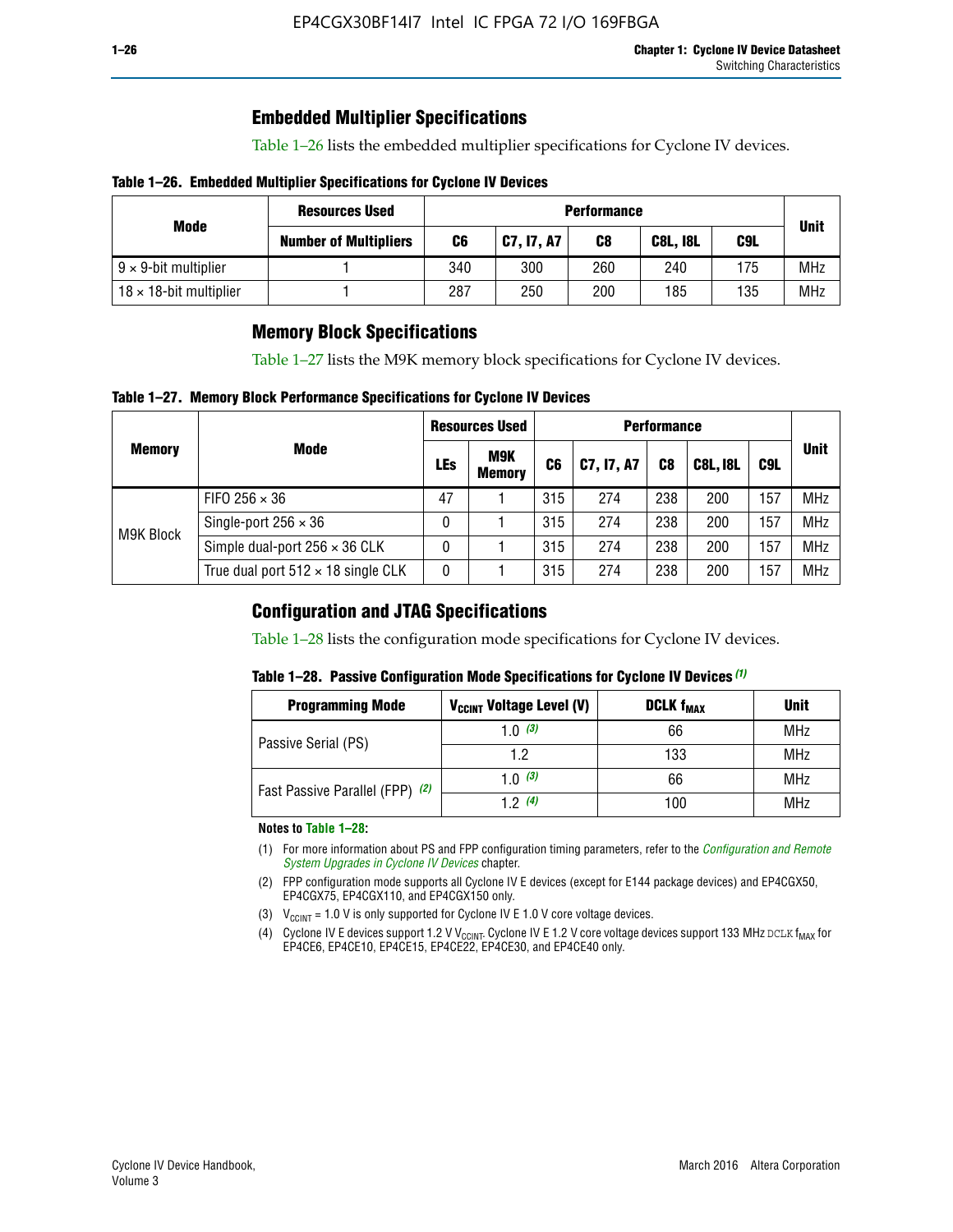Table 1–29 lists the active configuration mode specifications for Cyclone IV devices.

**Table 1–29. Active Configuration Mode Specifications for Cyclone IV Devices**

| <b>Programming Mode</b>  | <b>DCLK Range</b> | <b>Typical DCLK</b> | <b>Unit</b> |
|--------------------------|-------------------|---------------------|-------------|
| Active Parallel (AP) (1) | 20 to 40          | 33                  | MHz         |
| Active Serial (AS)       | 20 to 40          | 33                  | MHz         |

**Note to Table 1–29:**

(1) AP configuration mode is only supported for Cyclone IV E devices.

Table 1–30 lists the JTAG timing parameters and values for Cyclone IV devices.

**Table 1–30. JTAG Timing Parameters for Cyclone IV Devices** *(1)*

| <b>Symbol</b>         | <b>Parameter</b>                                       | Min | <b>Max</b> | <b>Unit</b> |
|-----------------------|--------------------------------------------------------|-----|------------|-------------|
| $t_{JCP}$             | <b>TCK clock period</b>                                | 40  |            | ns          |
| $t_{\rm JCH}$         | TCK clock high time                                    | 19  |            | ns          |
| $t_{JCL}$             | TCK clock low time                                     | 19  |            | ns          |
| t <sub>JPSU_TDI</sub> | JTAG port setup time for TDI                           | 1   |            | ns          |
| t <sub>JPSU_TMS</sub> | JTAG port setup time for TMS                           | 3   |            | ns          |
| t <sub>JPH</sub>      | JTAG port hold time                                    | 10  |            | ns          |
| t <sub>JPCO</sub>     | JTAG port clock to output (2), (3)                     |     | 15         | ns          |
| $t_{JPZX}$            | JTAG port high impedance to valid output $(2)$ , $(3)$ |     | 15         | ns          |
| t <sub>JPXZ</sub>     | JTAG port valid output to high impedance $(2)$ , $(3)$ |     | 15         | ns          |
| $t_{\rm JSSU}$        | Capture register setup time                            | 5   |            | ns          |
| $t_{\mathsf{JSH}}$    | Capture register hold time                             | 10  |            | ns          |
| $t_{\rm JSCO}$        | Update register clock to output                        |     | 25         | ns          |
| $t_{\text{JSZX}}$     | Update register high impedance to valid output         |     | 25         | ns          |
| t <sub>JSXZ</sub>     | Update register valid output to high impedance         |     | 25         | ns          |

**Notes to Table 1–30:**

(1) For more information about JTAG waveforms, refer to "JTAG Waveform" in "Glossary" on page 1–37.

(2) The specification is shown for 3.3-, 3.0-, and 2.5-V LVTTL/LVCMOS operation of JTAG pins. For 1.8-V LVTTL/LVCMOS and 1.5-V LVCMOS, the output time specification is 16 ns.

(3) For EP4CGX22, EP4CGX30 (F324 and smaller package), EP4CGX110, and EP4CGX150 devices, the output time specification for 3.3-, 3.0-, and 2.5-V LVTTL/LVCMOS operation of JTAG pins is 16 ns. For 1.8-V LVTTL/LVCMOS and 1.5-V LVCMOS, the output time specification is 18 ns.

# **Periphery Performance**

This section describes periphery performance, including high-speed I/O and external memory interface.

I/O performance supports several system interfaces, such as the high-speed I/O interface, external memory interface, and the PCI/PCI-X bus interface. I/Os using the SSTL-18 Class I termination standard can achieve up to the stated DDR2 SDRAM interfacing speeds. I/Os using general-purpose I/O standards such as 3.3-, 3.0-, 2.5-, 1.8-, or 1.5-LVTTL/LVCMOS are capable of a typical 200 MHz interfacing frequency with a 10 pF load.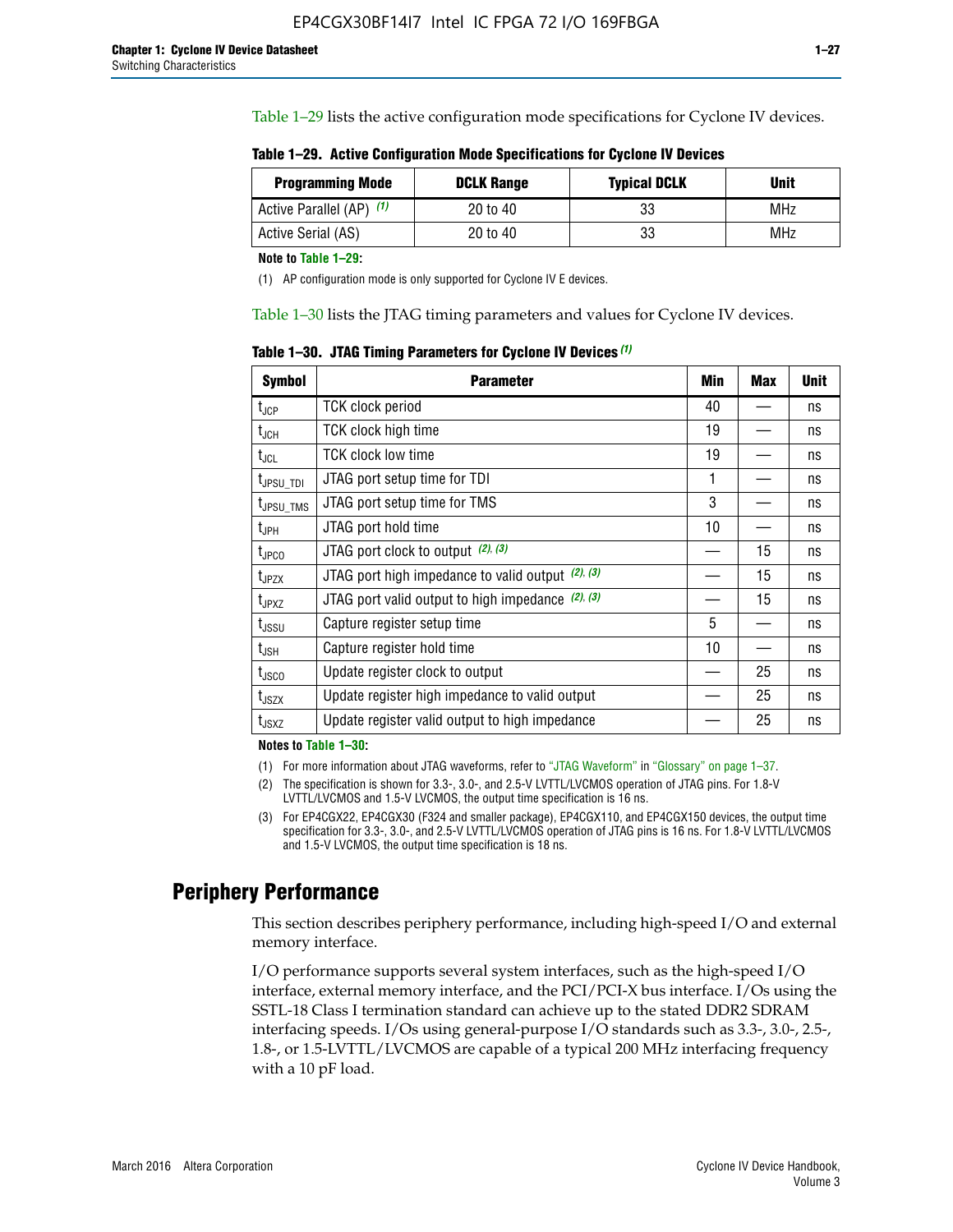- For more information about the supported maximum clock rate, device and pin planning, IP implementation, and device termination, refer to *[Section III: System](http://www.altera.com/literature/hb/external-memory/emi_intro_specs.pdf)  [Performance Specifications](http://www.altera.com/literature/hb/external-memory/emi_intro_specs.pdf)* of the *External Memory Interfaces Handbook*.
- **1 Actual achievable frequency depends on design- and system-specific factors. Perform** HSPICE/IBIS simulations based on your specific design and system setup to determine the maximum achievable frequency in your system.

# **High-Speed I/O Specifications**

Table 1–31 through Table 1–36 list the high-speed I/O timing for Cyclone IV devices. For definitions of high-speed timing specifications, refer to "Glossary" on page 1–37.

**Table 1–31. RSDS Transmitter Timing Specifications for Cyclone IV Devices** *(1)***,** *(2)***,** *(4)* **(Part 1 of 2)**

|                                                      |                                     |            | C <sub>6</sub>           |            |            | C7, I7                   |            |            | <b>C8, A7</b>            |            |            | <b>C8L, I8L</b>          |            |     |                          |            |             |
|------------------------------------------------------|-------------------------------------|------------|--------------------------|------------|------------|--------------------------|------------|------------|--------------------------|------------|------------|--------------------------|------------|-----|--------------------------|------------|-------------|
| <b>Symbol</b>                                        | <b>Modes</b>                        | <b>Min</b> | <b>Typ</b>               | <b>Max</b> | <b>Min</b> | <b>Typ</b>               | <b>Max</b> | <b>Min</b> | <b>Typ</b>               | <b>Max</b> | <b>Min</b> | <b>Typ</b>               | <b>Max</b> | Min | <b>Typ</b>               | <b>Max</b> | <b>Unit</b> |
|                                                      | $\times$ 10                         | 5          |                          | 180        | 5          | $\overline{\phantom{0}}$ | 155.5      | 5          | $\overline{\phantom{0}}$ | 155.5      | 5          | $\overline{\phantom{0}}$ | 155.5      | 5   |                          | 132.5      | <b>MHz</b>  |
|                                                      | $\times 8$                          | 5          |                          | 180        | 5          |                          | 155.5      | 5          | $\overline{\phantom{0}}$ | 155.5      | 5          |                          | 155.5      | 5   |                          | 132.5      | <b>MHz</b>  |
| f <sub>HSCLK</sub><br>(input clock                   | $\times 7$                          | 5          |                          | 180        | 5          |                          | 155.5      | 5          | $\overline{\phantom{0}}$ | 155.5      | 5          |                          | 155.5      | 5   |                          | 132.5      | <b>MHz</b>  |
| frequency)                                           | $\times$ 4                          | 5          | $\overline{\phantom{0}}$ | 180        | 5          |                          | 155.5      | 5          | $\overline{\phantom{0}}$ | 155.5      | 5          |                          | 155.5      | 5   |                          | 132.5      | <b>MHz</b>  |
|                                                      | $\times 2$                          | 5          | $\overline{\phantom{m}}$ | 180        | 5          | —                        | 155.5      | 5          | $\overline{\phantom{0}}$ | 155.5      | 5          | —                        | 155.5      | 5   | —                        | 132.5      | <b>MHz</b>  |
|                                                      | $\times$ 1                          | 5          |                          | 360        | 5          | $\overline{\phantom{0}}$ | 311        | 5          | $\qquad \qquad$          | 311        | 5          | —                        | 311        | 5   | —                        | 265        | <b>MHz</b>  |
|                                                      | $\times$ 10                         | 100        | $\overline{\phantom{0}}$ | 360        | 100        |                          | 311        | 100        | $\overline{\phantom{0}}$ | 311        | 100        | $\overline{\phantom{0}}$ | 311        | 100 |                          | 265        | <b>Mbps</b> |
|                                                      | $\times 8$                          | 80         | $\overline{\phantom{0}}$ | 360        | 80         |                          | 311        | 80         | $\overline{\phantom{0}}$ | 311        | 80         | $\overline{\phantom{0}}$ | 311        | 80  |                          | 265        | <b>Mbps</b> |
| Device<br>operation in                               | $\times 7$                          | 70         |                          | 360        | 70         | $\equiv$                 | 311        | 70         | $\overline{\phantom{0}}$ | 311        | 70         | $\overline{\phantom{0}}$ | 311        | 70  | $\equiv$                 | 265        | <b>Mbps</b> |
| <b>Mbps</b>                                          | $\times$ 4                          | 40         |                          | 360        | 40         |                          | 311        | 40         | $\overline{\phantom{0}}$ | 311        | 40         | $\overline{\phantom{0}}$ | 311        | 40  | $\overline{\phantom{0}}$ | 265        | <b>Mbps</b> |
|                                                      | $\times 2$                          | 20         |                          | 360        | 20         |                          | 311        | 20         |                          | 311        | 20         |                          | 311        | 20  | $\overline{\phantom{0}}$ | 265        | <b>Mbps</b> |
|                                                      | $\times$ 1                          | 10         |                          | 360        | 10         |                          | 311        | 10         | $\overline{\phantom{0}}$ | 311        | 10         | $\overline{\phantom{0}}$ | 311        | 10  | $\overline{\phantom{0}}$ | 265        | <b>Mbps</b> |
| $t_{\text{DUTY}}$                                    | $\overline{\phantom{0}}$            | 45         | $\overline{\phantom{0}}$ | 55         | 45         |                          | 55         | 45         | $\overline{\phantom{0}}$ | 55         | 45         |                          | 55         | 45  |                          | 55         | $\%$        |
| Transmitter<br>channel-to-<br>channel skew<br>(TCCS) |                                     |            |                          | 200        |            |                          | 200        |            |                          | 200        |            |                          | 200        |     |                          | 200        | ps          |
| Output jitter<br>(peak to peak)                      |                                     |            |                          | 500        |            |                          | 500        |            |                          | 550        |            |                          | 600        |     |                          | 700        | ps          |
| $t_{\text{RISE}}$                                    | $20 - 80\%$<br>$C_{LOAD} =$<br>5 pF |            | 500                      |            |            | 500                      |            |            | 500                      |            |            | 500                      |            |     | 500                      |            | ps          |
| t <sub>FALL</sub>                                    | $20 - 80\%$<br>$C_{LOAD}$ =<br>5 pF |            | 500                      |            |            | 500                      |            |            | 500                      |            |            | 500                      |            |     | 500                      |            | ps          |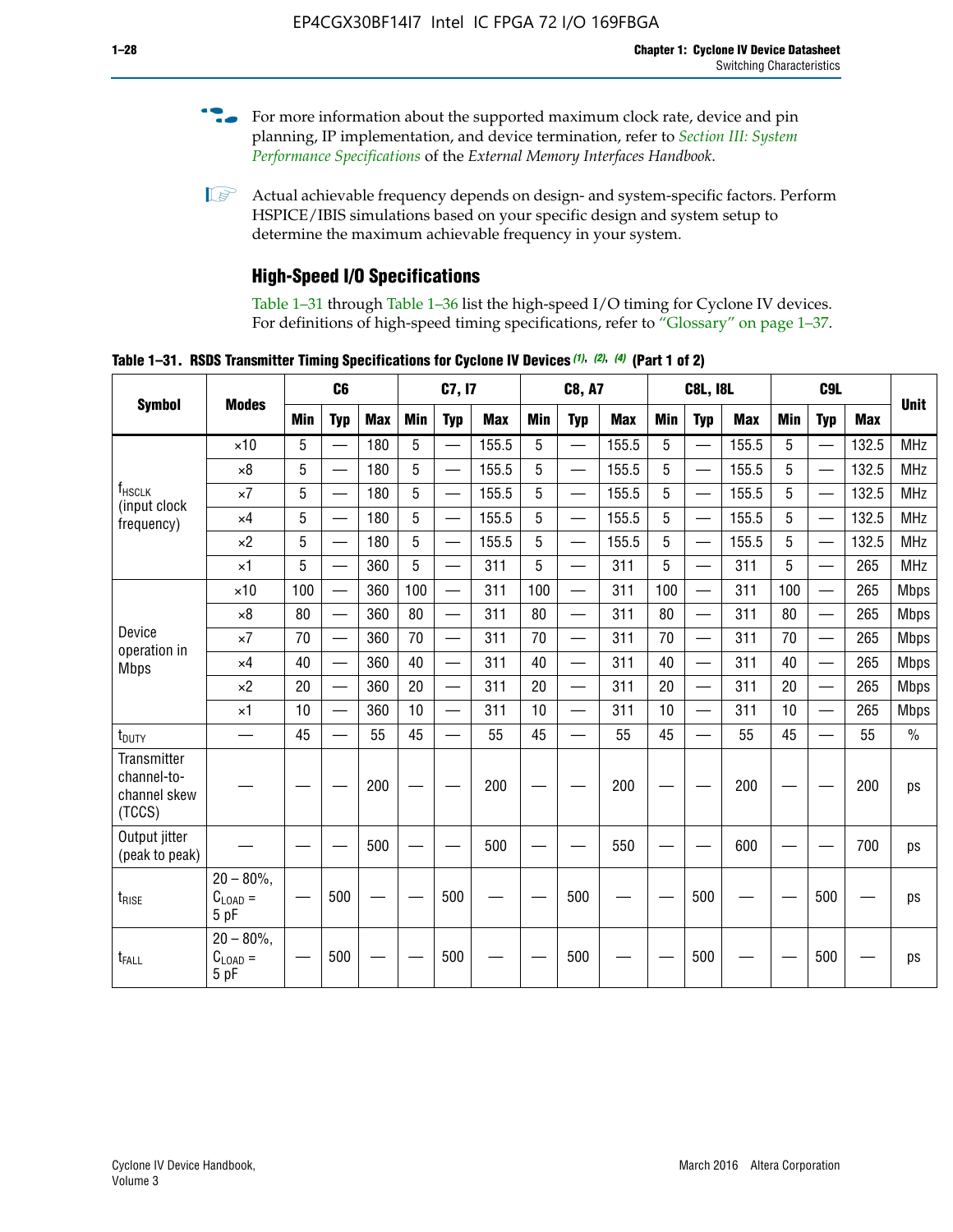| <b>Symbol</b><br><b>Modes</b> |     | C6         |     |     | C7, I7     |            |     | <b>C8, A7</b> |            |     | <b>C8L, I8L</b> |            |            | C <sub>9</sub> L |            |  | <b>Unit</b> |
|-------------------------------|-----|------------|-----|-----|------------|------------|-----|---------------|------------|-----|-----------------|------------|------------|------------------|------------|--|-------------|
|                               | Min | <b>Typ</b> | Max | Min | <b>Typ</b> | <b>Max</b> | Min | <b>Typ</b>    | <b>Max</b> | Min | <b>Typ</b>      | <b>Max</b> | <b>Min</b> | <b>Typ</b>       | <b>Max</b> |  |             |
| $t_{\text{LOCK}}$ (3)         |     |            |     |     |            |            |     |               |            |     |                 |            |            |                  |            |  | ms          |

#### **Table 1–31. RSDS Transmitter Timing Specifications for Cyclone IV Devices** *(1)***,** *(2)***,** *(4)* **(Part 2 of 2)**

**Notes to Table 1–31:**

(1) Applicable for true RSDS and emulated RSDS\_E\_3R transmitter.

(2) Cyclone IV E devices—true RSDS transmitter is only supported at the output pin of Row I/O Banks 1, 2, 5, and 6. Emulated RSDS transmitter is supported at the output pin of all I/O Banks. Cyclone IV GX devices—true RSDS transmitter is only supported at the output pin of Row I/O Banks 5 and 6. Emulated RSDS transmitter is supported at the output

pin of I/O Banks 3, 4, 5, 6, 7, 8, and 9.

(3)  $t_{\text{LOCK}}$  is the time required for the PLL to lock from the end-of-device configuration.

(4) Cyclone IV E 1.0 V core voltage devices only support C8L, C9L, and I8L speed grades. Cyclone IV E 1.2 V core voltage devices only support C6, C7, C8, I7, and A7 speed grades. Cyclone IV GX devices only support C6, C7, C8, and I7 speed grades.

|                                 |                                     |     | C6                       |            |            | C7, I7                   |            |            | <b>C8, A7</b>            |     |            | <b>C8L, I8L</b>          |            |     | C <sub>9</sub> L                          |      |               |
|---------------------------------|-------------------------------------|-----|--------------------------|------------|------------|--------------------------|------------|------------|--------------------------|-----|------------|--------------------------|------------|-----|-------------------------------------------|------|---------------|
| <b>Symbol</b>                   | <b>Modes</b>                        | Min | <b>Typ</b>               | <b>Max</b> | <b>Min</b> | <b>Typ</b>               | <b>Max</b> | <b>Min</b> | <b>Typ</b>               | Max | <b>Min</b> | <b>Typ</b>               | <b>Max</b> | Min | <b>Typ</b>                                | Max  | <b>Unit</b>   |
|                                 | $\times$ 10                         | 5   | $\overline{\phantom{0}}$ | 85         | 5          | $\overline{\phantom{0}}$ | 85         | 5          | $\equiv$                 | 85  | 5          | $\overline{\phantom{0}}$ | 85         | 5   |                                           | 72.5 | <b>MHz</b>    |
|                                 | $\times 8$                          | 5   | —                        | 85         | 5          | $\overline{\phantom{0}}$ | 85         | 5          | —                        | 85  | 5          | $\overline{\phantom{0}}$ | 85         | 5   |                                           | 72.5 | <b>MHz</b>    |
| f <sub>HSCLK</sub> (input       | $\times 7$                          | 5   | —                        | 85         | 5          | $\overline{\phantom{0}}$ | 85         | 5          | $\overline{\phantom{0}}$ | 85  | 5          | —                        | 85         | 5   |                                           | 72.5 | <b>MHz</b>    |
| clock<br>frequency)             | $\times$ 4                          | 5   | $\equiv$                 | 85         | 5          | $\overline{\phantom{0}}$ | 85         | 5          | $\overline{\phantom{0}}$ | 85  | 5          | $\equiv$                 | 85         | 5   |                                           | 72.5 | <b>MHz</b>    |
|                                 | $\times 2$                          | 5   | $\qquad \qquad$          | 85         | 5          | —                        | 85         | 5          | $\equiv$                 | 85  | 5          | $\overline{\phantom{0}}$ | 85         | 5   | $\qquad \qquad \overline{\qquad \qquad }$ | 72.5 | <b>MHz</b>    |
|                                 | $\times$ 1                          | 5   | $\overline{\phantom{0}}$ | 170        | 5          |                          | 170        | 5          |                          | 170 | 5          | $\overline{\phantom{0}}$ | 170        | 5   |                                           | 145  | <b>MHz</b>    |
|                                 | $\times$ 10                         | 100 |                          | 170        | 100        | $\overline{\phantom{0}}$ | 170        | 100        | $\overline{\phantom{0}}$ | 170 | 100        | $\overline{\phantom{0}}$ | 170        | 100 | $\qquad \qquad$                           | 145  | <b>Mbps</b>   |
|                                 | $\times 8$                          | 80  | $\overline{\phantom{0}}$ | 170        | 80         | $\overline{\phantom{0}}$ | 170        | 80         |                          | 170 | 80         | —                        | 170        | 80  |                                           | 145  | <b>Mbps</b>   |
| Device                          | $\times 7$                          | 70  | $\overline{\phantom{0}}$ | 170        | 70         | $\qquad \qquad$          | 170        | 70         | $\qquad \qquad \qquad$   | 170 | 70         | $\overline{\phantom{0}}$ | 170        | 70  |                                           | 145  | <b>Mbps</b>   |
| operation in<br><b>Mbps</b>     | $\times$ 4                          | 40  |                          | 170        | 40         | $\overline{\phantom{0}}$ | 170        | 40         | $\overline{\phantom{0}}$ | 170 | 40         | $\overline{\phantom{0}}$ | 170        | 40  |                                           | 145  | <b>Mbps</b>   |
|                                 | $\times 2$                          | 20  |                          | 170        | 20         | $\overline{\phantom{0}}$ | 170        | 20         |                          | 170 | 20         | $\overline{\phantom{0}}$ | 170        | 20  |                                           | 145  | <b>Mbps</b>   |
|                                 | $\times$ 1                          | 10  | $\overline{\phantom{0}}$ | 170        | 10         | $\overline{\phantom{0}}$ | 170        | 10         | $\overline{\phantom{0}}$ | 170 | 10         | $\overline{\phantom{0}}$ | 170        | 10  |                                           | 145  | <b>Mbps</b>   |
| t <sub>DUTY</sub>               |                                     | 45  | $\overline{\phantom{0}}$ | 55         | 45         |                          | 55         | 45         |                          | 55  | 45         | $\overline{\phantom{0}}$ | 55         | 45  |                                           | 55   | $\frac{0}{0}$ |
| <b>TCCS</b>                     |                                     |     |                          | 200        |            |                          | 200        | $\sim$     |                          | 200 |            | $\sim$                   | 200        |     |                                           | 200  | ps            |
| Output jitter<br>(peak to peak) |                                     |     |                          | 500        |            |                          | 500        |            |                          | 550 |            |                          | 600        |     |                                           | 700  | ps            |
| $t_{\text{RISE}}$               | $20 - 80\%$<br>$C_{LOAD} =$<br>5 pF |     | 500                      |            |            | 500                      |            |            | 500                      |     |            | 500                      |            |     | 500                                       |      | ps            |
| $t_{FALL}$                      | $20 - 80\%$<br>$C_{LOAD} =$<br>5 pF |     | 500                      |            |            | 500                      |            |            | 500                      |     |            | 500                      |            |     | 500                                       |      | ps            |

### **Table 1–32. Emulated RSDS\_E\_1R Transmitter Timing Specifications for Cyclone IV Devices** *(1), (3)* **(Part 1 of 2)**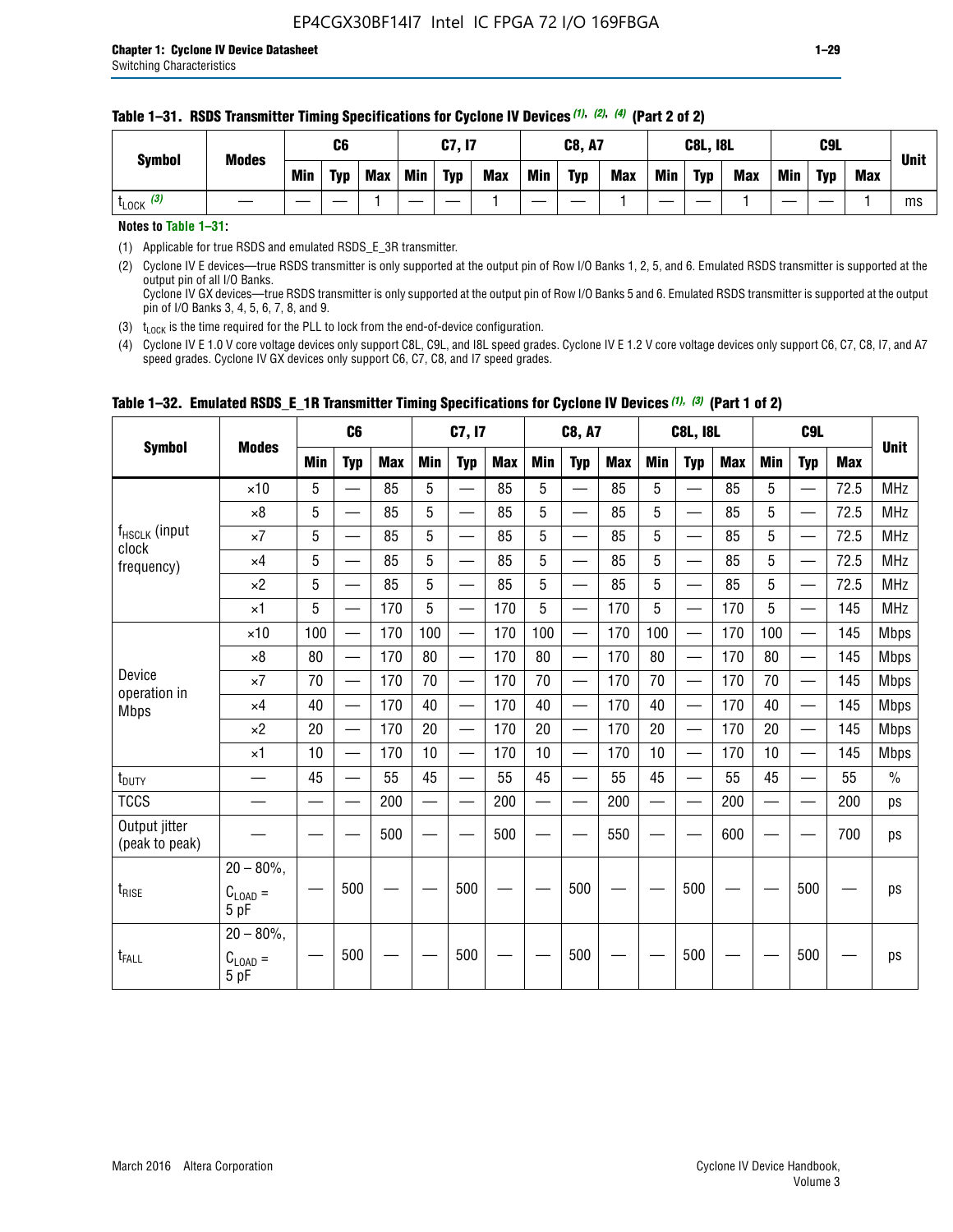| <b>Symbol</b>        | <b>Modes</b> |     | C6         |            |            | C7, I7     |            |            | <b>C8, A7</b> |            |            | <b>C8L, I8L</b> |            |     | C9L        |            |             |
|----------------------|--------------|-----|------------|------------|------------|------------|------------|------------|---------------|------------|------------|-----------------|------------|-----|------------|------------|-------------|
|                      |              | Min | <b>Typ</b> | <b>Max</b> | <b>Min</b> | <b>Typ</b> | <b>Max</b> | <b>Min</b> | <b>Typ</b>    | <b>Max</b> | <b>Min</b> | <b>Typ</b>      | <b>Max</b> | Min | <b>Typ</b> | <b>Max</b> | <b>Unit</b> |
| (2)<br><b>L</b> LOCK |              |     |            |            |            |            |            |            |               |            |            |                 |            |     |            |            | ms          |

#### **Table 1–32. Emulated RSDS\_E\_1R Transmitter Timing Specifications for Cyclone IV Devices** *(1), (3)* **(Part 2 of 2)**

**Notes to Table 1–32:**

(1) Emulated RSDS\_E\_1R transmitter is supported at the output pin of all I/O Banks of Cyclone IV E devices and I/O Banks 3, 4, 5, 6, 7, 8, and 9 of Cyclone IV GX devices.

(2)  $t_{\text{LOCK}}$  is the time required for the PLL to lock from the end-of-device configuration.

(3) Cyclone IV E 1.0 V core voltage devices only support C8L, C9L, and I8L speed grades. Cyclone IV E 1.2 V core voltage devices only support C6, C7, C8, I7, and A7 speed grades. Cyclone IV GX devices only support C6, C7, C8, and I7 speed grades.

| <b>Symbol</b>                      |                                            |            | C <sub>6</sub>                   |            |                          | C7, I7                   |            |            | <b>C8, A7</b>            |              |                          | <b>C8L, I8L</b>          |            |            | C <sub>9</sub> L |            |               |
|------------------------------------|--------------------------------------------|------------|----------------------------------|------------|--------------------------|--------------------------|------------|------------|--------------------------|--------------|--------------------------|--------------------------|------------|------------|------------------|------------|---------------|
|                                    | <b>Modes</b>                               | <b>Min</b> | <b>Typ</b>                       | <b>Max</b> | <b>Min</b>               | <b>Typ</b>               | <b>Max</b> | <b>Min</b> | <b>Typ</b>               | <b>Max</b>   | <b>Min</b>               | <b>Typ</b>               | <b>Max</b> | <b>Min</b> | <b>Typ</b>       | <b>Max</b> | <b>Unit</b>   |
|                                    | $\times$ 10                                | 5          | —<br>—                           | 200        | 5                        | —                        | 155.5      | 5          | ÷,                       | 155.5        | 5                        | $\overline{\phantom{0}}$ | 155.5      | 5          |                  | 132.5      | <b>MHz</b>    |
|                                    | $\times 8$                                 | 5          | $\overline{\phantom{0}}$         | 200        | $5\phantom{.0}$          | <u>—</u>                 | 155.5      | 5          | $\overline{\phantom{0}}$ | 155.5        | 5                        | $\overline{\phantom{0}}$ | 155.5      | 5          |                  | 132.5      | <b>MHz</b>    |
| f <sub>HSCLK</sub> (input<br>clock | $\times 7$                                 | 5          | $\overline{\phantom{0}}$         | 200        | 5                        | ÷,                       | 155.5      | 5          | —<br>——                  | 155.5        | 5                        |                          | 155.5      | 5          |                  | 132.5      | <b>MHz</b>    |
| frequency)                         | $\times$ 4                                 | 5          | $\overline{\phantom{0}}$         | 200        | 5                        | $\overline{\phantom{0}}$ | 155.5      | 5          | $\overline{\phantom{0}}$ | 155.5        | 5                        |                          | 155.5      | 5          | $\qquad \qquad$  | 132.5      | MHz           |
|                                    | $\times 2$                                 | 5          | $\overline{\phantom{0}}$         | 200        | 5                        | —                        | 155.5      | 5          | $\overline{\phantom{0}}$ | 155.5        | 5                        | $\overline{\phantom{0}}$ | 155.5      | 5          |                  | 132.5      | <b>MHz</b>    |
|                                    | $\times$ 1                                 | 5          | $\overline{\phantom{0}}$         | 400        | 5                        | —                        | 311        | 5          | $\overline{\phantom{0}}$ | 311          | 5                        | $\overline{\phantom{0}}$ | 311        | 5          |                  | 265        | <b>MHz</b>    |
|                                    | $\times$ 10                                | 100        | $\overline{\phantom{0}}$         | 400        | 100                      | $\overline{\phantom{0}}$ | 311        | 100        | $\overline{\phantom{0}}$ | 311          | 100                      |                          | 311        | 100        |                  | 265        | <b>Mbps</b>   |
|                                    | $\times 8$                                 | 80         | $\overline{\phantom{0}}$         | 400        | 80                       |                          | 311        | 80         | $\overline{\phantom{0}}$ | 311          | 80                       | $\overline{\phantom{0}}$ | 311        | 80         |                  | 265        | <b>Mbps</b>   |
| Device                             | $\times 7$                                 | 70         | $\overline{\phantom{0}}$         | 400        | 70                       | $\overline{\phantom{0}}$ | 311        | 70         | $\overline{\phantom{0}}$ | 311          | 70                       | $\overline{\phantom{0}}$ | 311        | 70         |                  | 265        | <b>Mbps</b>   |
| operation in<br><b>Mbps</b>        | $\times 4$                                 | 40         | $\overline{\phantom{0}}$         | 400        | 40                       | $\overline{\phantom{0}}$ | 311        | 40         | $\overline{\phantom{0}}$ | 311          | 40                       | $\overline{\phantom{0}}$ | 311        | 40         |                  | 265        | <b>Mbps</b>   |
|                                    | $\times 2$                                 | 20         | $\qquad \qquad \overbrace{ }^{}$ | 400        | 20                       | —                        | 311        | 20         | —                        | 311          | 20                       | —                        | 311        | 20         | —                | 265        | <b>Mbps</b>   |
|                                    | $\times$ 1                                 | 10         |                                  | 400        | 10                       | —                        | 311        | 10         | $\overline{\phantom{0}}$ | 311          | 10                       | $\overline{\phantom{0}}$ | 311        | 10         |                  | 265        | <b>Mbps</b>   |
| t <sub>DUTY</sub>                  |                                            | 45         | $\overbrace{\phantom{aaaaa}}$    | 55         | 45                       |                          | 55         | 45         | —                        | 55           | 45                       | $\overline{\phantom{0}}$ | 55         | 45         |                  | 55         | $\frac{0}{0}$ |
| <b>TCCS</b>                        |                                            |            |                                  | 200        | $\overline{\phantom{0}}$ |                          | 200        |            |                          | 200          | $\overline{\phantom{0}}$ |                          | 200        |            |                  | 200        | ps            |
| Output jitter<br>(peak to peak)    |                                            |            |                                  | 500        |                          |                          | 500        |            |                          | 550          |                          |                          | 600        |            |                  | 700        | ps            |
| $t_{\text{RISE}}$                  | $20 - 80\%$ ,<br>$C_{LOAD} =$<br>5 pF      |            | 500                              |            |                          | 500                      |            |            | 500                      |              |                          | 500                      |            |            | 500              |            | ps            |
| t <sub>FALL</sub>                  | $20 - 80\%$<br>$C_{\text{LOAD}} =$<br>5 pF |            | 500                              |            |                          | 500                      |            |            | 500                      |              |                          | 500                      |            |            | 500              |            | ps            |
| $t_{\text{LOCK}}$ (3)              |                                            |            |                                  | 1          |                          |                          | 1          |            |                          | $\mathbf{1}$ |                          |                          | 1          |            |                  | 1          | ms            |

**Table 1–33. Mini-LVDS Transmitter Timing Specifications for Cyclone IV Devices** *(1)***,** *(2)***,** *(4)*

**Notes to Table 1–33:**

(1) Applicable for true and emulated mini-LVDS transmitter.

(2) Cyclone IV E—true mini-LVDS transmitter is only supported at the output pin of Row I/O Banks 1, 2, 5, and 6. Emulated mini-LVDS transmitter is supported at the output pin of all I/O banks.

Cyclone IV GX—true mini-LVDS transmitter is only supported at the output pin of Row I/O Banks 5 and 6. Emulated mini-LVDS transmitter is supported at the output pin of I/O Banks 3, 4, 5, 6, 7, 8, and 9.

(3)  $t_{\text{LOCK}}$  is the time required for the PLL to lock from the end-of-device configuration.

(4) Cyclone IV E 1.0 V core voltage devices only support C8L, C9L, and I8L speed grades. Cyclone IV E 1.2 V core voltage devices only support C6, C7, C8, I7, and A7 speed grades. Cyclone IV GX devices only support C6, C7, C8, and I7 speed grades.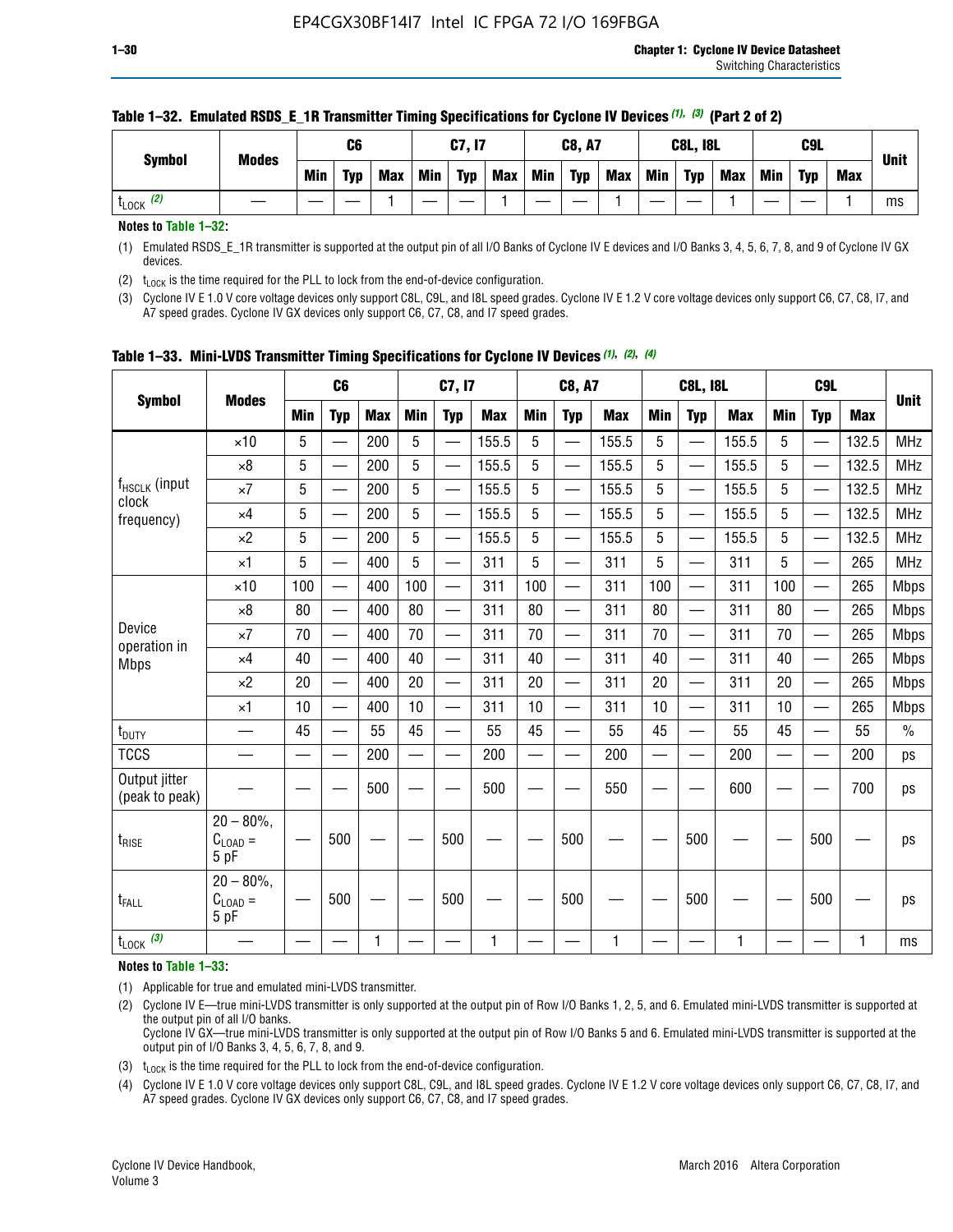|                                 |              |     | C <sub>6</sub> |     | C7, I7     |     | <b>C8, A7</b> |     | <b>C8L, I8L</b> |     | C <sub>9</sub> L |               |
|---------------------------------|--------------|-----|----------------|-----|------------|-----|---------------|-----|-----------------|-----|------------------|---------------|
| <b>Symbol</b>                   | <b>Modes</b> | Min | <b>Max</b>     | Min | <b>Max</b> | Min | <b>Max</b>    | Min | <b>Max</b>      | Min | <b>Max</b>       | <b>Unit</b>   |
|                                 | $\times$ 10  | 5   | 420            | 5   | 370        | 5   | 320           | 5   | 320             | 5   | 250              | <b>MHz</b>    |
|                                 | $\times 8$   | 5   | 420            | 5   | 370        | 5   | 320           | 5   | 320             | 5   | 250              | <b>MHz</b>    |
| f <sub>HSCLK</sub> (input       | $\times 7$   | 5   | 420            | 5   | 370        | 5   | 320           | 5   | 320             | 5   | 250              | <b>MHz</b>    |
| clock<br>frequency)             | $\times 4$   | 5   | 420            | 5   | 370        | 5   | 320           | 5   | 320             | 5   | 250              | <b>MHz</b>    |
|                                 | $\times 2$   | 5   | 420            | 5   | 370        | 5   | 320           | 5   | 320             | 5   | 250              | <b>MHz</b>    |
|                                 | $\times$ 1   | 5   | 420            | 5   | 402.5      | 5   | 402.5         | 5   | 362             | 5   | 265              | <b>MHz</b>    |
|                                 | $\times$ 10  | 100 | 840            | 100 | 740        | 100 | 640           | 100 | 640             | 100 | 500              | Mbps          |
|                                 | $\times 8$   | 80  | 840            | 80  | 740        | 80  | 640           | 80  | 640             | 80  | 500              | <b>Mbps</b>   |
| <b>HSIODR</b>                   | $\times 7$   | 70  | 840            | 70  | 740        | 70  | 640           | 70  | 640             | 70  | 500              | <b>Mbps</b>   |
|                                 | $\times$ 4   | 40  | 840            | 40  | 740        | 40  | 640           | 40  | 640             | 40  | 500              | <b>Mbps</b>   |
|                                 | $\times 2$   | 20  | 840            | 20  | 740        | 20  | 640           | 20  | 640             | 20  | 500              | <b>Mbps</b>   |
|                                 | $\times$ 1   | 10  | 420            | 10  | 402.5      | 10  | 402.5         | 10  | 362             | 10  | 265              | <b>Mbps</b>   |
| t <sub>DUTY</sub>               |              | 45  | 55             | 45  | 55         | 45  | 55            | 45  | 55              | 45  | 55               | $\frac{0}{0}$ |
| <b>TCCS</b>                     |              |     | 200            |     | 200        |     | 200           |     | 200             |     | 200              | ps            |
| Output jitter<br>(peak to peak) |              |     | 500            |     | 500        |     | 550           |     | 600             |     | 700              | ps            |
| $t_{\text{LOCK}}$ (2)           |              |     | 1              |     | 1          |     | 1             |     | 1               |     | 1                | ms            |

**Table 1–34. True LVDS Transmitter Timing Specifications for Cyclone IV Devices** *(1)***,** *(3)*

**Notes to Table 1–34:**

(1) Cyclone IV E—true LVDS transmitter is only supported at the output pin of Row I/O Banks 1, 2, 5, and 6. Cyclone IV GX—true LVDS transmitter is only supported at the output pin of Row I/O Banks 5 and 6.

(2)  $t_{\text{LOCK}}$  is the time required for the PLL to lock from the end-of-device configuration.

(3) Cyclone IV E 1.0 V core voltage devices only support C8L, C9L, and I8L speed grades. Cyclone IV E 1.2 V core voltage devices only support C6, C7, C8, I7, and A7 speed grades. Cyclone IV GX devices only support C6, C7, C8, and I7 speed grades.

|  |  |  |  |  |  | Table 1–35. Emulated LVDS Transmitter Timing Specifications for Cyclone IV Devices <sup>(1),</sup> <sup>(3)</sup> (Part 1 of 2) |  |  |
|--|--|--|--|--|--|---------------------------------------------------------------------------------------------------------------------------------|--|--|
|--|--|--|--|--|--|---------------------------------------------------------------------------------------------------------------------------------|--|--|

| <b>Symbol</b>               |              | C <sub>6</sub> |            | C7, I7     |            | <b>C8, A7</b> |            | <b>C8L, I8L</b> |            |            | C <sub>9</sub> L |             |
|-----------------------------|--------------|----------------|------------|------------|------------|---------------|------------|-----------------|------------|------------|------------------|-------------|
|                             | <b>Modes</b> | Min            | <b>Max</b> | <b>Min</b> | <b>Max</b> | <b>Min</b>    | <b>Max</b> | <b>Min</b>      | <b>Max</b> | <b>Min</b> | <b>Max</b>       | <b>Unit</b> |
|                             | $\times$ 10  | 5              | 320        | 5          | 320        | 5             | 275        | 5               | 275        | 5          | 250              | <b>MHz</b>  |
|                             | $\times 8$   | 5              | 320        | 5          | 320        | 5             | 275        | 5               | 275        | 5          | 250              | <b>MHz</b>  |
| $f_{HSCLK}$ (input<br>clock | $\times 7$   | 5              | 320        | 5          | 320        | 5             | 275        | 5               | 275        | 5          | 250              | <b>MHz</b>  |
| frequency)                  | $\times$ 4   | 5              | 320        | 5          | 320        | 5             | 275        | 5               | 275        | 5          | 250              | <b>MHz</b>  |
|                             | $\times 2$   | 5              | 320        | 5          | 320        | 5             | 275        | 5               | 275        | 5          | 250              | <b>MHz</b>  |
|                             | $\times$ 1   | 5              | 402.5      | 5          | 402.5      | 5             | 402.5      | 5               | 362        | 5          | 265              | <b>MHz</b>  |
|                             | $\times$ 10  | 100            | 640        | 100        | 640        | 100           | 550        | 100             | 550        | 100        | 500              | <b>Mbps</b> |
|                             | $\times 8$   | 80             | 640        | 80         | 640        | 80            | 550        | 80              | 550        | 80         | 500              | <b>Mbps</b> |
| <b>HSIODR</b>               | $\times 7$   | 70             | 640        | 70         | 640        | 70            | 550        | 70              | 550        | 70         | 500              | <b>Mbps</b> |
|                             | $\times$ 4   | 40             | 640        | 40         | 640        | 40            | 550        | 40              | 550        | 40         | 500              | <b>Mbps</b> |
|                             | $\times 2$   | 20             | 640        | 20         | 640        | 20            | 550        | 20              | 550        | 20         | 500              | <b>Mbps</b> |
|                             | $\times$ 1   | 10             | 402.5      | 10         | 402.5      | 10            | 402.5      | 10              | 362        | 10         | 265              | <b>Mbps</b> |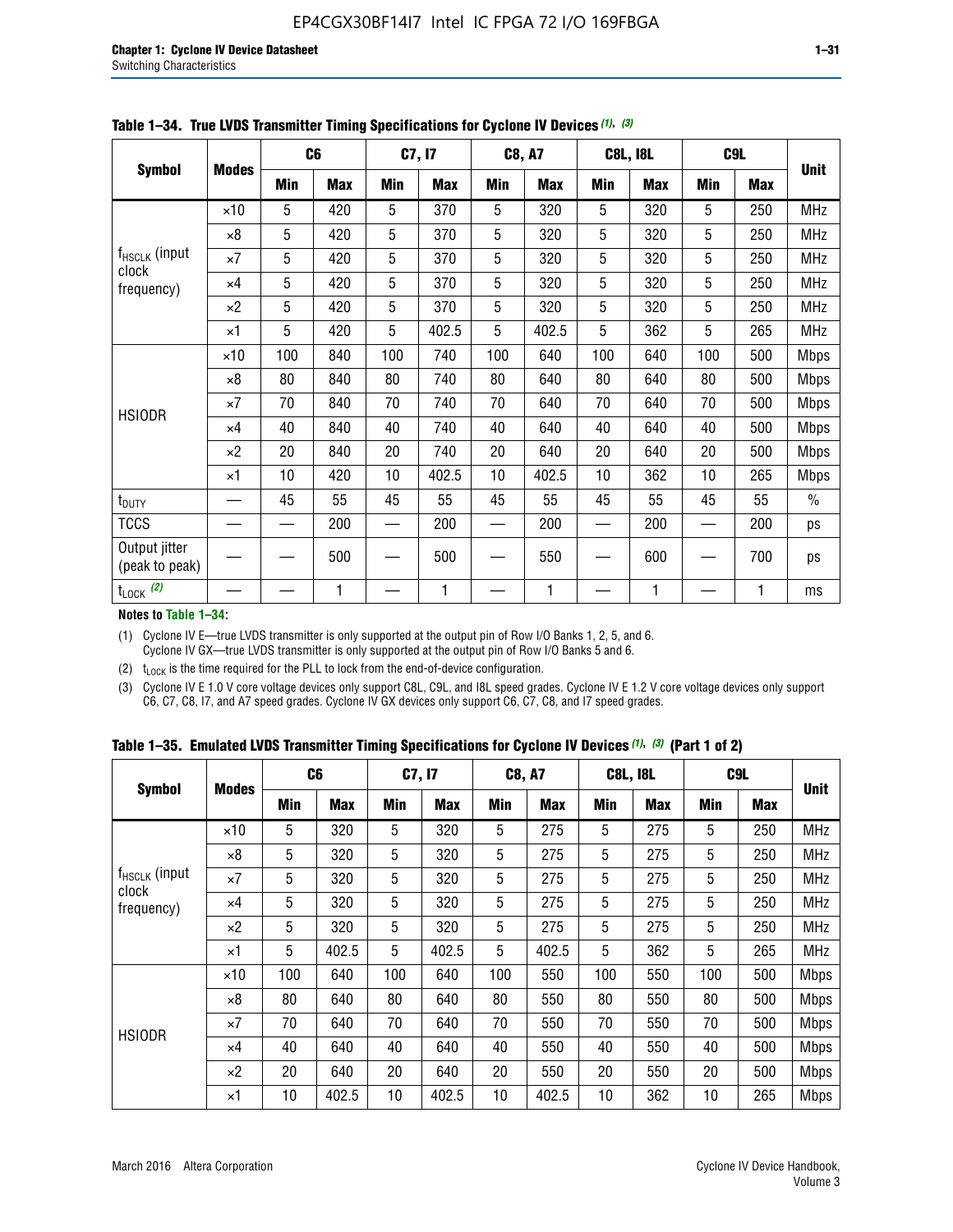| <b>Symbol</b>                   | C <sub>6</sub><br><b>Modes</b> |            | C7, I7 |            | <b>C8, A7</b> |            | <b>C8L, I8L</b> |            |     | C <sub>9</sub> L | <b>Unit</b> |
|---------------------------------|--------------------------------|------------|--------|------------|---------------|------------|-----------------|------------|-----|------------------|-------------|
|                                 | Min                            | <b>Max</b> | Min    | <b>Max</b> | Min           | <b>Max</b> | Min             | <b>Max</b> | Min | <b>Max</b>       |             |
| t <sub>DUTY</sub>               | 45                             | 55         | 45     | 55         | 45            | 55         | 45              | 55         | 45  | 55               | $\%$        |
| <b>TCCS</b>                     |                                | 200        |        | 200        |               | 200        |                 | 200        | —   | 200              | ps          |
| Output jitter<br>(peak to peak) |                                | 500        |        | 500        |               | 550        |                 | 600        |     | 700              | ps          |
| $t_{\text{LOCK}}$ (2)           |                                |            |        |            |               |            |                 |            |     |                  | ms          |

#### **Table 1–35. Emulated LVDS Transmitter Timing Specifications for Cyclone IV Devices** *(1)***,** *(3)* **(Part 2 of 2)**

#### **Notes to Table 1–35:**

(1) Cyclone IV E—emulated LVDS transmitter is supported at the output pin of all I/O Banks.

Cyclone IV GX—emulated LVDS transmitter is supported at the output pin of I/O Banks 3, 4, 5, 6, 7, 8, and 9.

(2)  $t_{\text{LOCK}}$  is the time required for the PLL to lock from the end-of-device configuration.

(3) Cyclone IV E 1.0 V core voltage devices only support C8L, C9L, and I8L speed grades. Cyclone IV E 1.2 V core voltage devices only support C6, C7, C8, I7, and A7 speed grades. Cyclone IV GX devices only support C6, C7, C8, and I7 speed grades.

|                                    |              | C <sub>6</sub> |            | C7, I7     |            | <b>C8, A7</b> |            |            | <b>C8L, I8L</b> | C <sub>9</sub> L         |            |             |
|------------------------------------|--------------|----------------|------------|------------|------------|---------------|------------|------------|-----------------|--------------------------|------------|-------------|
| <b>Symbol</b>                      | <b>Modes</b> | <b>Min</b>     | <b>Max</b> | <b>Min</b> | <b>Max</b> | Min           | <b>Max</b> | <b>Min</b> | <b>Max</b>      | <b>Min</b>               | <b>Max</b> | <b>Unit</b> |
|                                    | $\times 10$  | 10             | 437.5      | 10         | 370        | 10            | 320        | 10         | 320             | 10                       | 250        | <b>MHz</b>  |
|                                    | $\times 8$   | 10             | 437.5      | 10         | 370        | 10            | 320        | 10         | 320             | 10                       | 250        | <b>MHz</b>  |
| f <sub>HSCLK</sub> (input<br>clock | $\times 7$   | 10             | 437.5      | 10         | 370        | 10            | 320        | 10         | 320             | 10                       | 250        | <b>MHz</b>  |
| frequency)                         | ×4           | 10             | 437.5      | 10         | 370        | 10            | 320        | 10         | 320             | 10                       | 250        | <b>MHz</b>  |
|                                    | $\times 2$   | 10             | 437.5      | 10         | 370        | 10            | 320        | 10         | 320             | 10                       | 250        | <b>MHz</b>  |
|                                    | ×1           | 10             | 437.5      | 10         | 402.5      | 10            | 402.5      | 10         | 362             | 10                       | 265        | <b>MHz</b>  |
|                                    | $\times$ 10  | 100            | 875        | 100        | 740        | 100           | 640        | 100        | 640             | 100                      | 500        | <b>Mbps</b> |
|                                    | $\times 8$   | 80             | 875        | 80         | 740        | 80            | 640        | 80         | 640             | 80                       | 500        | <b>Mbps</b> |
| <b>HSIODR</b>                      | $\times 7$   | 70             | 875        | 70         | 740        | 70            | 640        | 70         | 640             | 70                       | 500        | <b>Mbps</b> |
|                                    | $\times 4$   | 40             | 875        | 40         | 740        | 40            | 640        | 40         | 640             | 40                       | 500        | Mbps        |
|                                    | $\times 2$   | 20             | 875        | 20         | 740        | 20            | 640        | 20         | 640             | 20                       | 500        | Mbps        |
|                                    | ×1           | 10             | 437.5      | 10         | 402.5      | 10            | 402.5      | 10         | 362             | 10                       | 265        | <b>Mbps</b> |
| SW                                 |              |                | 400        |            | 400        |               | 400        |            | 550             | $\overline{\phantom{0}}$ | 640        | ps          |
| Input jitter<br>tolerance          |              |                | 500        |            | 500        |               | 550        |            | 600             | —                        | 700        | ps          |
| $t_{\text{LOCK}}$ (2)              |              |                | 1          |            | 1          |               | 1          |            | 1               |                          |            | ms          |

**Table 1–36. LVDS Receiver Timing Specifications for Cyclone IV Devices** *(1)***,** *(3)*

#### **Notes to Table 1–36:**

(1) Cyclone IV E—LVDS receiver is supported at all I/O Banks.

Cyclone IV GX—LVDS receiver is supported at I/O Banks 3, 4, 5, 6, 7, 8, and 9.

(2)  $t_{\text{LOCK}}$  is the time required for the PLL to lock from the end-of-device configuration.

(3) Cyclone IV E 1.0 V core voltage devices only support C8L, C9L, and I8L speed grades. Cyclone IV E 1.2 V core voltage devices only support C6, C7, C8, I7, and A7 speed grades. Cyclone IV GX devices only support C6, C7, C8, and I7 speed grades.

### **External Memory Interface Specifications**

The external memory interfaces for Cyclone IV devices are auto-calibrating and easy to implement.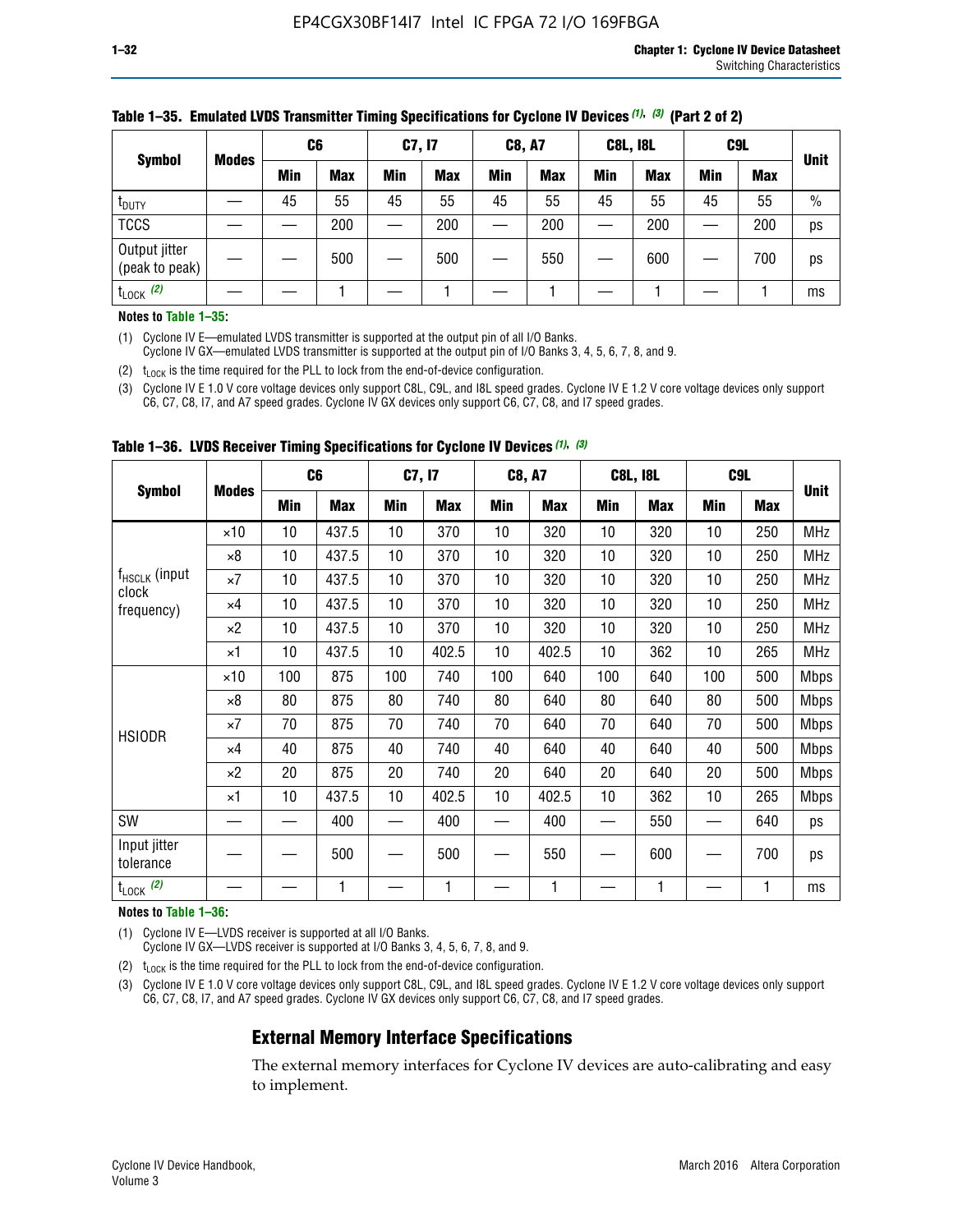**for more information about the supported maximum clock rate, device and pin** planning, IP implementation, and device termination, refer to *[Section III: System](http://www.altera.com/literature/hb/external-memory/emi_intro_specs.pdf)  [Performance Specifications](http://www.altera.com/literature/hb/external-memory/emi_intro_specs.pdf)* of the *External Memory Interface Handbook*.

Table 1–37 lists the memory output clock jitter specifications for Cyclone IV devices.

**Table 1–37. Memory Output Clock Jitter Specifications for Cyclone IV Devices** *(1)***,** *(2)*

| <b>Parameter</b>             | <b>Symbol</b>  | Min    | Max | <b>Unit</b> |
|------------------------------|----------------|--------|-----|-------------|
| Clock period jitter          | $L$ JIT(per)   | $-125$ | 125 | ps          |
| Cycle-to-cycle period jitter | $L$ JIT $(cc)$ | $-200$ | 200 | ps          |
| Duty cycle jitter            | LJIT(duty)     | $-150$ | 150 | рs          |

**Notes to Table 1–37:**

- (1) Memory output clock jitter measurements are for 200 consecutive clock cycles, as specified in the JEDEC DDR2 standard.
- (2) The clock jitter specification applies to memory output clock pins generated using DDIO circuits clocked by a PLL output routed on a global clock (GCLK) network.

# **Duty Cycle Distortion Specifications**

Table 1–38 lists the worst case duty cycle distortion for Cyclone IV devices.

**Table 1–38. Duty Cycle Distortion on Cyclone IV Devices I/O Pins** *(1)***,** *(2), (3)*

| <b>Symbol</b>     | C <sub>6</sub> |            | C7, I7     |            | <b>C8, I8L, A7</b> |            |            | C9L        | <b>Unit</b>   |
|-------------------|----------------|------------|------------|------------|--------------------|------------|------------|------------|---------------|
|                   | Min            | <b>Max</b> | <b>Min</b> | <b>Max</b> | Min                | <b>Max</b> | <b>Min</b> | <b>Max</b> |               |
| Output Duty Cycle | 45             | 55         | 45         | 55         | 45                 | 55         | 45         | 55         | $\frac{0}{0}$ |

**Notes to Table 1–38:**

(1) The duty cycle distortion specification applies to clock outputs from the PLLs, global clock tree, and IOE driving the dedicated and general purpose I/O pins.

(2) Cyclone IV devices meet the specified duty cycle distortion at the maximum output toggle rate for each combination of I/O standard and current strength.

(3) Cyclone IV E 1.0 V core voltage devices only support C8L, C9L, and I8L speed grades. Cyclone IV E 1.2 V core voltage devices only support C6, C7, C8, I7, and A7 speed grades. Cyclone IV GX devices only support C6, C7, C8, and I7 speed grades.

### **OCT Calibration Timing Specification**

Table 1–39 lists the duration of calibration for series OCT with calibration at device power-up for Cyclone IV devices.

#### **Table 1–39. Timing Specification for Series OCT with Calibration at Device Power-Up for Cyclone IV Devices** *(1)*

| Symbol  | <b>Description</b>                                            | <b>Maximum</b> | <b>Units</b> |
|---------|---------------------------------------------------------------|----------------|--------------|
| LOCTCAL | Duration of series OCT with<br>calibration at device power-up | 20             | μs           |

#### **Note to Table 1–39***:*

(1) OCT calibration takes place after device configuration and before entering user mode.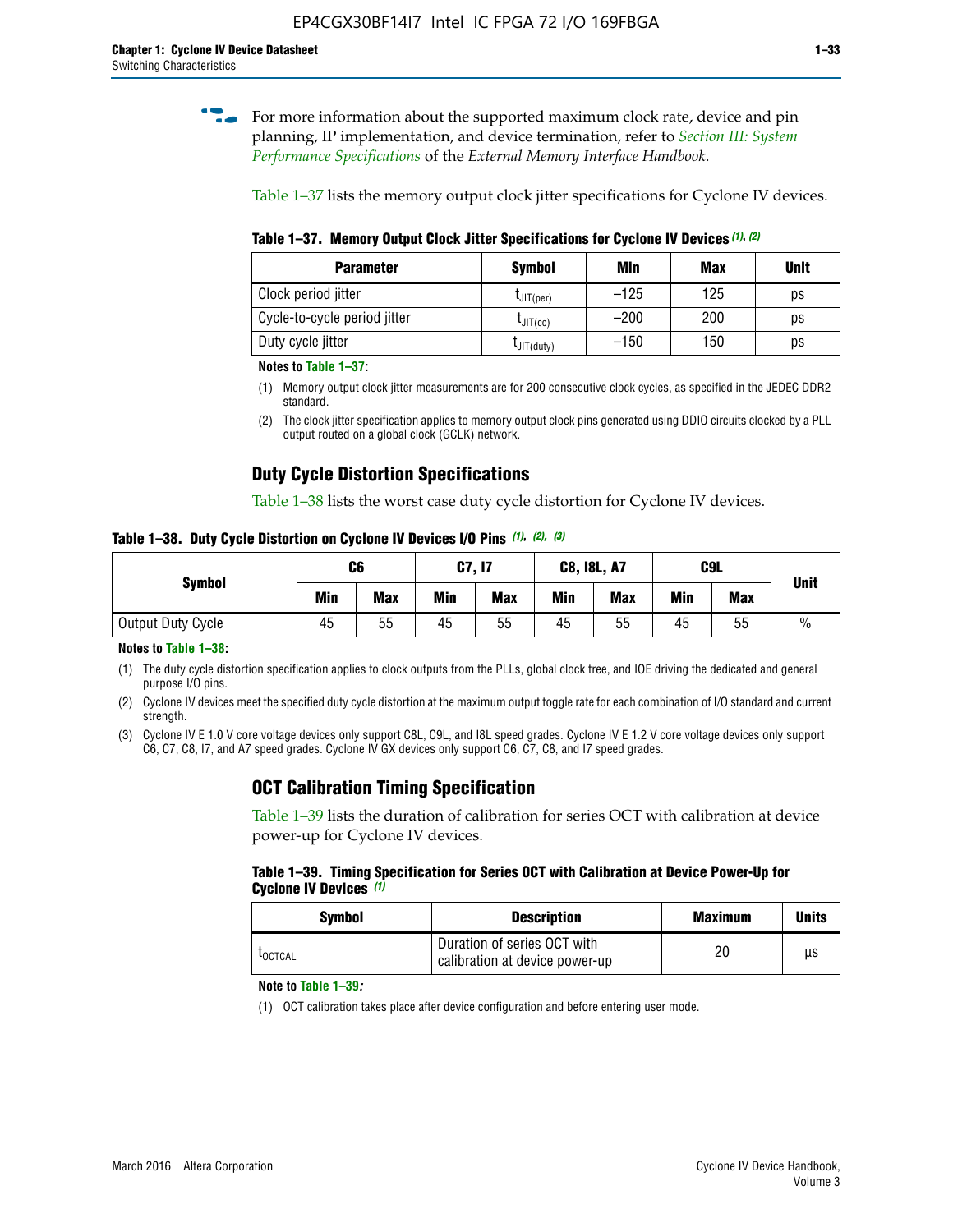# **IOE Programmable Delay**

Table 1–40 and Table 1–41 list the IOE programmable delay for Cyclone IV E 1.0 V core voltage devices.

#### **Table 1–40. IOE Programmable Delay on Column Pins for Cyclone IV E 1.0 V Core Voltage Devices** *(1)***,** *(2)*

|                                                                       |                                | <b>Number</b>  |                      |                    |            | <b>Max Offset</b> |                    |       |             |
|-----------------------------------------------------------------------|--------------------------------|----------------|----------------------|--------------------|------------|-------------------|--------------------|-------|-------------|
| <b>Parameter</b>                                                      | <b>Paths Affected</b>          | 0f             | Min<br><b>Offset</b> | <b>Fast Corner</b> |            |                   | <b>Slow Corner</b> |       | <b>Unit</b> |
|                                                                       |                                | <b>Setting</b> |                      | C8L                | <b>18L</b> | C8L               | C9L                | 18L   |             |
| Input delay from pin to<br>internal cells                             | Pad to I/O<br>dataout to core  |                | 0                    | 2.054              | 1.924      | 3.387             | 4.017              | 3.411 | ns          |
| Input delay from pin to<br>input register                             | Pad to I/O input<br>register   | 8              | 0                    | 2.010              | 1.875      | 3.341             | 4.252              | 3.367 | ns          |
| Delay from output register<br>to output pin                           | I/O output<br>register to pad  | 2              | 0                    | 0.641              | 0.631      | 1.111             | 1.377              | 1.124 | ns          |
| Input delay from<br>dual-purpose clock pin to<br>fan-out destinations | Pad to global<br>clock network | 12             | 0                    | 0.971              | 0.931      | 1.684             | 2.298              | 1.684 | ns          |

#### **Notes to Table 1–40:**

(1) The incremental values for the settings are generally linear. For the exact values for each setting, use the latest version of the Quartus II software.

(2) The minimum and maximum offset timing numbers are in reference to setting **0** as available in the Quartus II software.

| Table 1–41. IOE Programmable Delay on Row Pins for Cyclone IV E 1.0 V Core Voltage Devices (1), (2) |  |  |
|-----------------------------------------------------------------------------------------------------|--|--|
|-----------------------------------------------------------------------------------------------------|--|--|

|                                                                       |                                | <b>Number</b>  |                      |       |                    | <b>Max Offset</b> |                    |       |             |
|-----------------------------------------------------------------------|--------------------------------|----------------|----------------------|-------|--------------------|-------------------|--------------------|-------|-------------|
| <b>Parameter</b>                                                      | <b>Paths Affected</b>          | 0f             | Min<br><b>Offset</b> |       | <b>Fast Corner</b> |                   | <b>Slow Corner</b> |       | <b>Unit</b> |
|                                                                       |                                | <b>Setting</b> |                      | C8L   | <b>18L</b>         | C8L               | C9L                | 18L   |             |
| Input delay from pin to<br>internal cells                             | Pad to I/O<br>dataout to core  |                | 0                    | 2.057 | 1.921              | 3.389             | 4.146              | 3.412 | ns          |
| Input delay from pin to<br>input register                             | Pad to I/O input<br>register   | 8              | 0                    | 2.059 | 1.919              | 3.420             | 4.374              | 3.441 | ns          |
| Delay from output register<br>to output pin                           | I/O output<br>register to pad  | 2              | 0                    | 0.670 | 0.623              | 1.160             | 1.420              | 1.168 | ns          |
| Input delay from<br>dual-purpose clock pin to<br>fan-out destinations | Pad to global<br>clock network | 12             | 0                    | 0.960 | 0.919              | 1.656             | 2.258              | 1.656 | ns          |

#### **Notes to Table 1–41:**

(1) The incremental values for the settings are generally linear. For the exact values for each setting, use the latest version of the Quartus II software.

(2) The minimum and maximum offset timing numbers are in reference to setting **0** as available in the Quartus II software.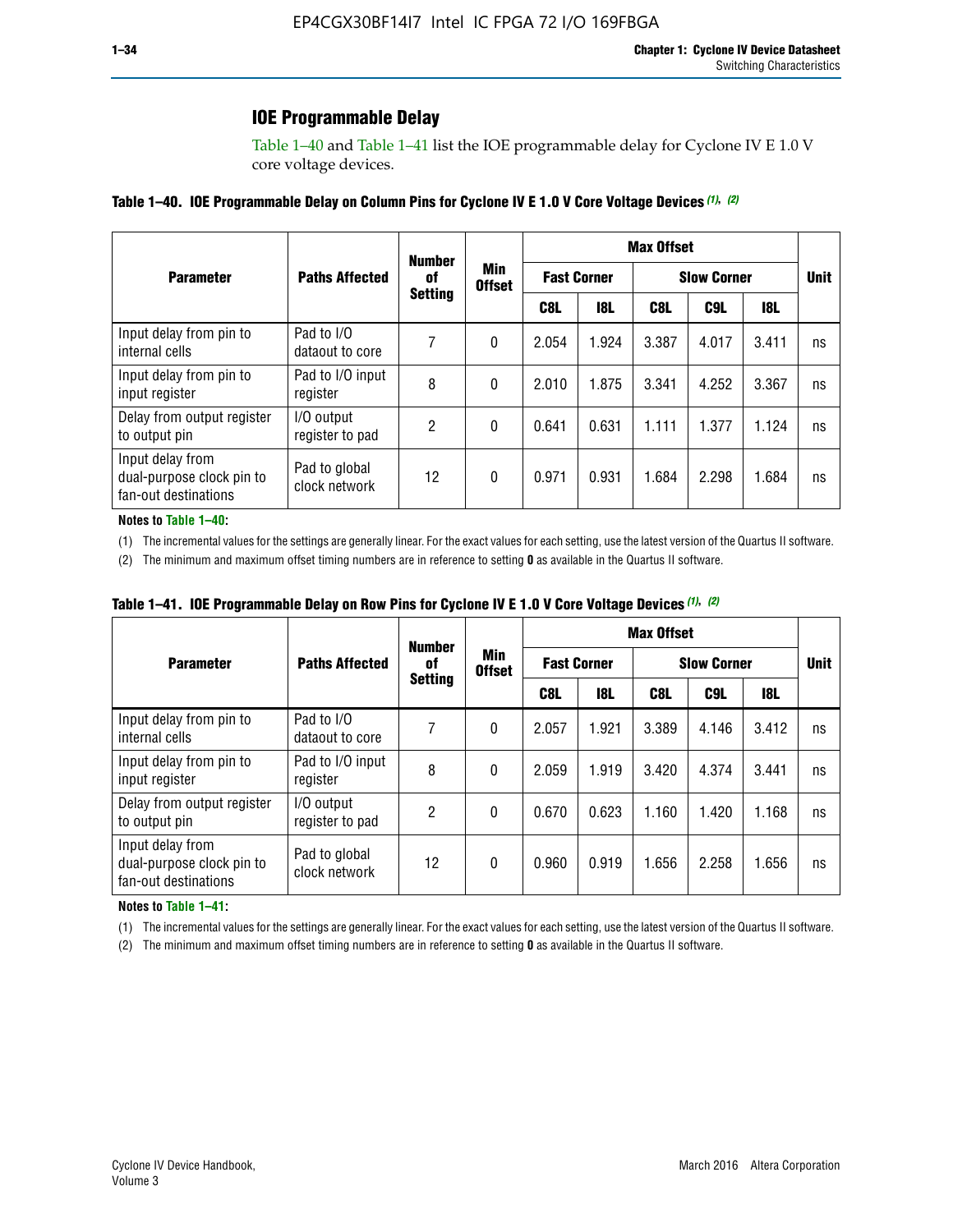Table 1–42 and Table 1–43 list the IOE programmable delay for Cyclone IV E 1.2 V core voltage devices.

|                                                                       |                                   | <b>Number</b>  |                             |                |                    |           |                    | <b>Max Offset</b> |       |               |       |             |
|-----------------------------------------------------------------------|-----------------------------------|----------------|-----------------------------|----------------|--------------------|-----------|--------------------|-------------------|-------|---------------|-------|-------------|
| <b>Parameter</b>                                                      | <b>Paths</b><br><b>Affected</b>   | of             | <b>Min</b><br><b>Offset</b> |                | <b>Fast Corner</b> |           | <b>Slow Corner</b> |                   |       |               |       | <b>Unit</b> |
|                                                                       |                                   | <b>Setting</b> |                             | C <sub>6</sub> | $\mathbf{I}$       | <b>A7</b> | C6                 | C7                | C8    | $\mathsf{I}7$ | A7    |             |
| Input delay from pin to<br>internal cells                             | Pad to I/O<br>dataout to<br>core  | 7              | 0                           | 1.314          | 1.211              | 1.211     | 2.177              | 2.340             | 2.433 | 2.388         | 2.508 | ns          |
| Input delay from pin to<br>input register                             | Pad to I/O<br>input register      | 8              | $\Omega$                    | 1.307          | 1.203              | 1.203     | 2.19               | 2.387             | 2.540 | 2.430         | 2.545 | ns          |
| Delay from output<br>register to output pin                           | I/O output<br>register to<br>pad  | 2              | 0                           | 0.437          | 0.402              | 0.402     | 0.747              | 0.820             | 0.880 | 0.834         | 0.873 | ns          |
| Input delay from<br>dual-purpose clock pin<br>to fan-out destinations | Pad to global<br>clock<br>network | 12             | 0                           | 0.693          | 0.665              | 0.665     | 1.200              | 1.379             | 1.532 | 1.393         | 1.441 | ns          |

| Table 1-42. IOE Programmable Delay on Column Pins for Cyclone IV E 1.2 V Core Voltage Devices (1), (2) |
|--------------------------------------------------------------------------------------------------------|
|--------------------------------------------------------------------------------------------------------|

**Notes to Table 1–42:**

(1) The incremental values for the settings are generally linear. For the exact values for each setting, use the latest version of the Quartus II software.

(2) The minimum and maximum offset timing numbers are in reference to setting **0** as available in the Quartus II software.

|                                                                       |                                   | <b>Number</b>  |          |                                     |       |       |                    | <b>Max Offset</b> |       |               |       |             |
|-----------------------------------------------------------------------|-----------------------------------|----------------|----------|-------------------------------------|-------|-------|--------------------|-------------------|-------|---------------|-------|-------------|
| <b>Parameter</b>                                                      | <b>Paths</b><br><b>Affected</b>   | 0f             | Min      | <b>Fast Corner</b><br><b>Offset</b> |       |       | <b>Slow Corner</b> |                   |       |               |       | <b>Unit</b> |
|                                                                       |                                   | <b>Setting</b> |          | C6                                  | 17    | A7    | C6                 | C <sub>7</sub>    | C8    | $\mathsf{I}7$ | A7    |             |
| Input delay from pin to<br>internal cells                             | Pad to I/O<br>dataout to<br>core  | 7              | 0        | 1.314                               | 1.209 | 1.209 | 2.201              | 2.386             | 2.510 | 2.429         | 2.548 | ns          |
| Input delay from pin to<br>input register                             | Pad to I/O<br>input register      | 8              | $\theta$ | 1.312                               | 1.207 | 1.207 | 2.202              | 2.402             | 2.558 | 2.447         | 2.557 | ns          |
| Delay from output<br>register to output pin                           | I/O output<br>register to<br>pad  | $\overline{2}$ | $\Omega$ | 0.458                               | 0.419 | 0.419 | 0.783              | 0.861             | 0.924 | 0.875         | 0.915 | ns          |
| Input delay from<br>dual-purpose clock pin<br>to fan-out destinations | Pad to global<br>clock<br>network | 12             | 0        | 0.686                               | 0.657 | 0.657 | 1.185              | 1.360             | 1.506 | 1.376         | 1.422 | ns          |

**Table 1–43. IOE Programmable Delay on Row Pins for Cyclone IV E 1.2 V Core Voltage Devices** *(1)***,** *(2)*

#### **Notes to Table 1–43:**

(1) The incremental values for the settings are generally linear. For the exact values for each setting, use the latest version of the Quartus II software.

(2) The minimum and maximum offset timing numbers are in reference to setting **0** as available in the Quartus II software.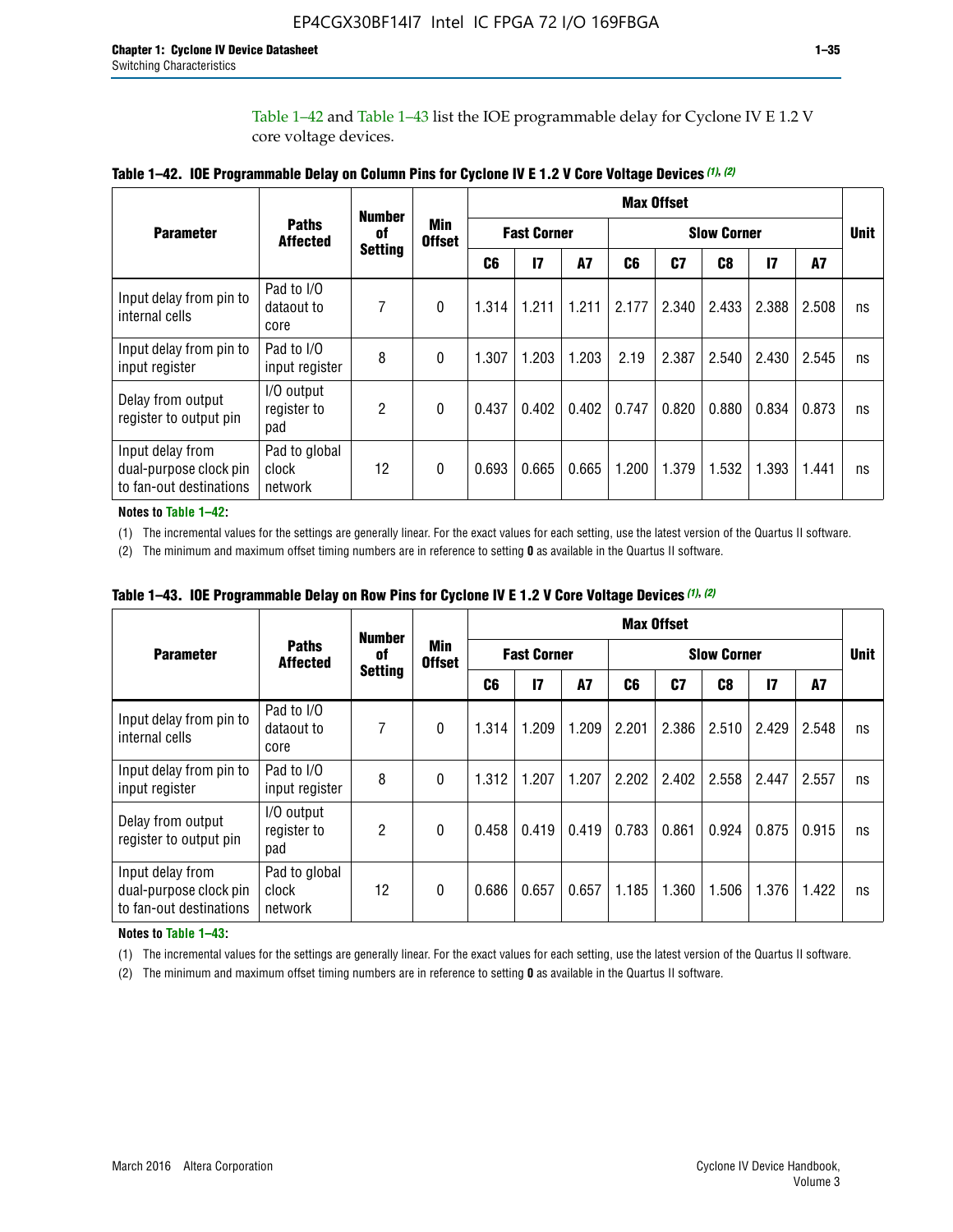Table 1–44 and Table 1–45 list the IOE programmable delay for Cyclone IV GX devices.

|                                                                       |                                   | <b>Number</b>   |                             |                    |              |                    | <b>Max Offset</b> |                |               |             |
|-----------------------------------------------------------------------|-----------------------------------|-----------------|-----------------------------|--------------------|--------------|--------------------|-------------------|----------------|---------------|-------------|
| <b>Parameter</b>                                                      | <b>Paths</b><br><b>Affected</b>   | 0f              | <b>Min</b><br><b>Offset</b> | <b>Fast Corner</b> |              | <b>Slow Corner</b> |                   |                |               | <b>Unit</b> |
|                                                                       |                                   | <b>Settings</b> |                             | C6                 | $\mathbf{I}$ | C6                 | C <sub>7</sub>    | C <sub>8</sub> | $\mathsf{I}7$ |             |
| Input delay from pin to<br>internal cells                             | Pad to I/O<br>dataout to<br>core  | 7               | $\mathbf{0}$                | 1.313              | 1.209        | 2.184              | 2.336             | 2.451          | 2.387         | ns          |
| Input delay from pin to<br>input register                             | Pad to I/O<br>input register      | 8               | $\Omega$                    | 1.312              | 1.208        | 2.200              | 2.399             | 2.554          | 2.446         | ns          |
| Delay from output<br>register to output pin                           | I/O output<br>register to<br>pad  | 2               | $\mathbf{0}$                | 0.438              | 0.404        | 0.751              | 0.825             | 0.886          | 0.839         | ns          |
| Input delay from<br>dual-purpose clock pin<br>to fan-out destinations | Pad to global<br>clock<br>network | 12              | 0                           | 0.713              | 0.682        | 1.228              | 1.41              | 1.566          | 1.424         | ns          |

**Table 1–44. IOE Programmable Delay on Column Pins for Cyclone IV GX Devices** *(1)***,** *(2)*

**Notes to Table 1–44:**

(1) The incremental values for the settings are generally linear. For exact values of each setting, use the latest version of the Quartus II software.

(2) The minimum and maximum offset timing numbers are in reference to setting **0** as available in the Quartus II software.

|                                                                       |                                  | <b>Number</b>   |                             |                    |       |                    | <b>Max Offset</b> |       |               |             |
|-----------------------------------------------------------------------|----------------------------------|-----------------|-----------------------------|--------------------|-------|--------------------|-------------------|-------|---------------|-------------|
| <b>Parameter</b>                                                      | <b>Paths</b><br><b>Affected</b>  | 0f              | <b>Min</b><br><b>Offset</b> | <b>Fast Corner</b> |       | <b>Slow Corner</b> |                   |       |               | <b>Unit</b> |
|                                                                       |                                  | <b>Settings</b> |                             | C6                 | 17    | C6                 | C7                | C8    | $\mathsf{I}7$ |             |
| Input delay from pin to<br>internal cells                             | Pad to I/O<br>dataout to<br>core | 7               | $\mathbf{0}$                | 1.314              | 1.210 | 2.209              | 2.398             | 2.526 | 2.443         | ns          |
| Input delay from pin to<br>input register                             | Pad to I/O<br>input register     | 8               | $\mathbf{0}$                | 1.313              | 1.208 | 2.205              | 2.406             | 2.563 | 2.450         | ns          |
| Delay from output<br>register to output pin                           | I/O output<br>register to<br>pad | $\overline{2}$  | $\mathbf{0}$                | 0.461              | 0.421 | 0.789              | 0.869             | 0.933 | 0.884         | ns          |
| Input delay from<br>dual-purpose clock pin<br>to fan-out destinations | Pad to global<br>clock network   | 12              | $\mathbf{0}$                | 0.712              | 0.682 | 1.225              | 1.407             | 1.562 | 1.421         | ns          |

**Table 1–45. IOE Programmable Delay on Row Pins for Cyclone IV GX Devices** *(1)***,** *(2)*

#### **Notes to Table 1–45:**

(1) The incremental values for the settings are generally linear. For exact values of each setting, use the latest version of Quartus II software.

(2) The minimum and maximum offset timing numbers are in reference to setting **0** as available in the Quartus II software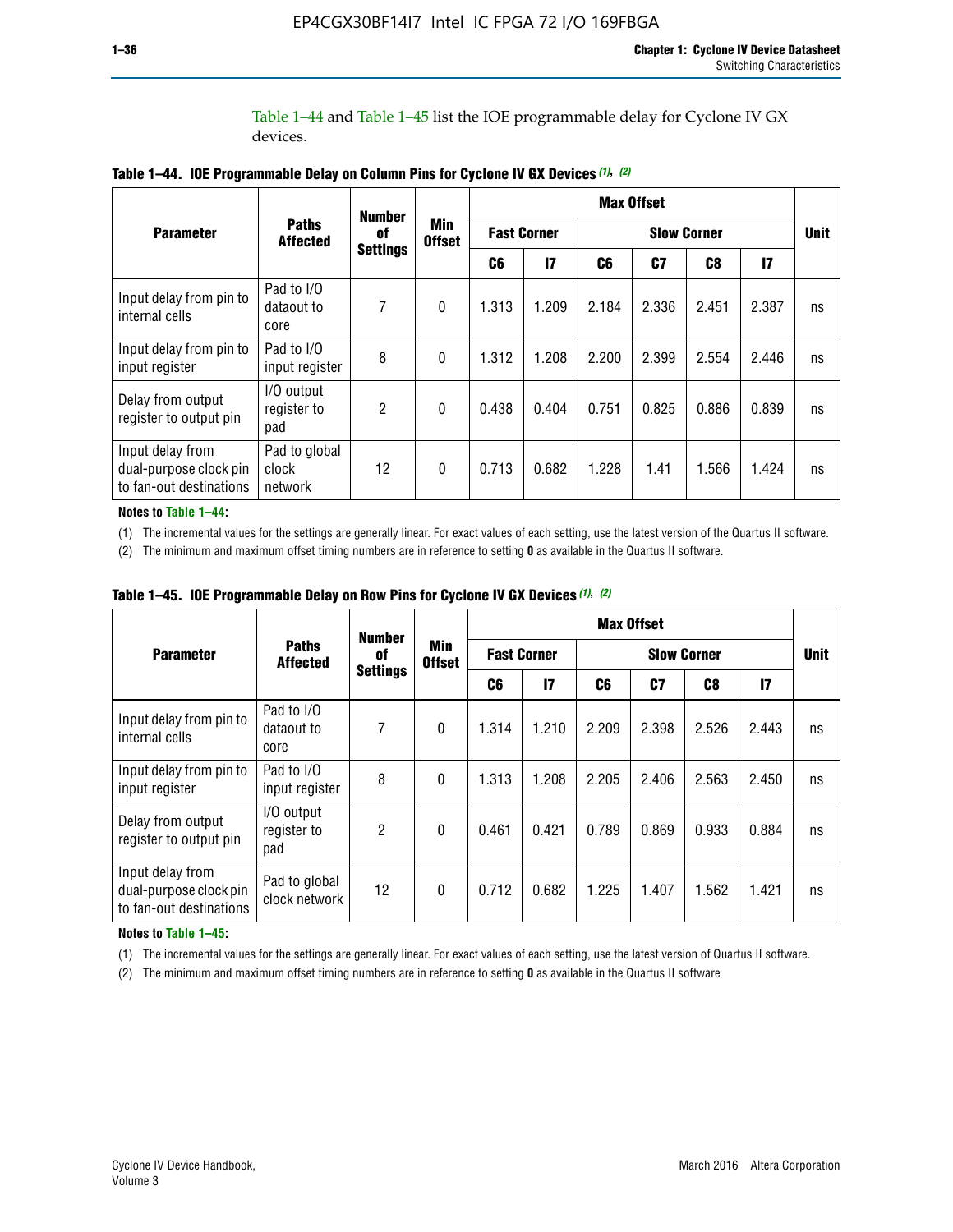# **I/O Timing**

Use the following methods to determine I/O timing:

- the Excel-based I/O Timing
- the Quartus II timing analyzer

The Excel-based I/O timing provides pin timing performance for each device density and speed grade. The data is typically used prior to designing the FPGA to get a timing budget estimation as part of the link timing analysis. The Quartus II timing analyzer provides a more accurate and precise I/O timing data based on the specifics of the design after place-and-route is complete.

**For The Excel-based I/O Timing spreadsheet is downloadable from Cyclone IV Devices** [Literature](http://www.altera.com/literature/lit-cyclone-iv.jsp) website.

# **Glossary**

Table 1–46 lists the glossary for this chapter.

| <b>Letter</b> | <b>Term</b>                                                     | <b>Definitions</b>                                                                                                                               |  |  |  |  |  |  |  |
|---------------|-----------------------------------------------------------------|--------------------------------------------------------------------------------------------------------------------------------------------------|--|--|--|--|--|--|--|
| A             |                                                                 |                                                                                                                                                  |  |  |  |  |  |  |  |
| B             |                                                                 |                                                                                                                                                  |  |  |  |  |  |  |  |
| C             |                                                                 |                                                                                                                                                  |  |  |  |  |  |  |  |
| D             |                                                                 |                                                                                                                                                  |  |  |  |  |  |  |  |
| E             |                                                                 |                                                                                                                                                  |  |  |  |  |  |  |  |
| F             | $f_{\sf HSCLK}$                                                 | High-speed I/O block: High-speed receiver/transmitter input and output clock frequency.                                                          |  |  |  |  |  |  |  |
| G             | <b>GCLK</b>                                                     | Input pin directly to Global Clock network.                                                                                                      |  |  |  |  |  |  |  |
|               | <b>GCLK PLL</b>                                                 | Input pin to Global Clock network through the PLL.                                                                                               |  |  |  |  |  |  |  |
| н             | <b>HSIODR</b>                                                   | High-speed I/O block: Maximum/minimum LVDS data transfer rate (HSIODR = 1/TUI).                                                                  |  |  |  |  |  |  |  |
|               | Input Waveforms<br>for the SSTL<br>Differential I/O<br>Standard | $\frac{1}{\sqrt{1+\frac{1}{2}}}\left\{ \frac{1}{\sqrt{1+\frac{1}{2}}}\right\}$<br><b>V</b> swing<br>$\cdots$ $V_{REF}$<br>\<br>$\sim V_{\rm IL}$ |  |  |  |  |  |  |  |

#### **Table 1–46. Glossary (Part 1 of 5)**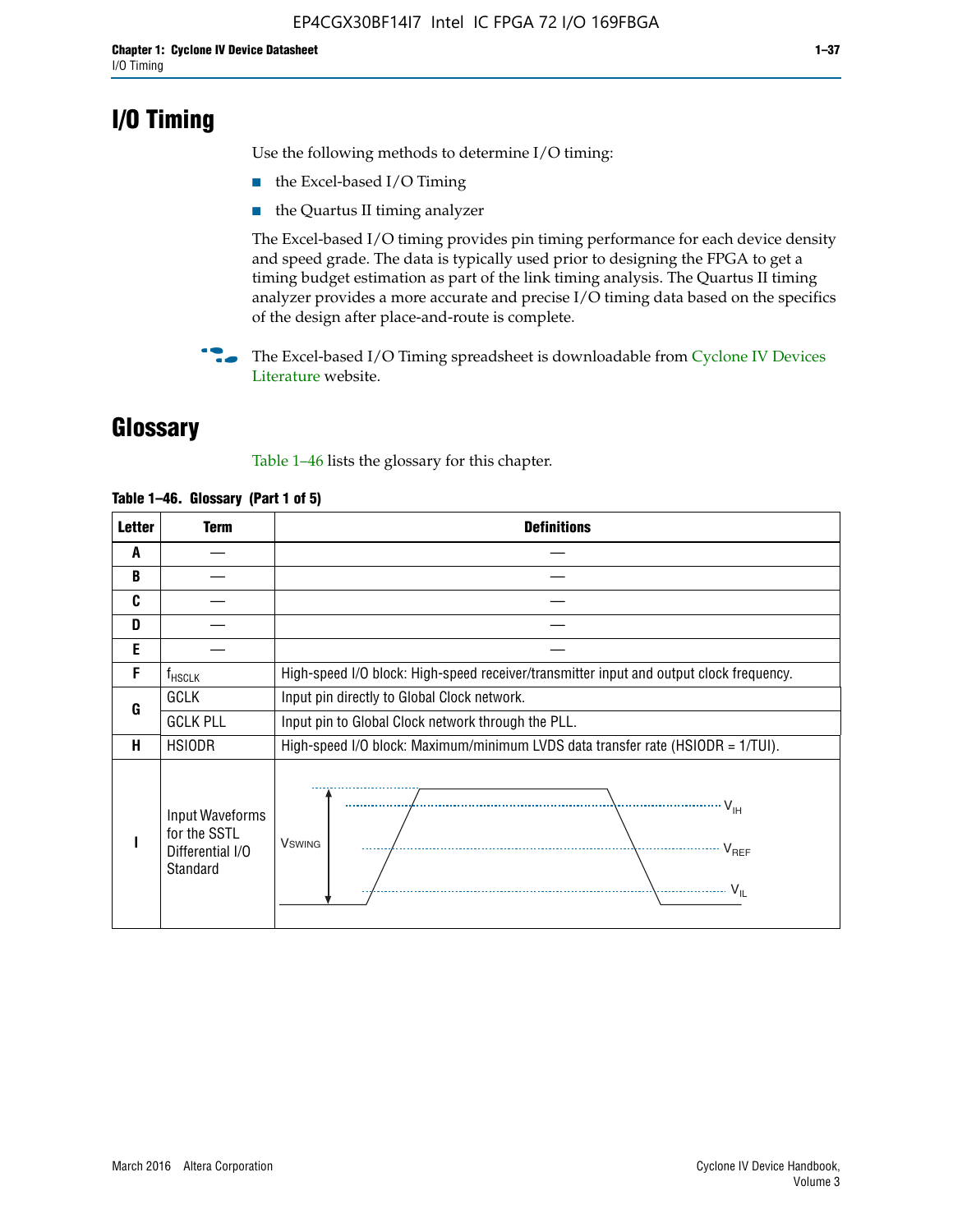### **Table 1–46. Glossary (Part 2 of 5)**

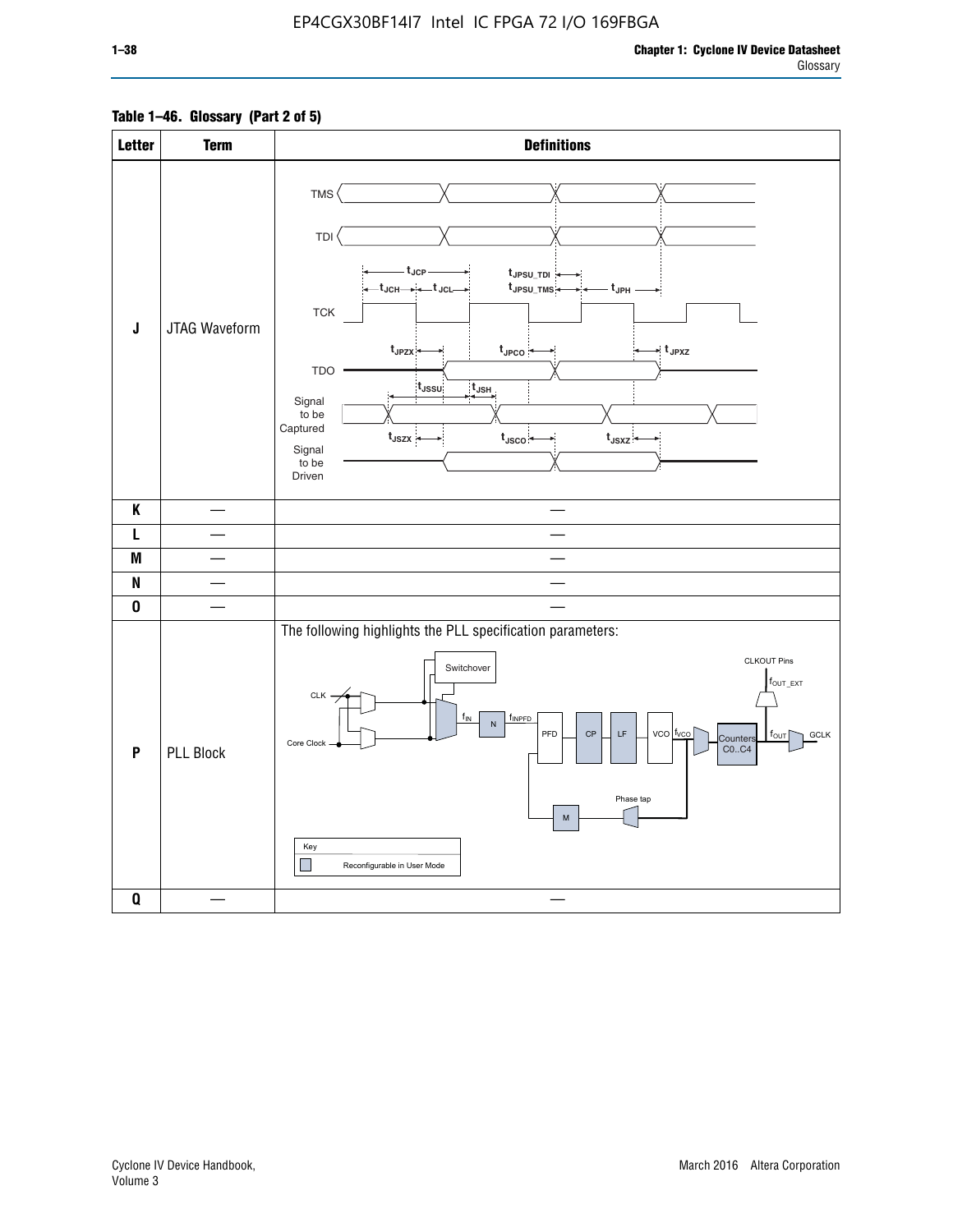#### **Table 1–46. Glossary (Part 3 of 5)**

| <b>Letter</b> | <b>Term</b>                   | <b>Definitions</b>                                                                                                                                                                                    |  |  |  |  |  |  |  |  |
|---------------|-------------------------------|-------------------------------------------------------------------------------------------------------------------------------------------------------------------------------------------------------|--|--|--|--|--|--|--|--|
|               | $R_L$                         | Receiver differential input discrete resistor (external to Cyclone IV devices).                                                                                                                       |  |  |  |  |  |  |  |  |
|               |                               | Receiver input waveform for LVDS and LVPECL differential standards:                                                                                                                                   |  |  |  |  |  |  |  |  |
|               |                               | <b>Single-Ended Waveform</b>                                                                                                                                                                          |  |  |  |  |  |  |  |  |
|               |                               | Positive Channel (p) = $V_{\text{H}}$                                                                                                                                                                 |  |  |  |  |  |  |  |  |
|               |                               | $V_{ID}$                                                                                                                                                                                              |  |  |  |  |  |  |  |  |
|               |                               | Negative Channel (n) = $V_{\parallel}$<br>$V_{CM}$                                                                                                                                                    |  |  |  |  |  |  |  |  |
|               |                               | Ground                                                                                                                                                                                                |  |  |  |  |  |  |  |  |
|               | Receiver Input<br>Waveform    |                                                                                                                                                                                                       |  |  |  |  |  |  |  |  |
| R             |                               |                                                                                                                                                                                                       |  |  |  |  |  |  |  |  |
|               |                               | Differential Waveform (Mathematical Function of Positive & Negative Channel)                                                                                                                          |  |  |  |  |  |  |  |  |
|               |                               | $V_{ID}$                                                                                                                                                                                              |  |  |  |  |  |  |  |  |
|               |                               | 0V                                                                                                                                                                                                    |  |  |  |  |  |  |  |  |
|               |                               | $\mathsf{V}_{\mathsf{ID}}$                                                                                                                                                                            |  |  |  |  |  |  |  |  |
|               |                               | $p - n$                                                                                                                                                                                               |  |  |  |  |  |  |  |  |
|               | Receiver input<br>skew margin | High-speed I/O block: The total margin left after accounting for the sampling window and TCCS.<br>$RSKM = (TUI - SW - TCCS) / 2.$                                                                     |  |  |  |  |  |  |  |  |
|               | (RSKM)                        |                                                                                                                                                                                                       |  |  |  |  |  |  |  |  |
|               |                               | $V_{CCIO}$                                                                                                                                                                                            |  |  |  |  |  |  |  |  |
|               |                               |                                                                                                                                                                                                       |  |  |  |  |  |  |  |  |
|               |                               | $V_{\text{OH}}$                                                                                                                                                                                       |  |  |  |  |  |  |  |  |
|               |                               | V <sub>IH(AC)</sub>                                                                                                                                                                                   |  |  |  |  |  |  |  |  |
|               |                               | $V_{IH(DC)}$                                                                                                                                                                                          |  |  |  |  |  |  |  |  |
|               |                               | $V_{REF}$<br>$V_{IL(DC)}$                                                                                                                                                                             |  |  |  |  |  |  |  |  |
|               | Single-ended                  | VIL(AC)                                                                                                                                                                                               |  |  |  |  |  |  |  |  |
|               | voltage-                      |                                                                                                                                                                                                       |  |  |  |  |  |  |  |  |
| S             | referenced I/O<br>Standard    | $V_{OL}$                                                                                                                                                                                              |  |  |  |  |  |  |  |  |
|               |                               | $\overline{\mathsf{V}}_\mathsf{SS}^-$                                                                                                                                                                 |  |  |  |  |  |  |  |  |
|               |                               |                                                                                                                                                                                                       |  |  |  |  |  |  |  |  |
|               |                               | The JEDEC standard for SSTI and HSTL I/O standards defines both the AC and DC input signal<br>values. The AC values indicate the voltage levels at which the receiver must meet its timing            |  |  |  |  |  |  |  |  |
|               |                               | specifications. The DC values indicate the voltage levels at which the final logic state of the                                                                                                       |  |  |  |  |  |  |  |  |
|               |                               | receiver is unambiguously defined. After the receiver input crosses the AC value, the receiver                                                                                                        |  |  |  |  |  |  |  |  |
|               |                               | changes to the new logic state. The new logic state is then maintained as long as the input stays<br>beyond the DC threshold. This approach is intended to provide predictable receiver timing in the |  |  |  |  |  |  |  |  |
|               |                               | presence of input waveform ringing.                                                                                                                                                                   |  |  |  |  |  |  |  |  |
|               | SW (Sampling<br>Window)       | High-speed I/O block: The period of time during which the data must be valid to capture it<br>correctly. The setup and hold times determine the ideal strobe position in the sampling window.         |  |  |  |  |  |  |  |  |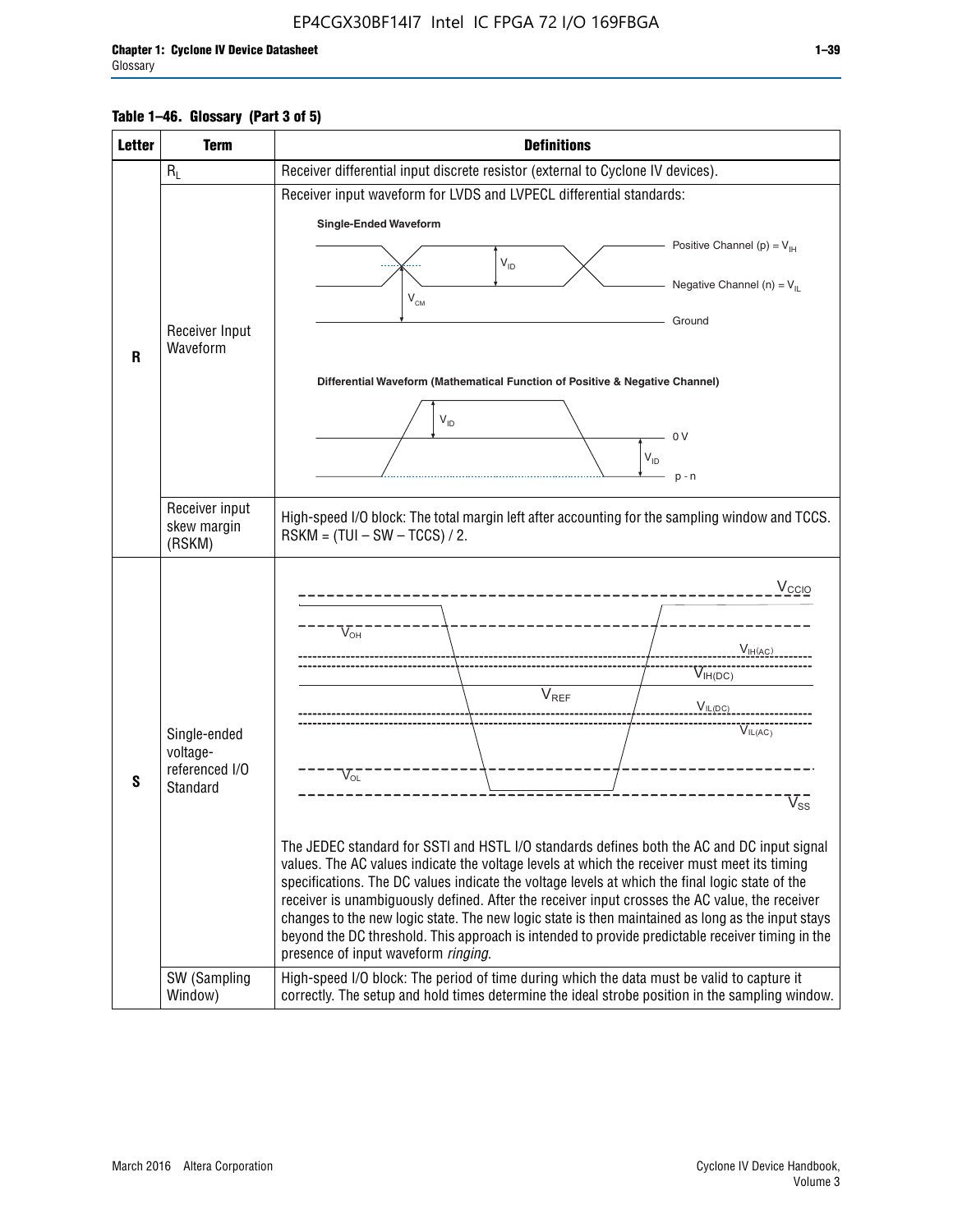| <b>Letter</b> | <b>Term</b>                                                                      | <b>Definitions</b>                                                                                                                                                                                                                                                                                                                                                                                  |  |  |  |  |  |  |
|---------------|----------------------------------------------------------------------------------|-----------------------------------------------------------------------------------------------------------------------------------------------------------------------------------------------------------------------------------------------------------------------------------------------------------------------------------------------------------------------------------------------------|--|--|--|--|--|--|
|               | $t_{C}$                                                                          | High-speed receiver and transmitter input and output clock period.                                                                                                                                                                                                                                                                                                                                  |  |  |  |  |  |  |
|               | Channel-to-<br>channel-skew<br>(TCCS)                                            | High-speed I/O block: The timing difference between the fastest and slowest output edges,<br>including $t_{C0}$ variation and clock skew. The clock is included in the TCCS measurement.                                                                                                                                                                                                            |  |  |  |  |  |  |
|               | $t_{\text{cin}}$                                                                 | Delay from the clock pad to the I/O input register.                                                                                                                                                                                                                                                                                                                                                 |  |  |  |  |  |  |
|               | Delay from the clock pad to the I/O output.<br>$t_{CO}$                          |                                                                                                                                                                                                                                                                                                                                                                                                     |  |  |  |  |  |  |
|               | $t_{\text{cout}}$                                                                | Delay from the clock pad to the I/O output register.                                                                                                                                                                                                                                                                                                                                                |  |  |  |  |  |  |
|               | t <sub>DUTY</sub>                                                                | High-speed I/O block: Duty cycle on high-speed transmitter output clock.                                                                                                                                                                                                                                                                                                                            |  |  |  |  |  |  |
|               | t <sub>FALL</sub>                                                                | Signal high-to-low transition time (80-20%).                                                                                                                                                                                                                                                                                                                                                        |  |  |  |  |  |  |
|               | $t_H$                                                                            | Input register hold time.                                                                                                                                                                                                                                                                                                                                                                           |  |  |  |  |  |  |
|               | <b>Timing Unit</b><br>Interval (TUI)                                             | High-speed I/O block: The timing budget allowed for skew, propagation delays, and data<br>sampling window. (TUI = $1/($ Receiver Input Clock Frequency Multiplication Factor) = $tC/w$ ).                                                                                                                                                                                                           |  |  |  |  |  |  |
|               | <b>t</b> <sub>INJITTER</sub>                                                     | Period jitter on the PLL clock input.                                                                                                                                                                                                                                                                                                                                                               |  |  |  |  |  |  |
|               | t <sub>outjitter_dedclk</sub>                                                    | Period jitter on the dedicated clock output driven by a PLL.                                                                                                                                                                                                                                                                                                                                        |  |  |  |  |  |  |
|               | t <sub>outjitter_io</sub>                                                        | Period jitter on the general purpose I/O driven by a PLL.                                                                                                                                                                                                                                                                                                                                           |  |  |  |  |  |  |
|               | $t_{\sf plicin}$                                                                 | Delay from the PLL inclk pad to the I/O input register.                                                                                                                                                                                                                                                                                                                                             |  |  |  |  |  |  |
| T             | Delay from the PLL inclk pad to the I/O output register.<br>t <sub>plicout</sub> |                                                                                                                                                                                                                                                                                                                                                                                                     |  |  |  |  |  |  |
|               | Transmitter<br>Output<br>Waveform                                                | Transmitter output waveforms for the LVDS, mini-LVDS, PPDS and RSDS Differential I/O<br>Standards:<br><b>Single-Ended Waveform</b><br>Positive Channel (p) = $V_{OH}$<br><b>V<sub>OD</sub></b><br>Negative Channel (n) = $V_{OL}$<br>$V_{OS}$<br>Ground<br>Differential Waveform (Mathematical Function of Positive & Negative Channel)<br>$V_{OD}$<br>0 V<br>$\mathsf{V}_{\mathsf{OD}}$<br>$p - n$ |  |  |  |  |  |  |
|               | $t_{\text{RISE}}$                                                                | Signal low-to-high transition time (20-80%).                                                                                                                                                                                                                                                                                                                                                        |  |  |  |  |  |  |
|               | $t_{\scriptstyle\text{SU}}$                                                      | Input register setup time.                                                                                                                                                                                                                                                                                                                                                                          |  |  |  |  |  |  |
| U             |                                                                                  |                                                                                                                                                                                                                                                                                                                                                                                                     |  |  |  |  |  |  |

#### **Table 1–46. Glossary (Part 4 of 5)**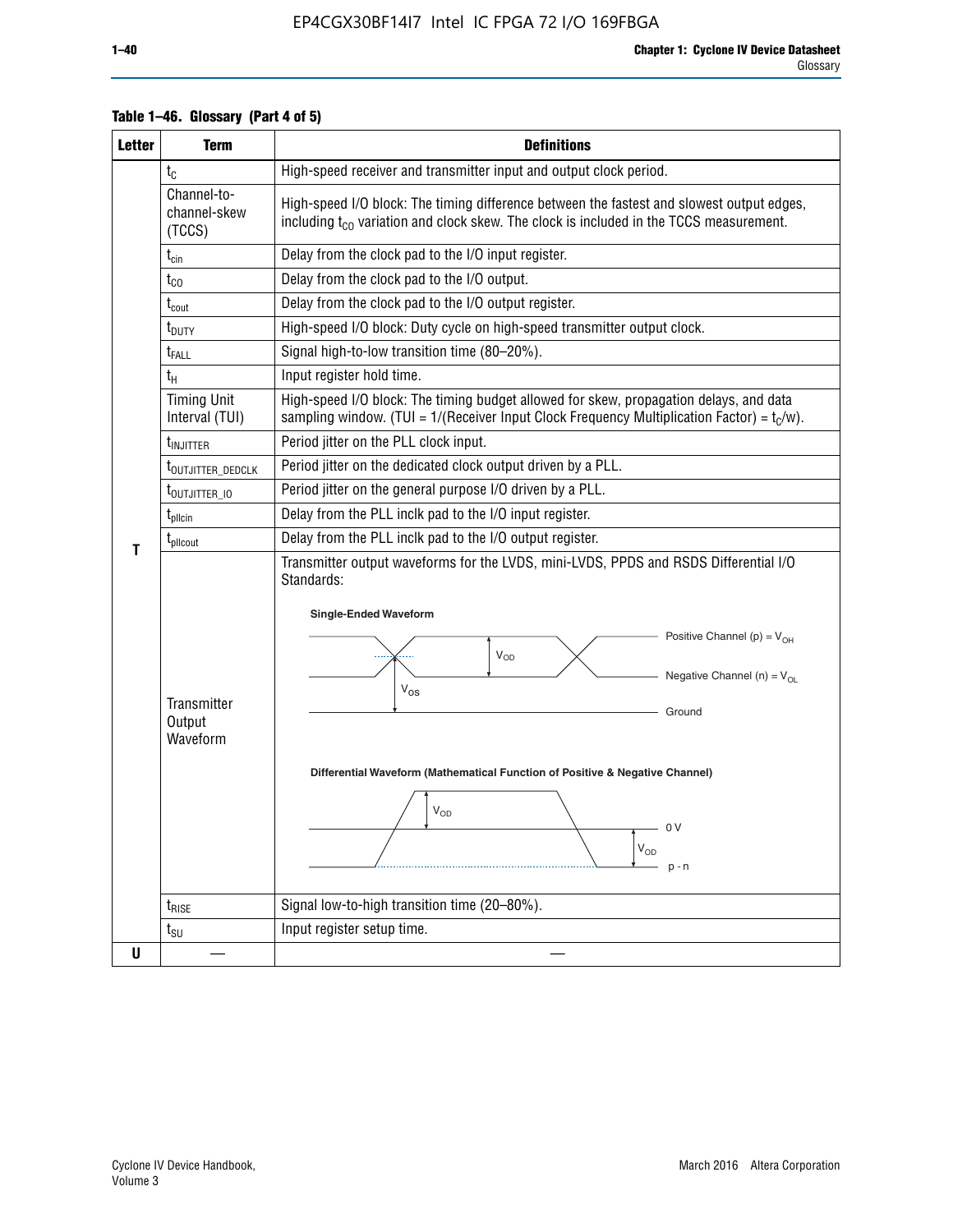### **Table 1–46. Glossary (Part 5 of 5)**

| <b>Letter</b> | <b>Term</b>                             | <b>Definitions</b>                                                                                                                                                                                |
|---------------|-----------------------------------------|---------------------------------------------------------------------------------------------------------------------------------------------------------------------------------------------------|
|               | $V_{CM(DC)}$                            | DC common mode input voltage.                                                                                                                                                                     |
|               | $V_{DIF(AC)}$                           | AC differential input voltage: The minimum AC input differential voltage required for switching.                                                                                                  |
|               | $V_{DIF(DC)}$                           | DC differential input voltage: The minimum DC input differential voltage required for switching.                                                                                                  |
|               | $\rm V_{IGM}$                           | Input common mode voltage: The common mode of the differential signal at the receiver.                                                                                                            |
|               | $V_{ID}$                                | Input differential voltage swing: The difference in voltage between the positive and<br>complementary conductors of a differential transmission at the receiver.                                  |
|               | $V_{\text{IH}}$                         | Voltage input high: The minimum positive voltage applied to the input that is accepted by the<br>device as a logic high.                                                                          |
|               | $\mathsf{V}_{\mathsf{IH}(\mathsf{AC})}$ | High-level AC input voltage.                                                                                                                                                                      |
|               | $V_{IH(DC)}$                            | High-level DC input voltage.                                                                                                                                                                      |
|               | $V_{IL}$                                | Voltage input low: The maximum positive voltage applied to the input that is accepted by the<br>device as a logic low.                                                                            |
|               | $V_{IL(AC)}$                            | Low-level AC input voltage.                                                                                                                                                                       |
|               | $V_{IL(DC)}$                            | Low-level DC input voltage.                                                                                                                                                                       |
|               | $V_{\text{IN}}$                         | DC input voltage.                                                                                                                                                                                 |
|               | V <sub>OCM</sub>                        | Output common mode voltage: The common mode of the differential signal at the transmitter.                                                                                                        |
| $\mathbf{V}$  | $V_{OD}$                                | Output differential voltage swing: The difference in voltage between the positive and<br>complementary conductors of a differential transmission at the transmitter. $V_{OD} = V_{OH} - V_{OL}$ . |
|               | $V_{OH}$                                | Voltage output high: The maximum positive voltage from an output that the device considers is<br>accepted as the minimum positive high level.                                                     |
|               | $V_{OL}$                                | Voltage output low: The maximum positive voltage from an output that the device considers is<br>accepted as the maximum positive low level.                                                       |
|               | $V_{OS}$                                | Output offset voltage: $V_{OS} = (V_{OH} + V_{OL}) / 2$ .                                                                                                                                         |
|               | $V_{OX(AC)}$                            | AC differential output cross point voltage: the voltage at which the differential output signals<br>must cross.                                                                                   |
|               | V <sub>REF</sub>                        | Reference voltage for the SSTL and HSTL I/O standards.                                                                                                                                            |
|               | $V_{REF\,(AC)}$                         | AC input reference voltage for the SSTL and HSTL I/O standards. $V_{REF(AC)} = V_{REF(DC)} +$ noise. The<br>peak-to-peak AC noise on $V_{REF}$ must not exceed 2% of $V_{REF(DC)}$ .              |
|               | $V_{REF(DC)}$                           | DC input reference voltage for the SSTL and HSTL I/O standards.                                                                                                                                   |
|               | $V_{\textrm{SWING (AC)}}$               | AC differential input voltage: AC input differential voltage required for switching. For the SSTL<br>differential I/O standard, refer to Input Waveforms.                                         |
|               | $V_{SWING (DC)}$                        | DC differential input voltage: DC input differential voltage required for switching. For the SSTL<br>differential I/O standard, refer to Input Waveforms.                                         |
|               | $V_{TT}$                                | Termination voltage for the SSTL and HSTL I/O standards.                                                                                                                                          |
|               | $V_{X(AC)}$                             | AC differential input cross point voltage: The voltage at which the differential input signals must<br>cross.                                                                                     |
| W             |                                         |                                                                                                                                                                                                   |
| X             |                                         |                                                                                                                                                                                                   |
| Y             |                                         |                                                                                                                                                                                                   |
| $\mathbf{Z}$  |                                         |                                                                                                                                                                                                   |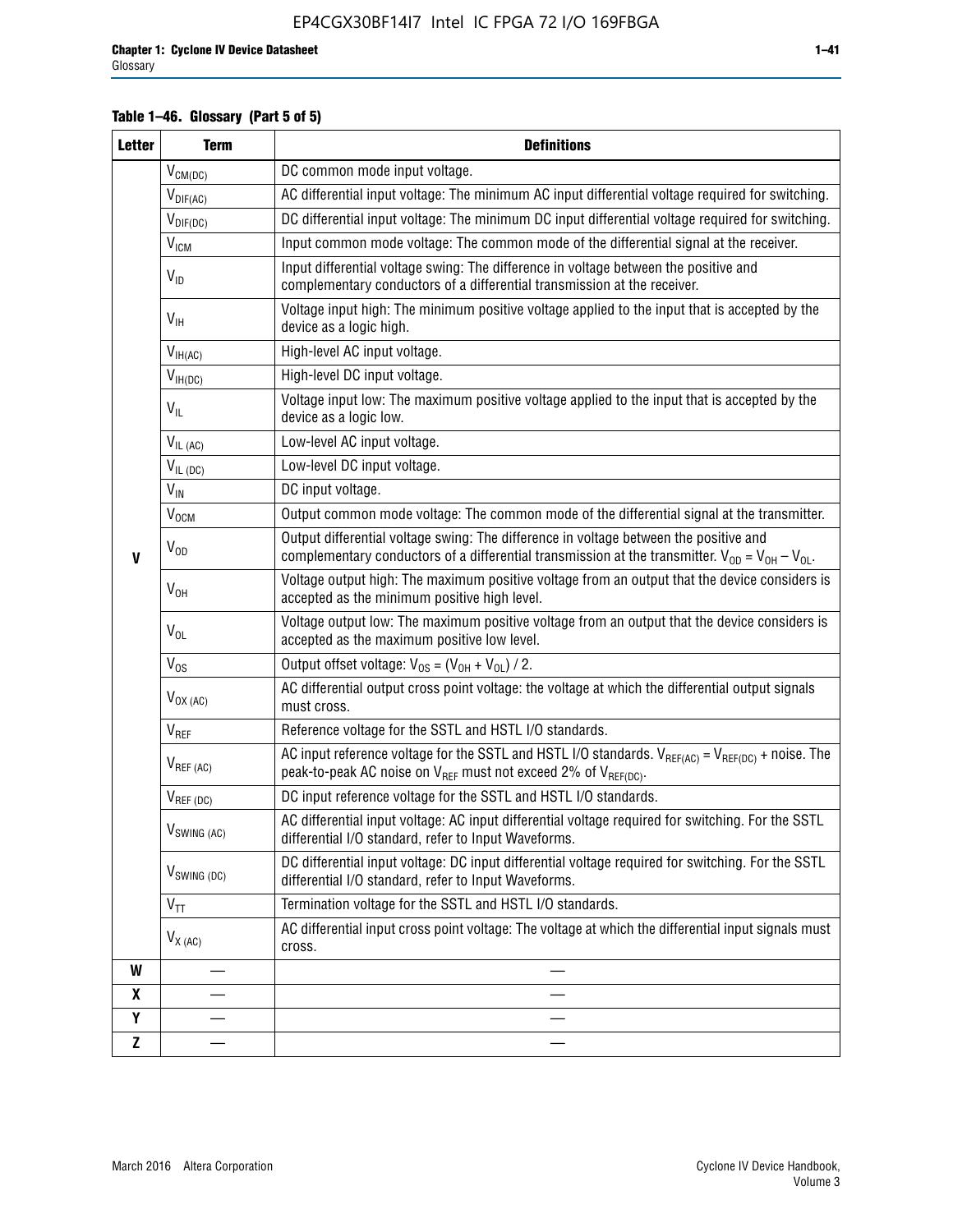# **Document Revision History**

Table 1–47 lists the revision history for this chapter.

| <b>Date</b>      | <b>Version</b> | <b>Changes</b>                                                                                                                                                                                                                            |
|------------------|----------------|-------------------------------------------------------------------------------------------------------------------------------------------------------------------------------------------------------------------------------------------|
| March 2016       | 2.0            | Updated note (5) in Table $1-21$ to remove support for the N148 package.                                                                                                                                                                  |
| October 2014     | 1.9            | Updated maximum value for $V_{CCD, PL}$ in Table 1-1.                                                                                                                                                                                     |
|                  |                | Removed extended temperature note in Table 1-3.                                                                                                                                                                                           |
| December 2013    | 1.8            | Updated Table 1-21 by adding Note (15).                                                                                                                                                                                                   |
| May 2013         | 1.7            | Updated Table 1-15 by adding Note (4).                                                                                                                                                                                                    |
| October 2012     | 1.6            | Dpdated the maximum value for $V_1$ , $V_{CCD\_PLL}$ , $V_{CC10}$ , $V_{CC\_CLKIN}$ , $V_{CCH\_GXB}$ , and $V_{CCA\_GXB}$<br>Table $1-1$ .                                                                                                |
|                  |                | $\blacksquare$ Updated Table 1-11 and Table 1-22.                                                                                                                                                                                         |
|                  |                | $\blacksquare$ Updated Table 1-21 to include peak-to-peak differential input voltage for the<br>Cyclone IV GX transceiver input reference clock.                                                                                          |
|                  |                | $\blacksquare$ Updated Table 1-29 to include the typical DCLK value.                                                                                                                                                                      |
|                  |                | <b>Updated the minimum f<sub>HSCLK</sub></b> value in Table 1-31, Table 1-32, Table 1-33,<br>Table 1-34, and Table 1-35.                                                                                                                  |
| November 2011    | 1.5            | • Updated "Maximum Allowed Overshoot or Undershoot Voltage", "Operating<br>Conditions", and "PLL Specifications" sections.                                                                                                                |
|                  |                | Updated Table 1-2, Table 1-3, Table 1-4, Table 1-5, Table 1-8, Table 1-9,<br>Table 1-15, Table 1-18, Table 1-19, and Table 1-21.                                                                                                          |
|                  |                | ■ Updated Figure $1-1$ .                                                                                                                                                                                                                  |
| December 2010    | 1.4            | • Updated for the Quartus II software version 10.1 release.                                                                                                                                                                               |
|                  |                | $\blacksquare$ Updated Table 1-21 and Table 1-25.                                                                                                                                                                                         |
|                  |                | $\blacksquare$ Minor text edits.                                                                                                                                                                                                          |
|                  | 1.3            | Updated for the Quartus II software version 10.0 release:                                                                                                                                                                                 |
|                  |                | Updated Table 1-3, Table 1-4, Table 1-21, Table 1-25, Table 1-28, Table 1-30,<br>Table 1-40, Table 1-41, Table 1-42, Table 1-43, Table 1-44, and Table 1-45.                                                                              |
| <b>July 2010</b> |                | ■ Updated Figure $1-2$ and Figure $1-3$ .                                                                                                                                                                                                 |
|                  |                | Removed SW Requirement and TCCS for Cyclone IV Devices tables.                                                                                                                                                                            |
|                  |                | $\blacksquare$ Minor text edits.                                                                                                                                                                                                          |
|                  | 1.2            | Updated to include automotive devices:                                                                                                                                                                                                    |
| March 2010       |                | • Updated the "Operating Conditions" and "PLL Specifications" sections.                                                                                                                                                                   |
|                  |                | $\blacksquare$ Updated Table 1-1, Table 1-8, Table 1-9, Table 1-21, Table 1-26, Table 1-27,<br>Table 1-31, Table 1-32, Table 1-33, Table 1-34, Table 1-35, Table 1-36,<br>Table 1-37, Table 1-38, Table 1-40, Table 1-42, and Table 1-43. |
|                  |                | Added Table 1-5 to include ESD for Cyclone IV devices GPIOs and HSSI I/Os.                                                                                                                                                                |
|                  |                | Added Table 1-44 and Table 1-45 to include IOE programmable delay for<br>Cyclone IV E 1.2 V core voltage devices.                                                                                                                         |
|                  |                | Minor text edits.                                                                                                                                                                                                                         |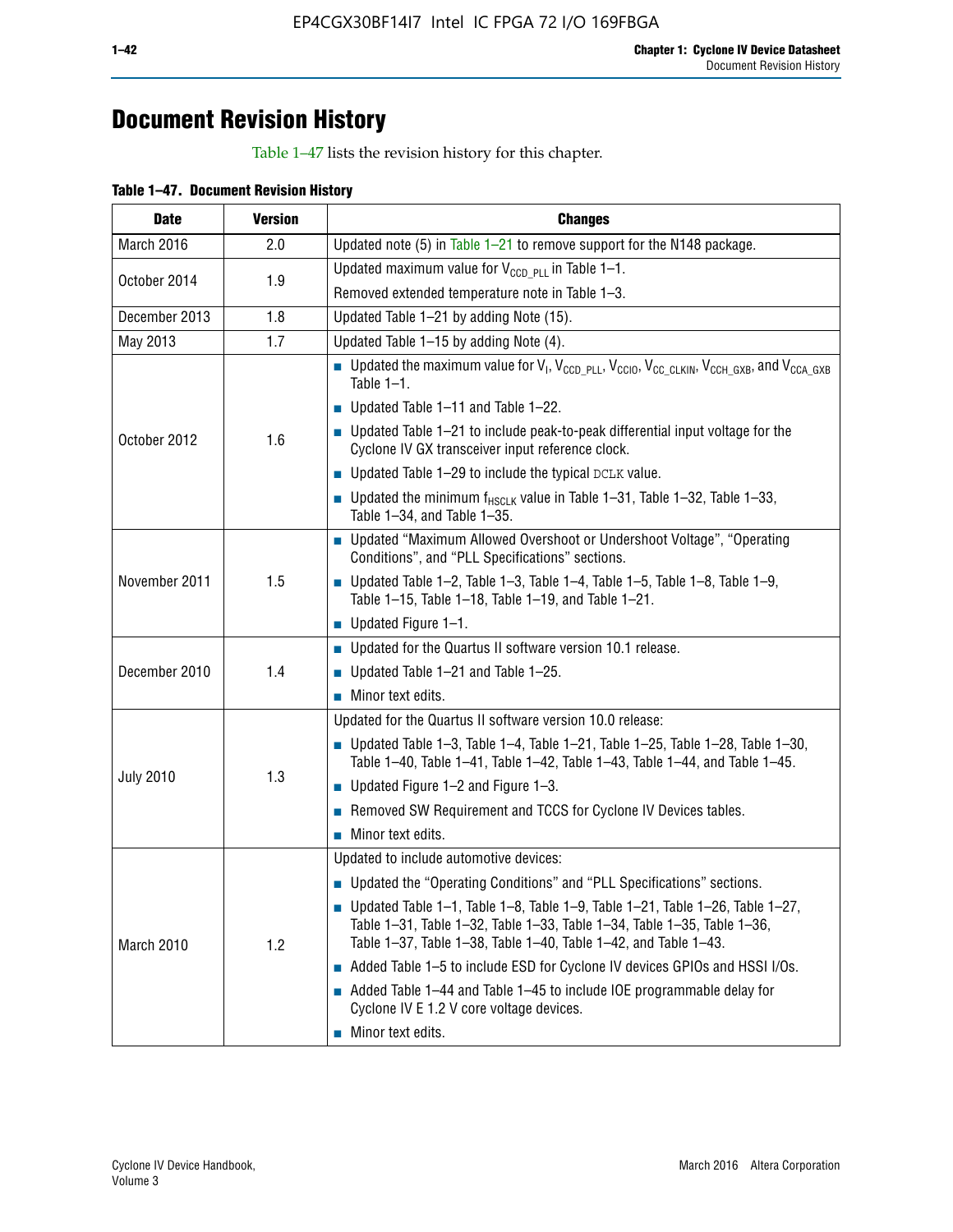### **Table 1–47. Document Revision History**

| <b>Date</b>   | <b>Version</b> | <b>Changes</b>                                                                                                                                                                            |
|---------------|----------------|-------------------------------------------------------------------------------------------------------------------------------------------------------------------------------------------|
| February 2010 | 1.1            | ■ Updated Table 1–3 through Table 1–44 to include information for Cyclone IV E<br>devices and Cyclone IV GX devices for Quartus II software version 9.1 SP1 release.<br>Minor text edits. |
| November 2009 | 1.0            | Initial release.                                                                                                                                                                          |